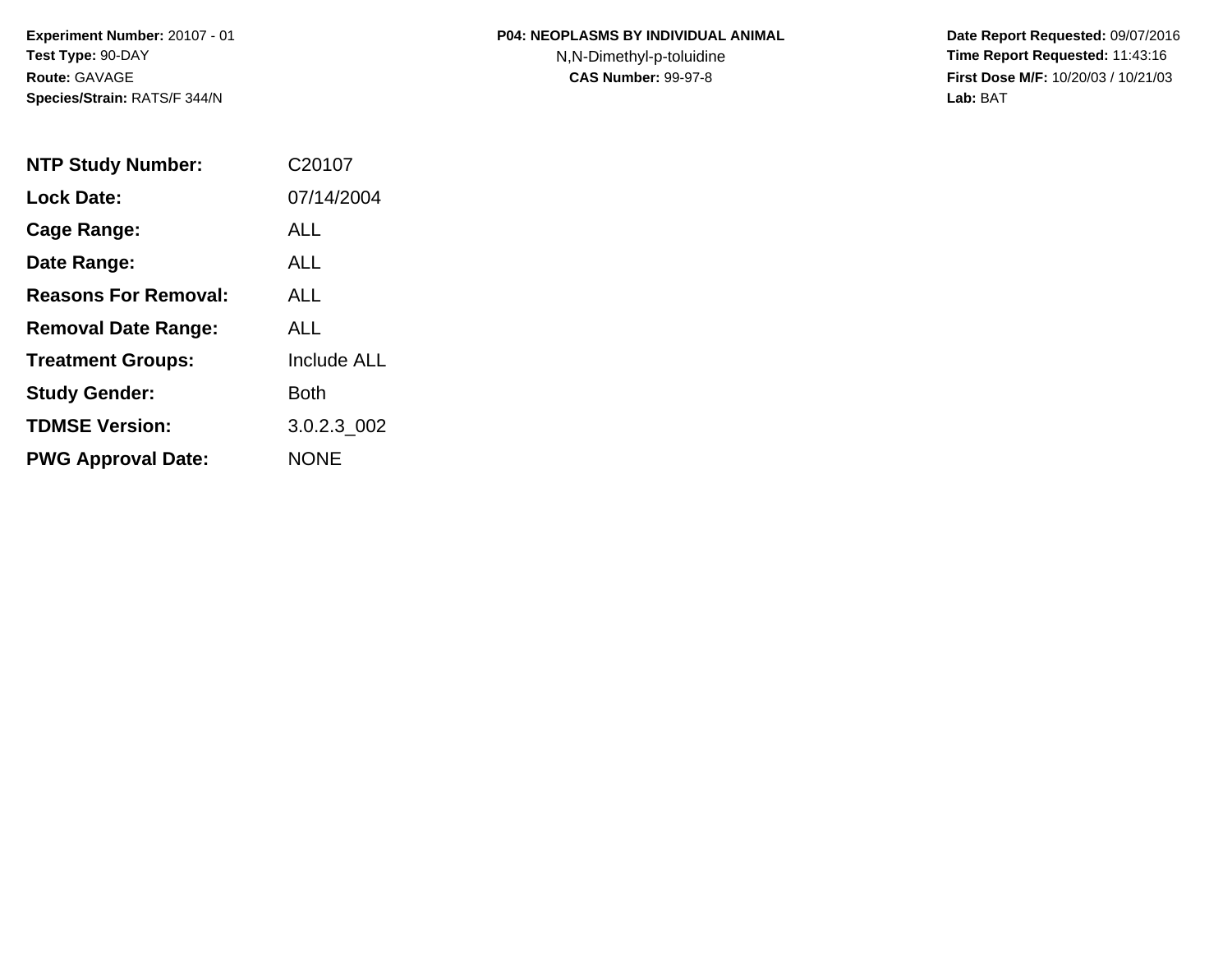# **P04: NEOPLASMS BY INDIVIDUAL ANIMAL**N,N-Dimethyl-p-toluidine

| DAY ON TEST<br><b>FISCHER 344 RATS MALE</b>                                                                                                                           | $\begin{smallmatrix}0\\0\end{smallmatrix}$<br>$\overline{9}$<br>3 | $\begin{array}{c} 0 \\ 0 \\ 9 \\ 3 \end{array}$             | $\pmb{0}$<br>$\mathsf 0$<br>9<br>3                        | $\mathbf 0$<br>$\mathbf 0$<br>$9\,$<br>$\mathbf{3}$                      | $\pmb{0}$<br>$\pmb{0}$<br>$\overline{9}$<br>3                            | $_{\rm 0}^{\rm 0}$<br>$\overline{9}$<br>3                      | $\begin{smallmatrix}0\\0\end{smallmatrix}$<br>$\overline{9}$<br>$\mathbf{3}$   | $\pmb{0}$<br>$\mathbf 0$<br>$\overline{9}$<br>$\mathbf{3}$  | $\mathbf 0$<br>$\mathbf 0$<br>$\boldsymbol{9}$<br>$\mathbf{3}$ | $\pmb{0}$<br>$\mathbf 0$<br>$\boldsymbol{9}$<br>3                             |                                                                                               |
|-----------------------------------------------------------------------------------------------------------------------------------------------------------------------|-------------------------------------------------------------------|-------------------------------------------------------------|-----------------------------------------------------------|--------------------------------------------------------------------------|--------------------------------------------------------------------------|----------------------------------------------------------------|--------------------------------------------------------------------------------|-------------------------------------------------------------|----------------------------------------------------------------|-------------------------------------------------------------------------------|-----------------------------------------------------------------------------------------------|
| 0 MG/KG<br><b>ANIMAL ID</b>                                                                                                                                           | 0<br>$\mathbf 0$<br>$\mathbf 0$<br>$\pmb{0}$<br>$\mathbf{1}$      | $\mathbf 0$<br>$\overline{0}$ <sub>0</sub><br>$\frac{0}{2}$ | $\Omega$<br>0<br>$\mathbf 0$<br>$\pmb{0}$<br>$\mathbf{3}$ | $\mathbf 0$<br>$\mathbf 0$<br>$\mathbf 0$<br>$\pmb{0}$<br>$\overline{4}$ | 0<br>$\mathbf 0$<br>$\mathsf 0$<br>$\begin{array}{c} 0 \\ 5 \end{array}$ | $\mathbf 0$<br>0<br>$\mathbf 0$<br>$\pmb{0}$<br>$6\phantom{a}$ | $\mathbf 0$<br>$\pmb{0}$<br>$\mathsf{O}\xspace$<br>$\pmb{0}$<br>$\overline{7}$ | $\mathbf 0$<br>$\mathbf 0$<br>$\mathbf 0$<br>$\pmb{0}$<br>8 | $\mathbf 0$<br>$\mathbf 0$<br>$\mathbf 0$<br>$\mathbf 0$<br>9  | $\mathbf 0$<br>$\mathbf 0$<br>$\mathbf 0$<br>$\mathbf{1}$<br>$\boldsymbol{0}$ | * TOTALS                                                                                      |
| <b>ALIMENTARY SYSTEM</b>                                                                                                                                              |                                                                   |                                                             |                                                           |                                                                          |                                                                          |                                                                |                                                                                |                                                             |                                                                |                                                                               |                                                                                               |
| Esophagus                                                                                                                                                             |                                                                   |                                                             |                                                           |                                                                          |                                                                          |                                                                |                                                                                |                                                             |                                                                | $\ddot{}$                                                                     | 10                                                                                            |
| Intestine Large, Cecum                                                                                                                                                |                                                                   |                                                             |                                                           |                                                                          |                                                                          |                                                                |                                                                                |                                                             |                                                                | $\ddot{}$                                                                     | 10                                                                                            |
| Intestine Large, Colon                                                                                                                                                |                                                                   |                                                             |                                                           |                                                                          |                                                                          |                                                                |                                                                                |                                                             |                                                                | $\overline{+}$                                                                | 10                                                                                            |
| Intestine Large, Rectum                                                                                                                                               |                                                                   |                                                             |                                                           |                                                                          |                                                                          |                                                                |                                                                                |                                                             |                                                                | $+$                                                                           | 10                                                                                            |
| Intestine Small, Duodenum                                                                                                                                             |                                                                   |                                                             |                                                           |                                                                          |                                                                          |                                                                |                                                                                |                                                             |                                                                | $\ddot{}$                                                                     | 10                                                                                            |
| Intestine Small, Ileum                                                                                                                                                |                                                                   |                                                             |                                                           |                                                                          |                                                                          |                                                                |                                                                                |                                                             |                                                                | $\overline{+}$                                                                | 10                                                                                            |
| Intestine Small, Jejunum                                                                                                                                              |                                                                   |                                                             |                                                           |                                                                          |                                                                          |                                                                |                                                                                |                                                             | ÷.                                                             | $+$                                                                           | 10                                                                                            |
| Liver                                                                                                                                                                 |                                                                   |                                                             |                                                           |                                                                          |                                                                          |                                                                |                                                                                |                                                             |                                                                | $+$                                                                           | 10                                                                                            |
| Pancreas                                                                                                                                                              |                                                                   |                                                             |                                                           |                                                                          |                                                                          |                                                                |                                                                                |                                                             |                                                                | $\overline{+}$                                                                | 10                                                                                            |
| Salivary Glands                                                                                                                                                       |                                                                   |                                                             |                                                           |                                                                          |                                                                          |                                                                |                                                                                |                                                             |                                                                | $+$                                                                           | 10                                                                                            |
| Stomach, Forestomach                                                                                                                                                  |                                                                   |                                                             |                                                           |                                                                          |                                                                          |                                                                |                                                                                |                                                             |                                                                | $\overline{+}$                                                                | 10                                                                                            |
| Stomach, Glandular                                                                                                                                                    |                                                                   |                                                             |                                                           |                                                                          |                                                                          |                                                                |                                                                                |                                                             |                                                                | $+$                                                                           | 10                                                                                            |
| <b>CARDIOVASCULAR SYSTEM</b>                                                                                                                                          |                                                                   |                                                             |                                                           |                                                                          |                                                                          |                                                                |                                                                                |                                                             |                                                                |                                                                               |                                                                                               |
| <b>Blood Vessel</b>                                                                                                                                                   |                                                                   |                                                             |                                                           |                                                                          |                                                                          |                                                                |                                                                                |                                                             |                                                                | $+$                                                                           | 10                                                                                            |
| Heart                                                                                                                                                                 |                                                                   |                                                             |                                                           |                                                                          |                                                                          |                                                                |                                                                                |                                                             |                                                                | $+$                                                                           | 10                                                                                            |
| *  Total animals with tissue examined microscopically; Total animals with tumor<br>+  Tissue examined microscopically<br>X  Lesion present<br>I., Insufficient tissue |                                                                   |                                                             |                                                           |                                                                          |                                                                          |                                                                |                                                                                |                                                             |                                                                |                                                                               | M  Missing tissue<br>A  Autolysis precludes evaluation<br>BLANK  Not examined microscopically |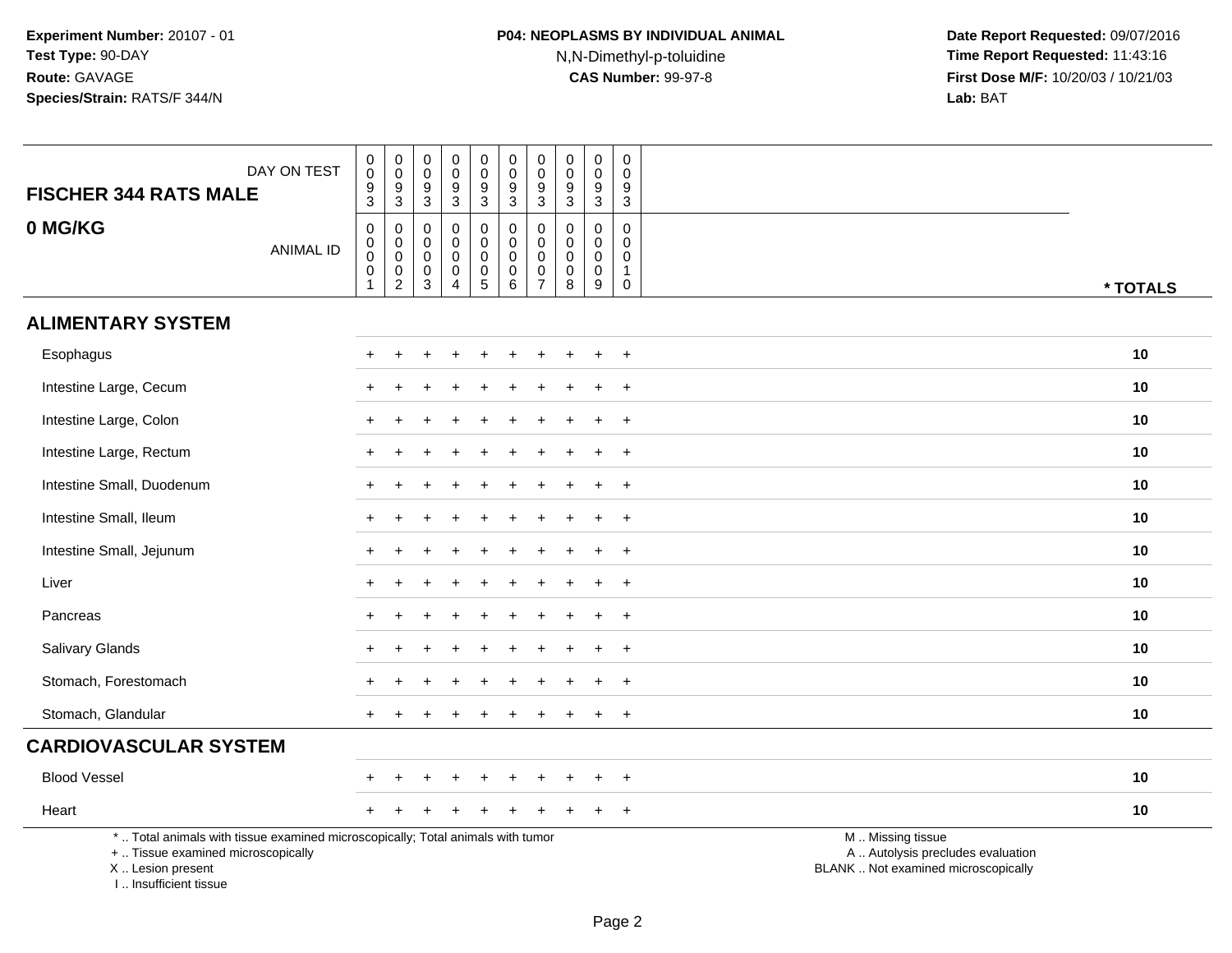| DAY ON TEST<br><b>FISCHER 344 RATS MALE</b> | $\mathbf 0$<br>$\boldsymbol{0}$<br>$\boldsymbol{9}$<br>3 | $_{\rm 0}^{\rm 0}$<br>$\boldsymbol{9}$<br>3                    | $\pmb{0}$<br>$\mathbf 0$<br>9<br>3        | $_0^0$<br>9<br>3      | $_{\rm 0}^{\rm 0}$<br>9<br>3                    | $\begin{matrix} 0 \\ 0 \\ 9 \end{matrix}$<br>$\mathbf{3}$ | $\begin{smallmatrix} 0\\0 \end{smallmatrix}$<br>9<br>3 | $\pmb{0}$<br>$\pmb{0}$<br>$\boldsymbol{9}$<br>3 | 0<br>$\mathbf 0$<br>9<br>3      | $\mathbf 0$<br>$\mathbf 0$<br>9<br>3 |                  |  |
|---------------------------------------------|----------------------------------------------------------|----------------------------------------------------------------|-------------------------------------------|-----------------------|-------------------------------------------------|-----------------------------------------------------------|--------------------------------------------------------|-------------------------------------------------|---------------------------------|--------------------------------------|------------------|--|
| 0 MG/KG<br><b>ANIMAL ID</b>                 | $\mathbf 0$<br>$_{\rm 0}^{\rm 0}$<br>$\mathbf 0$         | $\pmb{0}$<br>$\mathbf 0$<br>$\mathbf 0$<br>0<br>$\overline{c}$ | $\mathbf 0$<br>0<br>$\mathbf 0$<br>0<br>3 | 0<br>0<br>0<br>0<br>4 | 0<br>$\pmb{0}$<br>$\pmb{0}$<br>$\mathsf 0$<br>5 | $\pmb{0}$<br>$\pmb{0}$<br>$\pmb{0}$<br>$\pmb{0}$<br>6     | 0<br>0<br>0<br>0<br>$\overline{ }$                     | 0<br>$\mathbf 0$<br>0<br>8                      | 0<br>0<br>$\mathbf 0$<br>0<br>9 | $\Omega$<br>$\Omega$                 | * TOTALS         |  |
| <b>ENDOCRINE SYSTEM</b>                     |                                                          |                                                                |                                           |                       |                                                 |                                                           |                                                        |                                                 |                                 |                                      |                  |  |
| <b>Adrenal Cortex</b>                       |                                                          |                                                                |                                           |                       |                                                 |                                                           |                                                        |                                                 | $\div$                          | $+$                                  | 10               |  |
| Adrenal Medulla                             |                                                          |                                                                |                                           |                       |                                                 |                                                           |                                                        |                                                 | $\ddot{}$                       | $+$                                  | 10               |  |
| Islets, Pancreatic                          |                                                          |                                                                |                                           |                       |                                                 |                                                           |                                                        |                                                 | $\div$                          | $+$                                  | 10               |  |
| Parathyroid Gland                           | $+$                                                      |                                                                | $+$                                       | $+$                   | M                                               | $+$                                                       | $+$                                                    | $+$                                             | $\ddot{}$                       | $+$                                  | $\boldsymbol{9}$ |  |
| <b>Pituitary Gland</b>                      |                                                          |                                                                |                                           | $\ddot{}$             | $+$                                             | $\pm$                                                     | $\ddot{}$                                              | $\ddot{}$                                       | $\ddot{}$                       | $+$                                  | 10               |  |
| <b>Thyroid Gland</b>                        |                                                          |                                                                |                                           |                       | $+$                                             | $+$                                                       | ÷.                                                     | $\pm$                                           | $\pm$                           | $+$                                  | 10               |  |
|                                             |                                                          |                                                                |                                           |                       |                                                 |                                                           |                                                        |                                                 |                                 |                                      |                  |  |

#### **GENERAL BODY SYSTEM**

NONE

| <b>GENITAL SYSTEM</b>  |                     |    |
|------------------------|---------------------|----|
| Epididymis             | + + + + + + + + + + | 10 |
| <b>Preputial Gland</b> | + + + + + + + + + + | 10 |
| Prostate               | + + + + + + + + + + | 10 |
| <b>Seminal Vesicle</b> | + + + + + + + + + + | 10 |
| <b>Testes</b>          | + + + + + + + + + + | 10 |

### **HEMATOPOIETIC SYSTEM**

\* .. Total animals with tissue examined microscopically; Total animals with tumor

+ .. Tissue examined microscopically

X .. Lesion present

I .. Insufficient tissue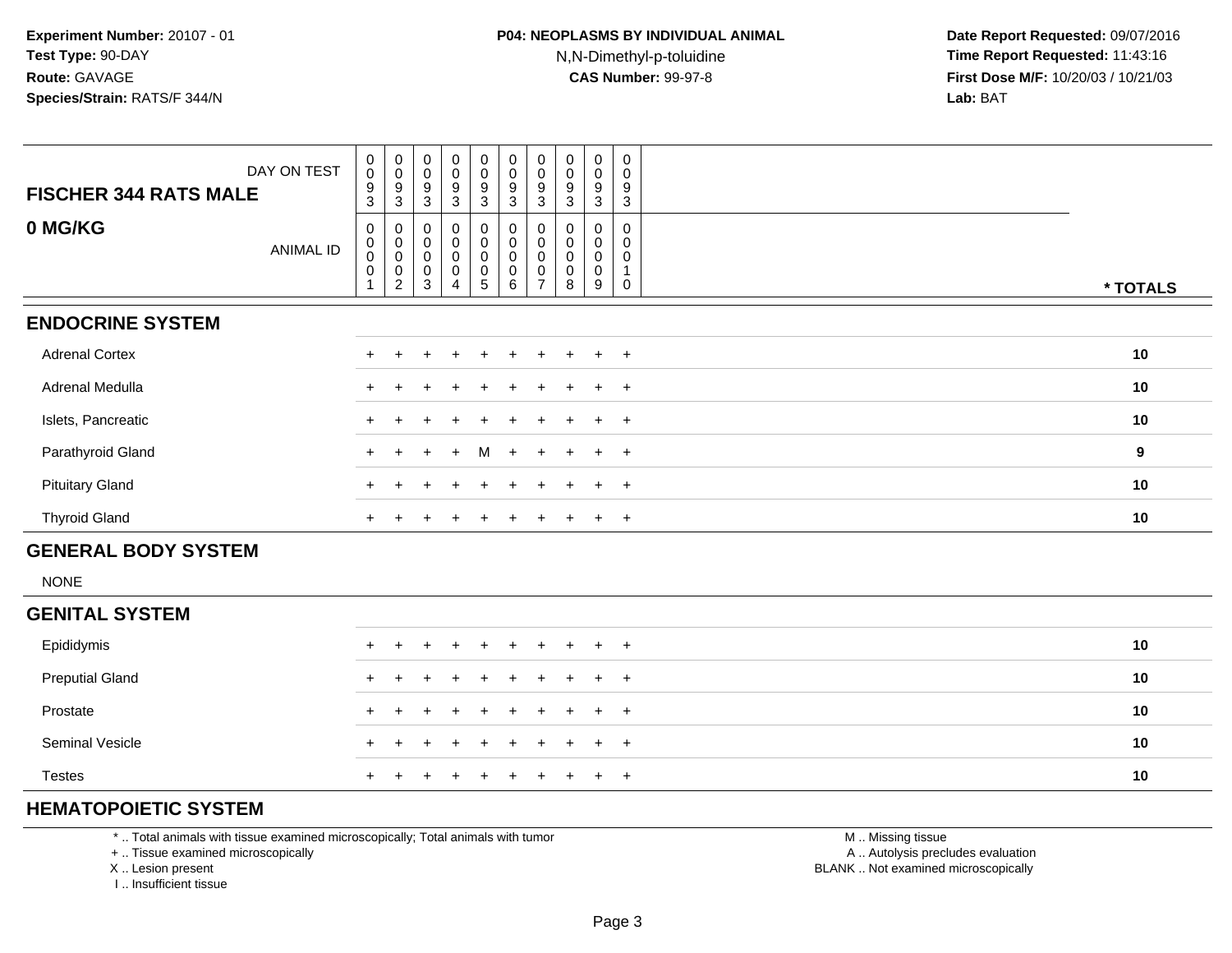| DAY ON TEST<br><b>FISCHER 344 RATS MALE</b>                                                                                                | $\,0\,$<br>$\mathbf 0$<br>$\boldsymbol{9}$<br>$\overline{3}$              | 0<br>$\mathbf 0$<br>9<br>$\overline{3}$    | $\boldsymbol{0}$<br>$\pmb{0}$<br>$\boldsymbol{9}$<br>$\overline{3}$ | $\pmb{0}$<br>$\mathbf 0$<br>$\frac{9}{3}$                    | $\mathbf 0$<br>$\pmb{0}$<br>$\frac{9}{3}$                    | $\pmb{0}$<br>$\pmb{0}$<br>$\boldsymbol{9}$<br>$\overline{3}$ | $\pmb{0}$<br>$\mathbf 0$<br>9<br>$\overline{3}$ | $\pmb{0}$<br>$\pmb{0}$<br>$\boldsymbol{9}$<br>$\overline{3}$ | $\pmb{0}$<br>$\bar{0}$<br>$\frac{9}{3}$              | $\mathsf{O}\xspace$<br>$\mathbf 0$<br>$\frac{9}{3}$  |                                                                                               |              |
|--------------------------------------------------------------------------------------------------------------------------------------------|---------------------------------------------------------------------------|--------------------------------------------|---------------------------------------------------------------------|--------------------------------------------------------------|--------------------------------------------------------------|--------------------------------------------------------------|-------------------------------------------------|--------------------------------------------------------------|------------------------------------------------------|------------------------------------------------------|-----------------------------------------------------------------------------------------------|--------------|
| 0 MG/KG<br><b>ANIMAL ID</b>                                                                                                                | $\pmb{0}$<br>$\boldsymbol{0}$<br>$\mathbf 0$<br>$\pmb{0}$<br>$\mathbf{1}$ | 0<br>$\pmb{0}$<br>0<br>0<br>$\overline{c}$ | 0<br>0<br>$\mathbf 0$<br>0<br>$\mathbf{3}$                          | $\pmb{0}$<br>0<br>$\mathbf 0$<br>$\pmb{0}$<br>$\overline{4}$ | 0<br>$\mathbf 0$<br>$\mathbf 0$<br>$\mathbf 0$<br>$\sqrt{5}$ | $\pmb{0}$<br>$\pmb{0}$<br>$\mathbf 0$<br>0<br>$\,6\,$        | 0<br>0<br>$\mathbf 0$<br>0<br>$\overline{7}$    | $\Omega$<br>0<br>$\pmb{0}$<br>$\pmb{0}$<br>8                 | $\mathbf 0$<br>0<br>0<br>$\pmb{0}$<br>$\overline{9}$ | 0<br>$\mathbf 0$<br>0<br>$\mathbf{1}$<br>$\mathsf 0$ |                                                                                               | * TOTALS     |
| <b>Bone Marrow</b>                                                                                                                         | $+$                                                                       | $\ddot{}$                                  |                                                                     | $\div$                                                       | $\div$                                                       | $\div$                                                       | ÷                                               |                                                              | $\ddot{}$                                            | $+$                                                  |                                                                                               | 10           |
| Lymph Node                                                                                                                                 |                                                                           |                                            |                                                                     |                                                              |                                                              |                                                              | $\ddot{}$                                       |                                                              |                                                      |                                                      |                                                                                               | $\mathbf{1}$ |
| Lymph Node, Mandibular                                                                                                                     | М                                                                         | M                                          | м                                                                   | M                                                            | M                                                            | M                                                            | M                                               | M                                                            | M                                                    | <b>M</b>                                             |                                                                                               | $\bf{0}$     |
| Lymph Node, Mesenteric                                                                                                                     |                                                                           |                                            |                                                                     |                                                              |                                                              |                                                              |                                                 |                                                              | $\div$                                               | $\overline{+}$                                       |                                                                                               | 10           |
| Spleen                                                                                                                                     |                                                                           | $\div$                                     |                                                                     |                                                              |                                                              |                                                              |                                                 |                                                              | $\ddot{}$                                            | $+$                                                  |                                                                                               | 10           |
| Thymus                                                                                                                                     |                                                                           |                                            |                                                                     |                                                              |                                                              |                                                              |                                                 |                                                              | $\ddot{}$                                            | $\ddot{}$                                            |                                                                                               | 10           |
| <b>INTEGUMENTARY SYSTEM</b>                                                                                                                |                                                                           |                                            |                                                                     |                                                              |                                                              |                                                              |                                                 |                                                              |                                                      |                                                      |                                                                                               |              |
| Mammary Gland                                                                                                                              |                                                                           |                                            |                                                                     |                                                              |                                                              |                                                              |                                                 |                                                              | $\div$                                               | $\overline{+}$                                       |                                                                                               | 10           |
| Skin                                                                                                                                       |                                                                           |                                            |                                                                     |                                                              |                                                              |                                                              |                                                 |                                                              | $\overline{+}$                                       | $\overline{+}$                                       |                                                                                               | 10           |
| <b>MUSCULOSKELETAL SYSTEM</b>                                                                                                              |                                                                           |                                            |                                                                     |                                                              |                                                              |                                                              |                                                 |                                                              |                                                      |                                                      |                                                                                               |              |
| Bone                                                                                                                                       | $+$                                                                       | $\ddot{}$                                  |                                                                     | $\div$                                                       | $\pm$                                                        | $\pm$                                                        |                                                 | $\pm$                                                        | $+$                                                  | $+$                                                  |                                                                                               | 10           |
| <b>NERVOUS SYSTEM</b>                                                                                                                      |                                                                           |                                            |                                                                     |                                                              |                                                              |                                                              |                                                 |                                                              |                                                      |                                                      |                                                                                               |              |
| <b>Brain</b>                                                                                                                               | ÷.                                                                        |                                            |                                                                     |                                                              |                                                              |                                                              |                                                 |                                                              | $\ddot{}$                                            | $+$                                                  |                                                                                               | 10           |
| <b>RESPIRATORY SYSTEM</b>                                                                                                                  |                                                                           |                                            |                                                                     |                                                              |                                                              |                                                              |                                                 |                                                              |                                                      |                                                      |                                                                                               |              |
| Lung                                                                                                                                       |                                                                           |                                            |                                                                     | $\ddot{}$                                                    | $\ddot{}$                                                    | $\div$                                                       |                                                 |                                                              | $\ddot{}$                                            | $+$                                                  |                                                                                               | 10           |
| Nose                                                                                                                                       |                                                                           |                                            |                                                                     |                                                              |                                                              |                                                              |                                                 |                                                              |                                                      | $+$                                                  |                                                                                               | 10           |
| *  Total animals with tissue examined microscopically; Total animals with tumor<br>+  Tissue examined microscopically<br>X  Lesion present |                                                                           |                                            |                                                                     |                                                              |                                                              |                                                              |                                                 |                                                              |                                                      |                                                      | M  Missing tissue<br>A  Autolysis precludes evaluation<br>BLANK  Not examined microscopically |              |

I .. Insufficient tissue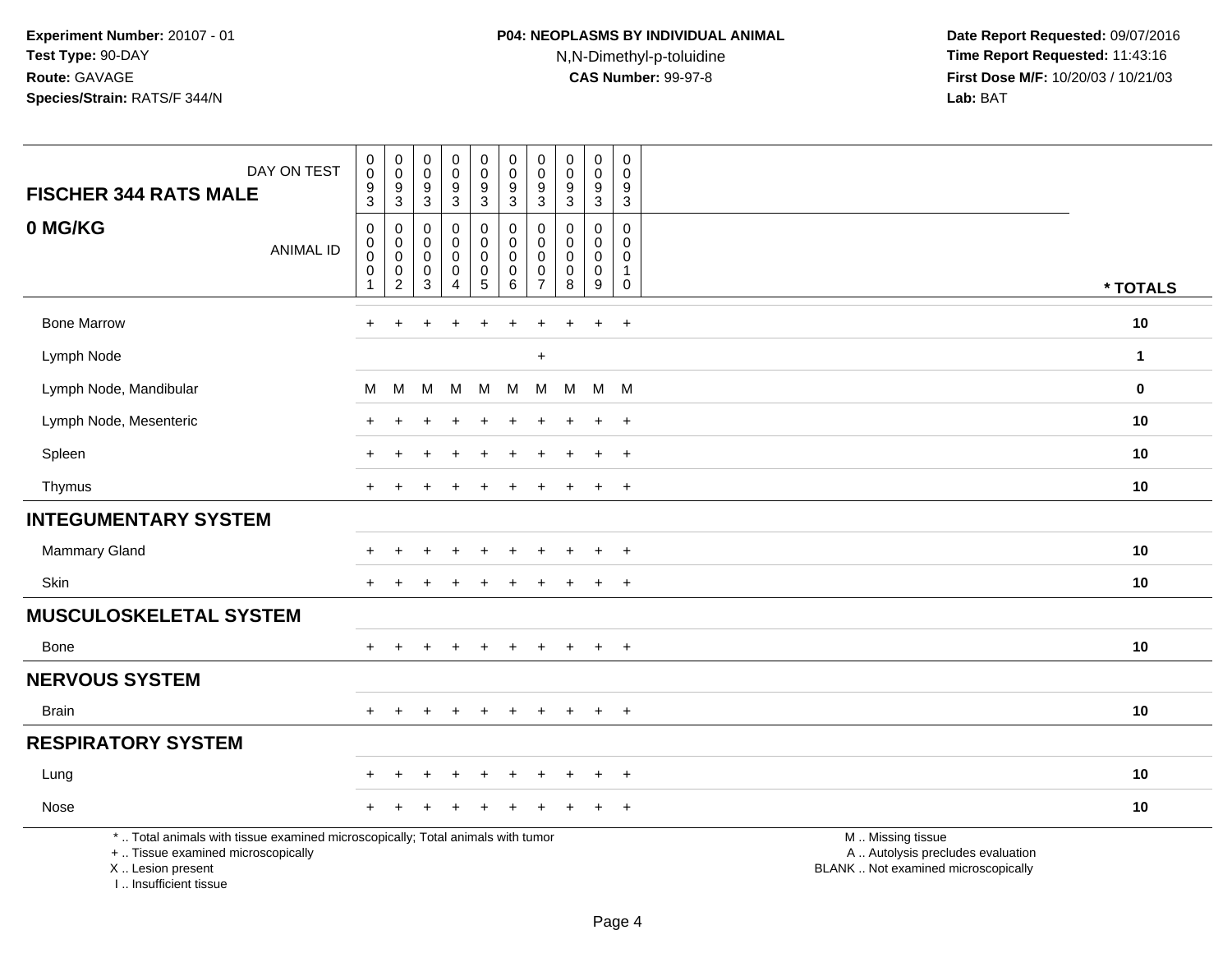| DAY ON TEST<br><b>FISCHER 344 RATS MALE</b> | $\begin{smallmatrix}0\0\0\end{smallmatrix}$<br>9<br>3 | $_{\rm 0}^{\rm 0}$<br>$\boldsymbol{9}$<br>$\mathsf 3$                                  | $_{\rm 0}^{\rm 0}$<br>$\boldsymbol{9}$<br>3                       | $\begin{smallmatrix}0\0\0\9\end{smallmatrix}$<br>$\overline{3}$              | $\begin{smallmatrix} 0\\0 \end{smallmatrix}$<br>$9\,$<br>$\mathbf{3}$ | $\begin{smallmatrix} 0\\0 \end{smallmatrix}$<br>9<br>3 | $\begin{smallmatrix} 0\\0 \end{smallmatrix}$<br>9<br>3 | $_{\rm 0}^{\rm 0}$<br>$\boldsymbol{9}$<br>3     | $\mathbf 0$<br>$\pmb{0}$<br>9<br>3                  | 0<br>$\pmb{0}$<br>$9\,$<br>$\sqrt{3}$  |          |
|---------------------------------------------|-------------------------------------------------------|----------------------------------------------------------------------------------------|-------------------------------------------------------------------|------------------------------------------------------------------------------|-----------------------------------------------------------------------|--------------------------------------------------------|--------------------------------------------------------|-------------------------------------------------|-----------------------------------------------------|----------------------------------------|----------|
| 0 MG/KG<br><b>ANIMAL ID</b>                 | 0<br>0<br>$\pmb{0}$<br>0                              | $\begin{smallmatrix}0\\0\end{smallmatrix}$<br>$\pmb{0}$<br>$\pmb{0}$<br>$\overline{c}$ | $\begin{smallmatrix}0\\0\\0\end{smallmatrix}$<br>$\mathsf 0$<br>3 | $\begin{smallmatrix}0\\0\\0\end{smallmatrix}$<br>$\pmb{0}$<br>$\overline{4}$ | $\begin{smallmatrix}0\\0\\0\end{smallmatrix}$<br>$\pmb{0}$<br>5       | 0<br>$\pmb{0}$<br>$\,0\,$<br>$\pmb{0}$<br>6            | $\mathbf 0$<br>$\overline{ }$                          | 0<br>0<br>$\mathsf{O}\xspace$<br>$\pmb{0}$<br>8 | 0<br>$\mathbf 0$<br>$\mathbf 0$<br>$\mathbf 0$<br>9 | 0<br>0<br>$\mathbf 0$<br>1<br>$\Omega$ | * TOTALS |
| Trachea                                     | $\ddot{}$                                             |                                                                                        |                                                                   | $\ddot{}$                                                                    |                                                                       |                                                        |                                                        | $\ddot{}$                                       | $\pm$                                               | $+$                                    | 10       |
| <b>SPECIAL SENSES SYSTEM</b>                |                                                       |                                                                                        |                                                                   |                                                                              |                                                                       |                                                        |                                                        |                                                 |                                                     |                                        |          |
| Eye                                         | $\pm$                                                 | $+$                                                                                    | $\pm$                                                             | $+$                                                                          | $+$                                                                   | $+$                                                    | $+$                                                    | $+$                                             | $+$                                                 | $+$                                    | 10       |
| Harderian Gland                             | $\ddot{}$                                             |                                                                                        |                                                                   | $\div$                                                                       | $\pm$                                                                 | ÷                                                      |                                                        | $\pm$                                           | $\pm$                                               | $+$                                    | 10       |
| <b>URINARY SYSTEM</b>                       |                                                       |                                                                                        |                                                                   |                                                                              |                                                                       |                                                        |                                                        |                                                 |                                                     |                                        |          |
| Kidney                                      | $+$                                                   | $+$                                                                                    | $\overline{+}$                                                    | $+$                                                                          | $+$                                                                   | $\ddot{}$                                              | $+$                                                    | $+$                                             | $+$                                                 | $+$                                    | 10       |
| <b>Urinary Bladder</b>                      | $+$                                                   | $+$                                                                                    | $\pm$                                                             | $\pm$                                                                        | $+$                                                                   | $\pm$                                                  | $+$                                                    | $+$                                             | $+$                                                 | $+$                                    | 10       |
| <b>SYSTEMIC LESIONS</b>                     |                                                       |                                                                                        |                                                                   |                                                                              |                                                                       |                                                        |                                                        |                                                 |                                                     |                                        |          |
| Multiple Organ                              |                                                       |                                                                                        |                                                                   |                                                                              |                                                                       |                                                        |                                                        | $\pm$                                           | $\pm$                                               | $+$                                    | 10       |

\* .. Total animals with tissue examined microscopically; Total animals with tumor

+ .. Tissue examined microscopically

X .. Lesion present

I .. Insufficient tissue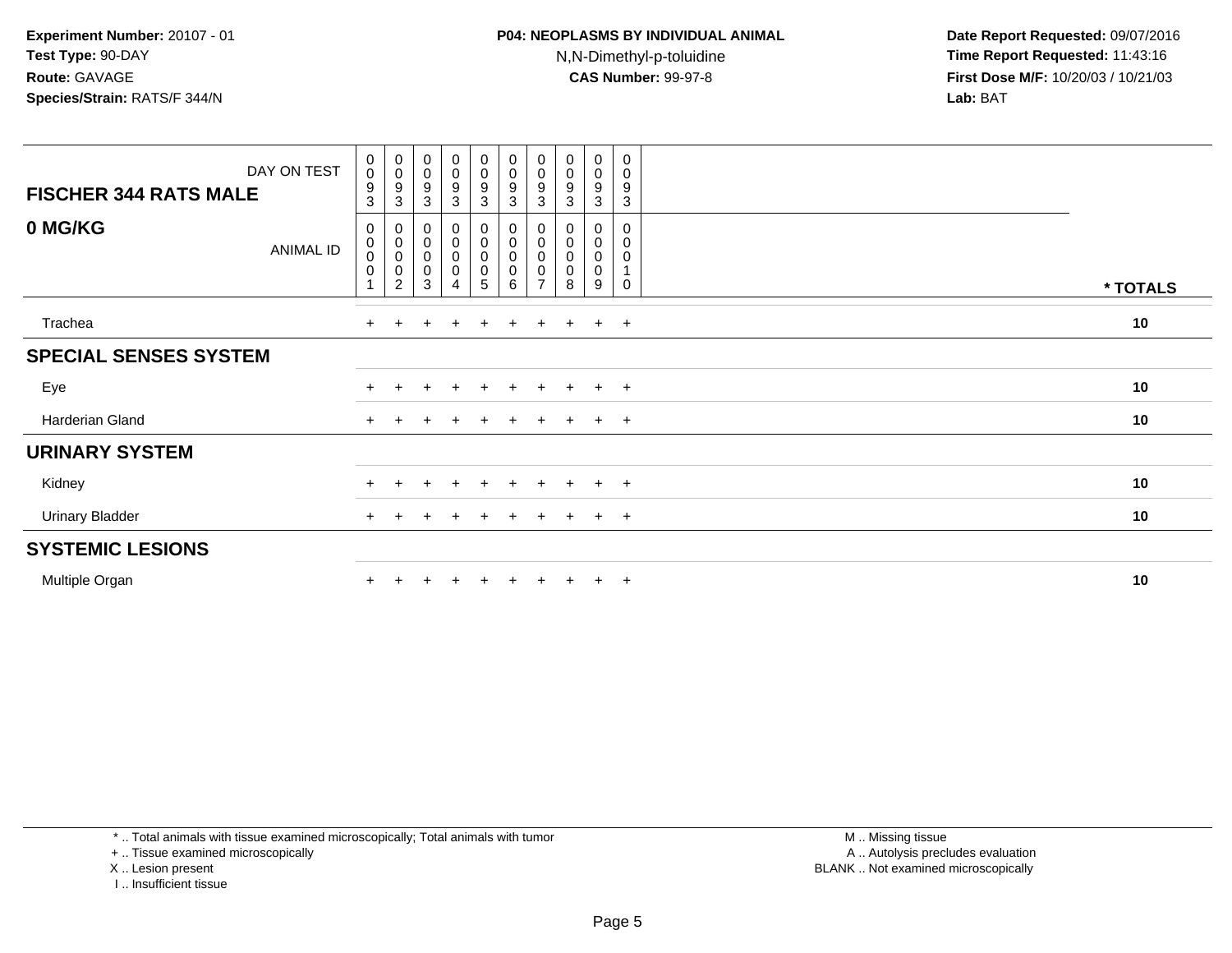| DAY ON TEST<br><b>FISCHER 344 RATS MALE</b>                                                                                                                         | $\pmb{0}$<br>$\mathbf 0$<br>$\frac{9}{3}$          | $\pmb{0}$<br>$\mathsf{O}\xspace$<br>$\frac{9}{3}$                                  | $\pmb{0}$<br>$\mathsf 0$<br>$\boldsymbol{9}$<br>3 | $\mathsf 0$<br>$\mathbf 0$<br>9<br>$\mathsf 3$  | $\pmb{0}$<br>$\mathbf 0$<br>9<br>$\mathbf 3$                 | $\pmb{0}$<br>$\pmb{0}$<br>$\boldsymbol{9}$<br>$\sqrt{3}$ | $\pmb{0}$<br>$\mathbf 0$<br>$\boldsymbol{9}$<br>$\mathbf{3}$                | $\mathbf 0$<br>$\mathsf{O}\xspace$<br>9<br>$\overline{3}$ | $\pmb{0}$<br>0<br>$\frac{9}{3}$            | $\pmb{0}$<br>$\mathbf 0$<br>9<br>$\sqrt{3}$ |                                                                                               |
|---------------------------------------------------------------------------------------------------------------------------------------------------------------------|----------------------------------------------------|------------------------------------------------------------------------------------|---------------------------------------------------|-------------------------------------------------|--------------------------------------------------------------|----------------------------------------------------------|-----------------------------------------------------------------------------|-----------------------------------------------------------|--------------------------------------------|---------------------------------------------|-----------------------------------------------------------------------------------------------|
| <b>62.5 MG/KG</b><br><b>ANIMAL ID</b>                                                                                                                               | 0<br>0<br>$\bar{0}$<br>$\mathbf{1}$<br>$\mathbf 1$ | 0<br>$\begin{smallmatrix}0\0\0\end{smallmatrix}$<br>$\mathbf{1}$<br>$\overline{2}$ | 0<br>0<br>$\mathbf 0$<br>1<br>$\mathbf{3}$        | 0<br>0<br>0<br>$\overline{1}$<br>$\overline{4}$ | $\mathbf 0$<br>$\mathbf 0$<br>$\mathbf 0$<br>1<br>$\sqrt{5}$ | $\mathbf 0$<br>0<br>$\pmb{0}$<br>1<br>$\,6$              | $\mathbf 0$<br>$\mathbf 0$<br>$\mathbf 0$<br>$\mathbf{1}$<br>$\overline{7}$ | 0<br>$\mathbf 0$<br>0<br>1<br>8                           | 0<br>0<br>$\mathbf 0$<br>$\mathbf{1}$<br>9 | 0<br>$\mathbf 0$<br>0<br>$^2_{\rm 0}$       | * TOTALS                                                                                      |
| <b>ALIMENTARY SYSTEM</b>                                                                                                                                            |                                                    |                                                                                    |                                                   |                                                 |                                                              |                                                          |                                                                             |                                                           |                                            |                                             |                                                                                               |
| Liver                                                                                                                                                               |                                                    |                                                                                    |                                                   |                                                 |                                                              |                                                          |                                                                             |                                                           |                                            | $\overline{+}$                              | 10                                                                                            |
| Stomach, Forestomach                                                                                                                                                |                                                    |                                                                                    |                                                   |                                                 |                                                              |                                                          |                                                                             |                                                           |                                            | $\overline{1}$                              | 10                                                                                            |
| <b>CARDIOVASCULAR SYSTEM</b>                                                                                                                                        |                                                    |                                                                                    |                                                   |                                                 |                                                              |                                                          |                                                                             |                                                           |                                            |                                             |                                                                                               |
| <b>NONE</b>                                                                                                                                                         |                                                    |                                                                                    |                                                   |                                                 |                                                              |                                                          |                                                                             |                                                           |                                            |                                             |                                                                                               |
| <b>ENDOCRINE SYSTEM</b>                                                                                                                                             |                                                    |                                                                                    |                                                   |                                                 |                                                              |                                                          |                                                                             |                                                           |                                            |                                             |                                                                                               |
| <b>NONE</b>                                                                                                                                                         |                                                    |                                                                                    |                                                   |                                                 |                                                              |                                                          |                                                                             |                                                           |                                            |                                             |                                                                                               |
| <b>GENERAL BODY SYSTEM</b>                                                                                                                                          |                                                    |                                                                                    |                                                   |                                                 |                                                              |                                                          |                                                                             |                                                           |                                            |                                             |                                                                                               |
| <b>NONE</b>                                                                                                                                                         |                                                    |                                                                                    |                                                   |                                                 |                                                              |                                                          |                                                                             |                                                           |                                            |                                             |                                                                                               |
| <b>GENITAL SYSTEM</b>                                                                                                                                               |                                                    |                                                                                    |                                                   |                                                 |                                                              |                                                          |                                                                             |                                                           |                                            |                                             |                                                                                               |
| <b>NONE</b>                                                                                                                                                         |                                                    |                                                                                    |                                                   |                                                 |                                                              |                                                          |                                                                             |                                                           |                                            |                                             |                                                                                               |
| <b>HEMATOPOIETIC SYSTEM</b>                                                                                                                                         |                                                    |                                                                                    |                                                   |                                                 |                                                              |                                                          |                                                                             |                                                           |                                            |                                             |                                                                                               |
| <b>Bone Marrow</b>                                                                                                                                                  |                                                    |                                                                                    |                                                   |                                                 |                                                              |                                                          |                                                                             |                                                           |                                            | +                                           | 10                                                                                            |
| Lymph Node, Mesenteric                                                                                                                                              |                                                    |                                                                                    |                                                   |                                                 |                                                              |                                                          |                                                                             |                                                           |                                            | $\overline{1}$                              | 10                                                                                            |
| Spleen                                                                                                                                                              |                                                    |                                                                                    |                                                   |                                                 |                                                              |                                                          |                                                                             |                                                           |                                            | $\overline{ }$                              | 10                                                                                            |
| Thymus                                                                                                                                                              |                                                    |                                                                                    |                                                   |                                                 |                                                              |                                                          |                                                                             |                                                           |                                            | $\overline{1}$                              | 10                                                                                            |
| *  Total animals with tissue examined microscopically; Total animals with tumor<br>+  Tissue examined microscopically<br>X  Lesion present<br>I Insufficient tissue |                                                    |                                                                                    |                                                   |                                                 |                                                              |                                                          |                                                                             |                                                           |                                            |                                             | M  Missing tissue<br>A  Autolysis precludes evaluation<br>BLANK  Not examined microscopically |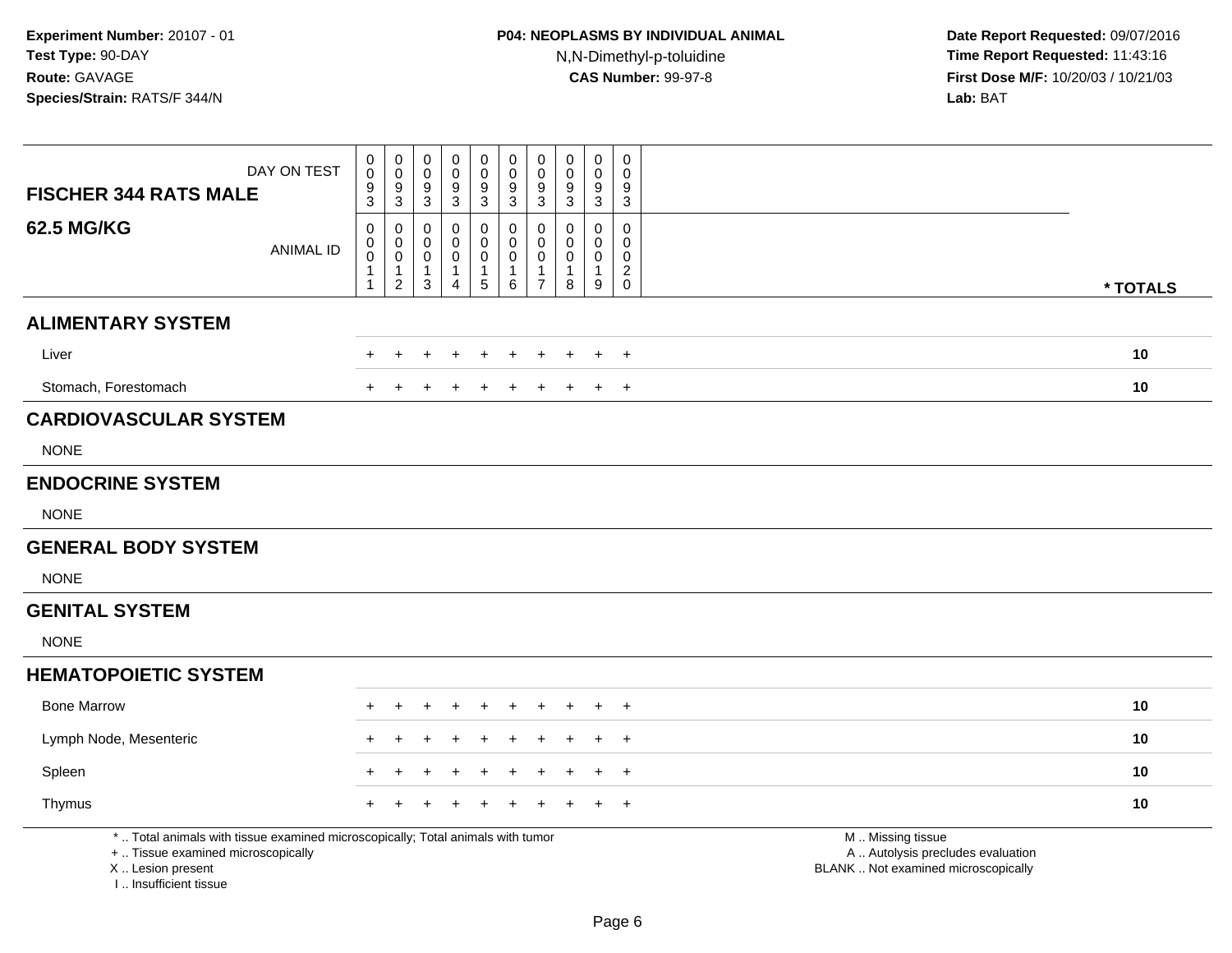| <b>FISCHER 344 RATS MALE</b>                                                                                                                                       | DAY ON TEST      | 0<br>$\mathbf 0$<br>$\boldsymbol{9}$<br>$\overline{3}$ | $\pmb{0}$<br>$\overline{0}$<br>$\boldsymbol{9}$<br>$\overline{3}$ | 0<br>0<br>9<br>$\overline{3}$              | $\mathbf 0$<br>$\mathbf 0$<br>9<br>$\sqrt{3}$ | $\pmb{0}$<br>$\ddot{\mathbf{0}}$<br>$^9_3$           | $\mathbf 0$<br>$\ddot{\mathbf{0}}$<br>$\frac{9}{3}$        | 0<br>$\mathbf 0$<br>$\boldsymbol{9}$<br>$\mathbf 3$               | $\mathbf 0$<br>$\mathbf 0$<br>9<br>$\ensuremath{\mathsf{3}}$ | $\mathbf 0$<br>$\mathbf 0$<br>9<br>$\mathbf{3}$                     | 0<br>$\mathbf 0$<br>9<br>$\overline{3}$                                          |                                                                                               |
|--------------------------------------------------------------------------------------------------------------------------------------------------------------------|------------------|--------------------------------------------------------|-------------------------------------------------------------------|--------------------------------------------|-----------------------------------------------|------------------------------------------------------|------------------------------------------------------------|-------------------------------------------------------------------|--------------------------------------------------------------|---------------------------------------------------------------------|----------------------------------------------------------------------------------|-----------------------------------------------------------------------------------------------|
| <b>62.5 MG/KG</b>                                                                                                                                                  | <b>ANIMAL ID</b> | 0<br>0<br>$\pmb{0}$<br>$\mathbf{1}$<br>$\mathbf{1}$    | $\mathbf 0$<br>$\mathbf 0$<br>$\mathbf 0$<br>1<br>$\sqrt{2}$      | 0<br>0<br>$\mathbf 0$<br>1<br>$\mathbf{3}$ | 0<br>0<br>0<br>$\mathbf{1}$<br>$\overline{4}$ | 0<br>0<br>$\pmb{0}$<br>$\mathbf 1$<br>$\overline{5}$ | 0<br>$\mathbf 0$<br>$\mathbf 0$<br>$\mathbf{1}$<br>$\,6\,$ | $\mathbf 0$<br>$\mathbf 0$<br>0<br>$\mathbf{1}$<br>$\overline{7}$ | 0<br>$\mathbf 0$<br>0<br>1<br>8                              | $\mathbf 0$<br>0<br>$\mathbf 0$<br>$\mathbf{1}$<br>$\boldsymbol{9}$ | 0<br>$\mathbf 0$<br>$\mathsf{O}\xspace$<br>$\overline{2}$<br>$\mathsf{O}\xspace$ | * TOTALS                                                                                      |
| <b>INTEGUMENTARY SYSTEM</b>                                                                                                                                        |                  |                                                        |                                                                   |                                            |                                               |                                                      |                                                            |                                                                   |                                                              |                                                                     |                                                                                  |                                                                                               |
| <b>NONE</b>                                                                                                                                                        |                  |                                                        |                                                                   |                                            |                                               |                                                      |                                                            |                                                                   |                                                              |                                                                     |                                                                                  |                                                                                               |
| <b>MUSCULOSKELETAL SYSTEM</b>                                                                                                                                      |                  |                                                        |                                                                   |                                            |                                               |                                                      |                                                            |                                                                   |                                                              |                                                                     |                                                                                  |                                                                                               |
| <b>NONE</b>                                                                                                                                                        |                  |                                                        |                                                                   |                                            |                                               |                                                      |                                                            |                                                                   |                                                              |                                                                     |                                                                                  |                                                                                               |
| <b>NERVOUS SYSTEM</b>                                                                                                                                              |                  |                                                        |                                                                   |                                            |                                               |                                                      |                                                            |                                                                   |                                                              |                                                                     |                                                                                  |                                                                                               |
| <b>NONE</b>                                                                                                                                                        |                  |                                                        |                                                                   |                                            |                                               |                                                      |                                                            |                                                                   |                                                              |                                                                     |                                                                                  |                                                                                               |
| <b>RESPIRATORY SYSTEM</b>                                                                                                                                          |                  |                                                        |                                                                   |                                            |                                               |                                                      |                                                            |                                                                   |                                                              |                                                                     |                                                                                  |                                                                                               |
| Lung                                                                                                                                                               |                  |                                                        |                                                                   |                                            |                                               |                                                      |                                                            |                                                                   |                                                              |                                                                     | $\ddot{}$                                                                        | 10                                                                                            |
| Nose                                                                                                                                                               |                  |                                                        |                                                                   |                                            |                                               |                                                      |                                                            |                                                                   |                                                              |                                                                     | $^{+}$                                                                           | 10                                                                                            |
| Trachea                                                                                                                                                            |                  | $+$                                                    |                                                                   |                                            |                                               | $\div$                                               | $\pm$                                                      | $\pm$                                                             | $\div$                                                       | $+$                                                                 | $+$                                                                              | 10                                                                                            |
| <b>SPECIAL SENSES SYSTEM</b>                                                                                                                                       |                  |                                                        |                                                                   |                                            |                                               |                                                      |                                                            |                                                                   |                                                              |                                                                     |                                                                                  |                                                                                               |
| <b>NONE</b>                                                                                                                                                        |                  |                                                        |                                                                   |                                            |                                               |                                                      |                                                            |                                                                   |                                                              |                                                                     |                                                                                  |                                                                                               |
| <b>URINARY SYSTEM</b>                                                                                                                                              |                  |                                                        |                                                                   |                                            |                                               |                                                      |                                                            |                                                                   |                                                              |                                                                     |                                                                                  |                                                                                               |
| Kidney                                                                                                                                                             |                  | $+$                                                    | $+$                                                               | $+$                                        | $+$                                           | $+$                                                  | + + + + +                                                  |                                                                   |                                                              |                                                                     |                                                                                  | 10                                                                                            |
| <b>SYSTEMIC LESIONS</b>                                                                                                                                            |                  |                                                        |                                                                   |                                            |                                               |                                                      |                                                            |                                                                   |                                                              |                                                                     |                                                                                  |                                                                                               |
| Multiple Organ                                                                                                                                                     |                  |                                                        |                                                                   |                                            |                                               |                                                      |                                                            |                                                                   |                                                              |                                                                     | $\overline{+}$                                                                   | 10                                                                                            |
| *  Total animals with tissue examined microscopically; Total animals with tumor<br>+  Tissue examined microscopically<br>X Lesion present<br>I Insufficient tissue |                  |                                                        |                                                                   |                                            |                                               |                                                      |                                                            |                                                                   |                                                              |                                                                     |                                                                                  | M  Missing tissue<br>A  Autolysis precludes evaluation<br>BLANK  Not examined microscopically |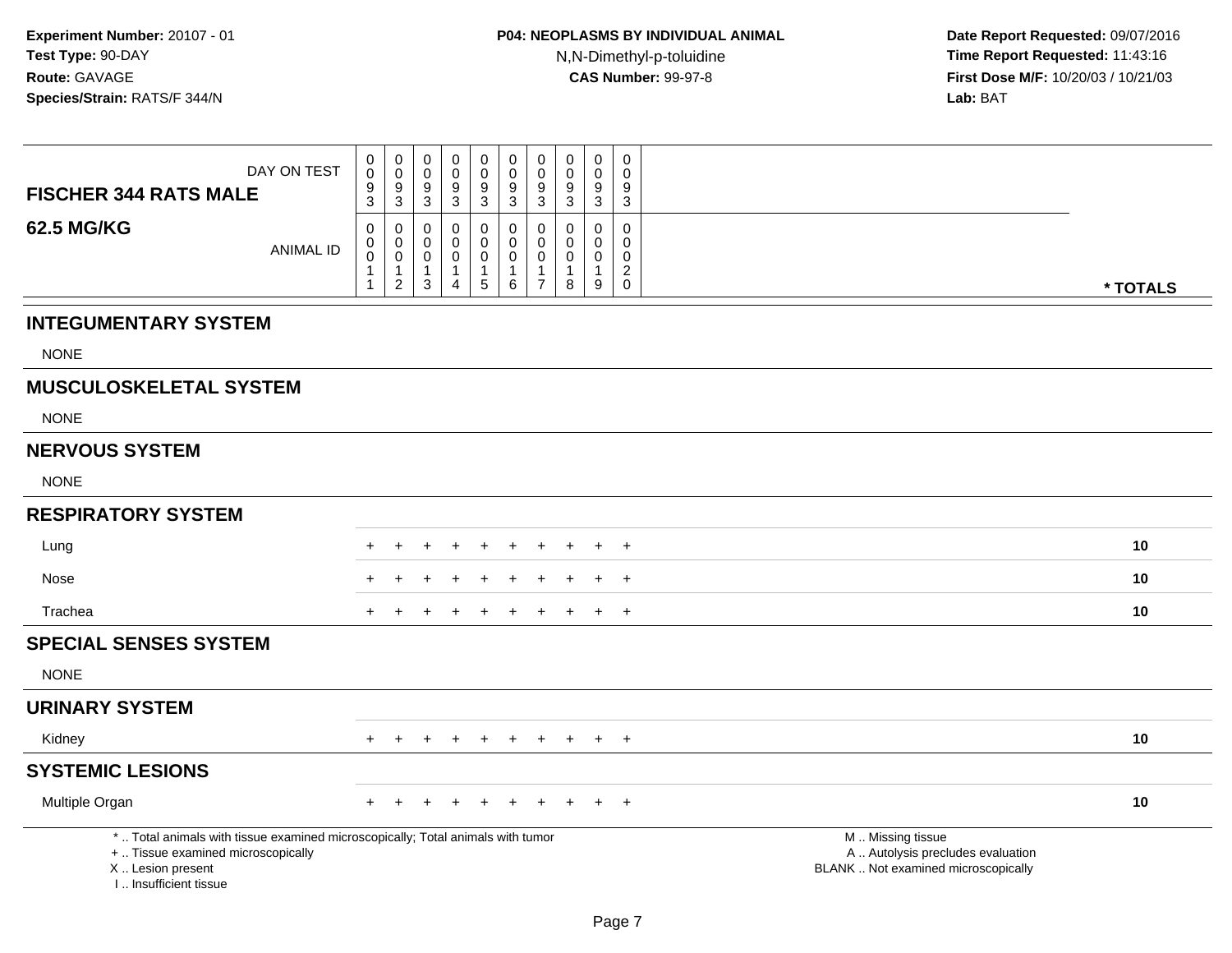| <b>FISCHER 344 RATS MALE</b>                                                                                                                                        | DAY ON TEST      | 0<br>$\mathbf 0$<br>$\overline{9}$<br>3          | $\begin{smallmatrix}0\0\0\end{smallmatrix}$<br>$\boldsymbol{9}$<br>3 | $\pmb{0}$<br>0<br>$\boldsymbol{9}$<br>3          | $\mathbf 0$<br>0<br>$\boldsymbol{9}$<br>3        | $\pmb{0}$<br>$\mathbf 0$<br>9<br>$\mathbf{3}$            | $_{\rm 0}^{\rm 0}$<br>$\boldsymbol{9}$<br>$\sqrt{3}$   | $\mathbf 0$<br>$\mathbf 0$<br>$\boldsymbol{9}$<br>3 | $\mathbf 0$<br>0<br>9<br>3                                     | $\mathbf 0$<br>0<br>9<br>$\mathbf{3}$    | $\mathbf 0$<br>$\mathbf 0$<br>9<br>$\sqrt{3}$                             |                                                                                               |  |
|---------------------------------------------------------------------------------------------------------------------------------------------------------------------|------------------|--------------------------------------------------|----------------------------------------------------------------------|--------------------------------------------------|--------------------------------------------------|----------------------------------------------------------|--------------------------------------------------------|-----------------------------------------------------|----------------------------------------------------------------|------------------------------------------|---------------------------------------------------------------------------|-----------------------------------------------------------------------------------------------|--|
| <b>125 MG/KG</b>                                                                                                                                                    | <b>ANIMAL ID</b> | 0<br>$\mathbf 0$<br>$\mathbf 0$<br>$\frac{2}{1}$ | 0<br>$\mathsf{O}\xspace$<br>$\mathsf{O}\xspace$<br>$\frac{2}{2}$     | $\mathbf 0$<br>0<br>$\mathbf 0$<br>$\frac{2}{3}$ | 0<br>$\mathbf 0$<br>$\mathbf 0$<br>$\frac{2}{4}$ | $\mathbf 0$<br>$\pmb{0}$<br>$\mathbf 0$<br>$\frac{2}{5}$ | 0<br>$\pmb{0}$<br>$\mathsf{O}\xspace$<br>$\frac{2}{6}$ | 0<br>$\mathbf 0$<br>$\mathbf 0$<br>$\frac{2}{7}$    | $\mathbf 0$<br>$\pmb{0}$<br>$\mathbf 0$<br>$\overline{a}$<br>8 | 0<br>0<br>$\mathbf 0$<br>$\sqrt{2}$<br>9 | 0<br>$\mathsf 0$<br>0<br>$\ensuremath{\mathsf{3}}$<br>$\mathsf{O}\xspace$ | * TOTALS                                                                                      |  |
| <b>ALIMENTARY SYSTEM</b>                                                                                                                                            |                  |                                                  |                                                                      |                                                  |                                                  |                                                          |                                                        |                                                     |                                                                |                                          |                                                                           |                                                                                               |  |
| Liver                                                                                                                                                               |                  |                                                  |                                                                      |                                                  |                                                  |                                                          |                                                        |                                                     |                                                                |                                          | $\overline{1}$                                                            | 10                                                                                            |  |
| Stomach, Forestomach                                                                                                                                                |                  |                                                  |                                                                      |                                                  |                                                  |                                                          |                                                        |                                                     |                                                                |                                          | $\overline{1}$                                                            | 10                                                                                            |  |
| <b>CARDIOVASCULAR SYSTEM</b>                                                                                                                                        |                  |                                                  |                                                                      |                                                  |                                                  |                                                          |                                                        |                                                     |                                                                |                                          |                                                                           |                                                                                               |  |
| <b>NONE</b>                                                                                                                                                         |                  |                                                  |                                                                      |                                                  |                                                  |                                                          |                                                        |                                                     |                                                                |                                          |                                                                           |                                                                                               |  |
| <b>ENDOCRINE SYSTEM</b>                                                                                                                                             |                  |                                                  |                                                                      |                                                  |                                                  |                                                          |                                                        |                                                     |                                                                |                                          |                                                                           |                                                                                               |  |
| <b>NONE</b>                                                                                                                                                         |                  |                                                  |                                                                      |                                                  |                                                  |                                                          |                                                        |                                                     |                                                                |                                          |                                                                           |                                                                                               |  |
| <b>GENERAL BODY SYSTEM</b>                                                                                                                                          |                  |                                                  |                                                                      |                                                  |                                                  |                                                          |                                                        |                                                     |                                                                |                                          |                                                                           |                                                                                               |  |
| <b>NONE</b>                                                                                                                                                         |                  |                                                  |                                                                      |                                                  |                                                  |                                                          |                                                        |                                                     |                                                                |                                          |                                                                           |                                                                                               |  |
| <b>GENITAL SYSTEM</b>                                                                                                                                               |                  |                                                  |                                                                      |                                                  |                                                  |                                                          |                                                        |                                                     |                                                                |                                          |                                                                           |                                                                                               |  |
| <b>NONE</b>                                                                                                                                                         |                  |                                                  |                                                                      |                                                  |                                                  |                                                          |                                                        |                                                     |                                                                |                                          |                                                                           |                                                                                               |  |
| <b>HEMATOPOIETIC SYSTEM</b>                                                                                                                                         |                  |                                                  |                                                                      |                                                  |                                                  |                                                          |                                                        |                                                     |                                                                |                                          |                                                                           |                                                                                               |  |
| <b>Bone Marrow</b>                                                                                                                                                  |                  |                                                  |                                                                      |                                                  |                                                  |                                                          |                                                        |                                                     |                                                                |                                          | $\overline{1}$                                                            | 10                                                                                            |  |
| Lymph Node, Mesenteric                                                                                                                                              |                  |                                                  |                                                                      |                                                  |                                                  |                                                          |                                                        |                                                     |                                                                |                                          | $\pm$                                                                     | 10                                                                                            |  |
| Spleen                                                                                                                                                              |                  |                                                  |                                                                      |                                                  |                                                  |                                                          |                                                        |                                                     |                                                                |                                          | $\overline{1}$                                                            | 10                                                                                            |  |
| Thymus                                                                                                                                                              |                  |                                                  |                                                                      |                                                  |                                                  |                                                          |                                                        |                                                     |                                                                |                                          | $\overline{1}$                                                            | 10                                                                                            |  |
| *  Total animals with tissue examined microscopically; Total animals with tumor<br>+  Tissue examined microscopically<br>X  Lesion present<br>I Insufficient tissue |                  |                                                  |                                                                      |                                                  |                                                  |                                                          |                                                        |                                                     |                                                                |                                          |                                                                           | M  Missing tissue<br>A  Autolysis precludes evaluation<br>BLANK  Not examined microscopically |  |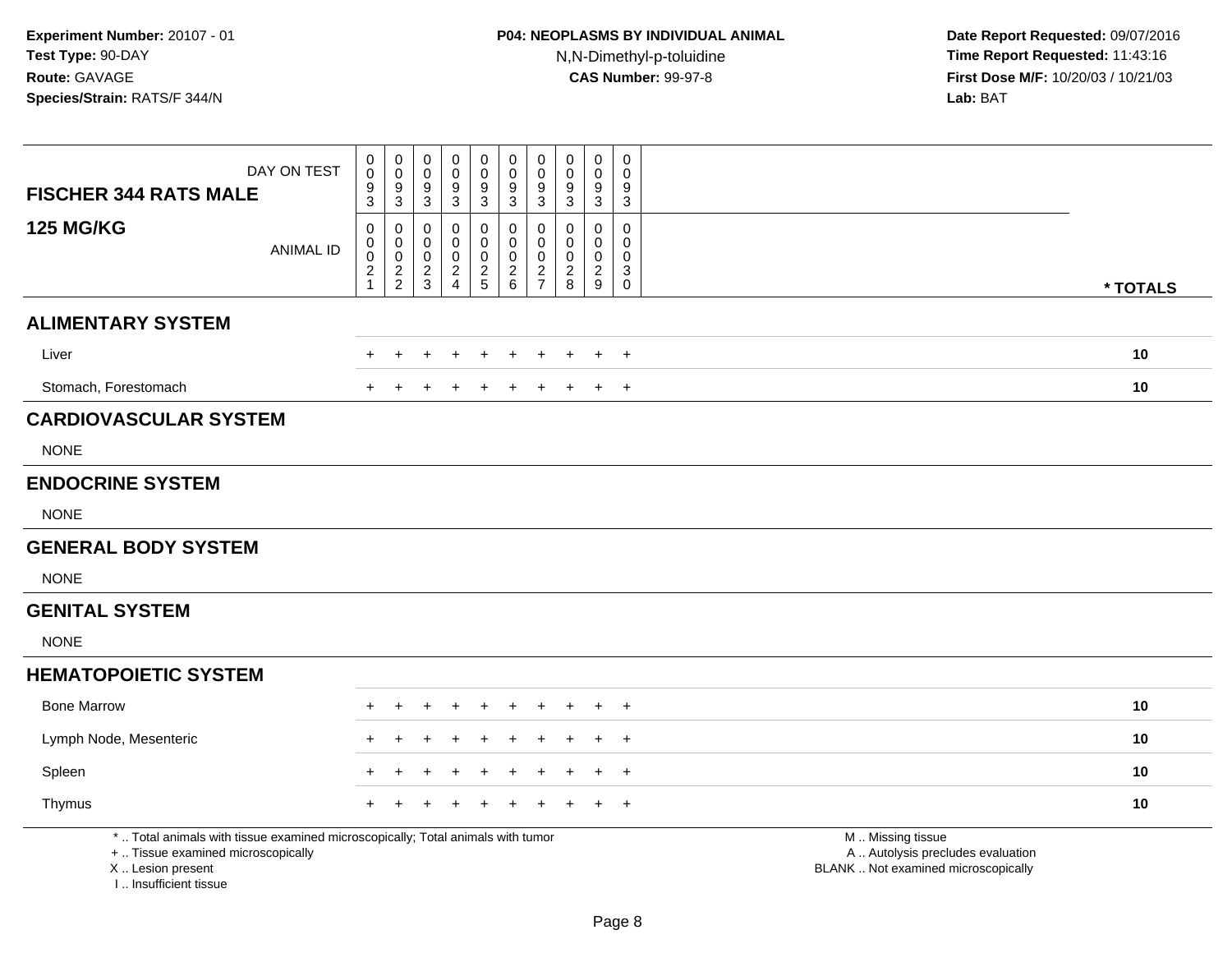| <b>FISCHER 344 RATS MALE</b>                 | DAY ON TEST                                                                                                           | $\pmb{0}$<br>$\mathsf{O}\xspace$<br>$\boldsymbol{9}$<br>3 | $\begin{smallmatrix} 0\\0 \end{smallmatrix}$<br>$\frac{9}{3}$ | 0<br>$\mathbf 0$<br>9<br>$\overline{3}$          | 0<br>$\mathbf 0$<br>9<br>$\mathfrak{Z}$                                 | $\pmb{0}$<br>$\pmb{0}$<br>$\boldsymbol{9}$<br>$\mathbf{3}$ | 0<br>$\mathbf 0$<br>9<br>3                                                | 0<br>$\mathbf 0$<br>9<br>3                             | $\pmb{0}$<br>$\mathbf 0$<br>9<br>3                 | 0<br>$\mathbf 0$<br>9<br>3                              | 0<br>$\mathbf 0$<br>9<br>$\mathfrak{S}$              |                                                                                               |          |
|----------------------------------------------|-----------------------------------------------------------------------------------------------------------------------|-----------------------------------------------------------|---------------------------------------------------------------|--------------------------------------------------|-------------------------------------------------------------------------|------------------------------------------------------------|---------------------------------------------------------------------------|--------------------------------------------------------|----------------------------------------------------|---------------------------------------------------------|------------------------------------------------------|-----------------------------------------------------------------------------------------------|----------|
| <b>125 MG/KG</b>                             | <b>ANIMAL ID</b>                                                                                                      | 0<br>0<br>0<br>$\overline{c}$<br>$\mathbf 1$              | 0<br>$\mathbf 0$<br>$\mathbf 0$<br>$\frac{2}{2}$              | 0<br>$\mathbf 0$<br>$\mathbf 0$<br>$\frac{2}{3}$ | $\mathbf 0$<br>$\Omega$<br>$\Omega$<br>$\overline{c}$<br>$\overline{4}$ | 0<br>$\mathsf 0$<br>$\mathbf 0$<br>$\frac{2}{5}$           | $\mathbf 0$<br>$\mathbf 0$<br>$\mathbf 0$<br>$\overline{\mathbf{c}}$<br>6 | 0<br>0<br>$\Omega$<br>$\overline{c}$<br>$\overline{7}$ | $\Omega$<br>0<br>0<br>$\overline{\mathbf{c}}$<br>8 | $\mathbf{0}$<br>$\mathbf 0$<br>0<br>$\overline{2}$<br>9 | $\mathbf 0$<br>0<br>0<br>$\mathbf{3}$<br>$\mathbf 0$ |                                                                                               | * TOTALS |
| <b>INTEGUMENTARY SYSTEM</b>                  |                                                                                                                       |                                                           |                                                               |                                                  |                                                                         |                                                            |                                                                           |                                                        |                                                    |                                                         |                                                      |                                                                                               |          |
| <b>NONE</b>                                  |                                                                                                                       |                                                           |                                                               |                                                  |                                                                         |                                                            |                                                                           |                                                        |                                                    |                                                         |                                                      |                                                                                               |          |
| <b>MUSCULOSKELETAL SYSTEM</b>                |                                                                                                                       |                                                           |                                                               |                                                  |                                                                         |                                                            |                                                                           |                                                        |                                                    |                                                         |                                                      |                                                                                               |          |
| <b>NONE</b>                                  |                                                                                                                       |                                                           |                                                               |                                                  |                                                                         |                                                            |                                                                           |                                                        |                                                    |                                                         |                                                      |                                                                                               |          |
| <b>NERVOUS SYSTEM</b>                        |                                                                                                                       |                                                           |                                                               |                                                  |                                                                         |                                                            |                                                                           |                                                        |                                                    |                                                         |                                                      |                                                                                               |          |
| <b>NONE</b>                                  |                                                                                                                       |                                                           |                                                               |                                                  |                                                                         |                                                            |                                                                           |                                                        |                                                    |                                                         |                                                      |                                                                                               |          |
| <b>RESPIRATORY SYSTEM</b>                    |                                                                                                                       |                                                           |                                                               |                                                  |                                                                         |                                                            |                                                                           |                                                        |                                                    |                                                         |                                                      |                                                                                               |          |
| Lung                                         |                                                                                                                       |                                                           |                                                               |                                                  |                                                                         | $\ddot{}$                                                  |                                                                           |                                                        |                                                    | $\ddot{}$                                               | $+$                                                  |                                                                                               | 10       |
| Nose                                         |                                                                                                                       |                                                           |                                                               |                                                  |                                                                         |                                                            |                                                                           |                                                        |                                                    | $\ddot{}$                                               | $\overline{+}$                                       |                                                                                               | 10       |
| Trachea                                      |                                                                                                                       |                                                           |                                                               |                                                  |                                                                         |                                                            |                                                                           |                                                        |                                                    | $\ddot{}$                                               | $+$                                                  |                                                                                               | 10       |
| <b>SPECIAL SENSES SYSTEM</b>                 |                                                                                                                       |                                                           |                                                               |                                                  |                                                                         |                                                            |                                                                           |                                                        |                                                    |                                                         |                                                      |                                                                                               |          |
| <b>NONE</b>                                  |                                                                                                                       |                                                           |                                                               |                                                  |                                                                         |                                                            |                                                                           |                                                        |                                                    |                                                         |                                                      |                                                                                               |          |
| <b>URINARY SYSTEM</b>                        |                                                                                                                       |                                                           |                                                               |                                                  |                                                                         |                                                            |                                                                           |                                                        |                                                    |                                                         |                                                      |                                                                                               |          |
| Kidney                                       |                                                                                                                       | $+$                                                       | $+$                                                           | $\pm$                                            | $\ddot{}$                                                               | $+$                                                        | $\ddot{}$                                                                 | $+$                                                    | $+$                                                | $+$                                                     | $+$                                                  |                                                                                               | 10       |
| <b>SYSTEMIC LESIONS</b>                      |                                                                                                                       |                                                           |                                                               |                                                  |                                                                         |                                                            |                                                                           |                                                        |                                                    |                                                         |                                                      |                                                                                               |          |
| Multiple Organ                               |                                                                                                                       |                                                           |                                                               |                                                  |                                                                         |                                                            |                                                                           |                                                        |                                                    |                                                         | $\overline{+}$                                       |                                                                                               | 10       |
| X  Lesion present<br>I., Insufficient tissue | *  Total animals with tissue examined microscopically; Total animals with tumor<br>+  Tissue examined microscopically |                                                           |                                                               |                                                  |                                                                         |                                                            |                                                                           |                                                        |                                                    |                                                         |                                                      | M  Missing tissue<br>A  Autolysis precludes evaluation<br>BLANK  Not examined microscopically |          |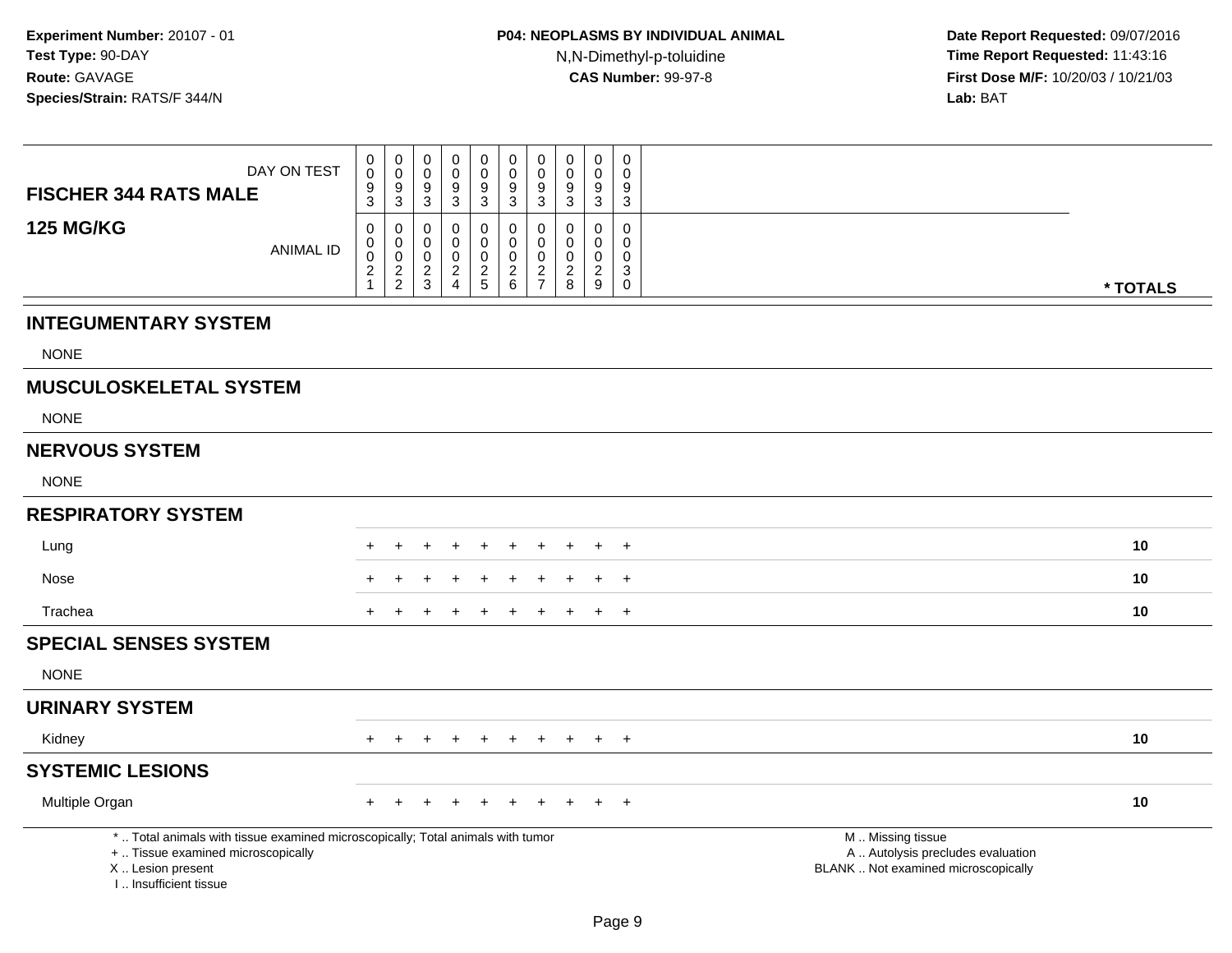| <b>FISCHER 344 RATS MALE</b>                                                                                                                                        | DAY ON TEST      | 0<br>$\mathsf{O}\xspace$<br>9<br>3                                                | $\mathbf 0$<br>$\mathsf{O}\xspace$<br>$\boldsymbol{9}$<br>3        | $\pmb{0}$<br>0<br>$\boldsymbol{9}$<br>3          | $\mathbf 0$<br>0<br>9<br>3                       | $\pmb{0}$<br>$\mathbf 0$<br>$\boldsymbol{9}$<br>$\mathbf{3}$ | $\pmb{0}$<br>$\pmb{0}$<br>$\boldsymbol{9}$<br>3                                          | $\pmb{0}$<br>$\mathbf 0$<br>$\boldsymbol{9}$<br>3 | $\mathbf 0$<br>$\mathbf 0$<br>9<br>3      | $\pmb{0}$<br>0<br>$9\,$<br>$\mathbf{3}$          | $\pmb{0}$<br>$\mathbf 0$<br>$\boldsymbol{9}$<br>3      |                                                                                               |
|---------------------------------------------------------------------------------------------------------------------------------------------------------------------|------------------|-----------------------------------------------------------------------------------|--------------------------------------------------------------------|--------------------------------------------------|--------------------------------------------------|--------------------------------------------------------------|------------------------------------------------------------------------------------------|---------------------------------------------------|-------------------------------------------|--------------------------------------------------|--------------------------------------------------------|-----------------------------------------------------------------------------------------------|
| <b>250 MG/KG</b>                                                                                                                                                    | <b>ANIMAL ID</b> | $\mathbf 0$<br>$\mathbf 0$<br>$\mathsf{O}\xspace$<br>$\mathbf{3}$<br>$\mathbf{1}$ | 0<br>$\begin{smallmatrix} 0\\0 \end{smallmatrix}$<br>$\frac{3}{2}$ | $\mathbf 0$<br>0<br>$\mathsf 0$<br>$\frac{3}{3}$ | 0<br>$\mathbf 0$<br>$\mathbf 0$<br>$\frac{3}{4}$ | $\mathbf 0$<br>$\mathbf 0$<br>$\mathbf 0$<br>$\frac{3}{5}$   | $\mathbf 0$<br>$\mathsf{O}\xspace$<br>$\pmb{0}$<br>$\begin{array}{c} 3 \\ 6 \end{array}$ | 0<br>$\mathbf 0$<br>$\mathbf 0$<br>$\frac{3}{7}$  | $\mathbf 0$<br>0<br>$\mathbf 0$<br>3<br>8 | 0<br>$\mathbf 0$<br>$\mathbf 0$<br>$\frac{3}{9}$ | $\mathbf 0$<br>0<br>0<br>$\overline{4}$<br>$\mathbf 0$ | * TOTALS                                                                                      |
| <b>ALIMENTARY SYSTEM</b>                                                                                                                                            |                  |                                                                                   |                                                                    |                                                  |                                                  |                                                              |                                                                                          |                                                   |                                           |                                                  |                                                        |                                                                                               |
| Liver                                                                                                                                                               |                  |                                                                                   |                                                                    |                                                  |                                                  |                                                              |                                                                                          |                                                   |                                           |                                                  | $\overline{1}$                                         | 10                                                                                            |
| Stomach, Forestomach                                                                                                                                                |                  |                                                                                   |                                                                    |                                                  |                                                  |                                                              |                                                                                          |                                                   |                                           |                                                  | $\overline{1}$                                         | 10                                                                                            |
| <b>CARDIOVASCULAR SYSTEM</b>                                                                                                                                        |                  |                                                                                   |                                                                    |                                                  |                                                  |                                                              |                                                                                          |                                                   |                                           |                                                  |                                                        |                                                                                               |
| <b>NONE</b>                                                                                                                                                         |                  |                                                                                   |                                                                    |                                                  |                                                  |                                                              |                                                                                          |                                                   |                                           |                                                  |                                                        |                                                                                               |
| <b>ENDOCRINE SYSTEM</b>                                                                                                                                             |                  |                                                                                   |                                                                    |                                                  |                                                  |                                                              |                                                                                          |                                                   |                                           |                                                  |                                                        |                                                                                               |
| <b>NONE</b>                                                                                                                                                         |                  |                                                                                   |                                                                    |                                                  |                                                  |                                                              |                                                                                          |                                                   |                                           |                                                  |                                                        |                                                                                               |
| <b>GENERAL BODY SYSTEM</b>                                                                                                                                          |                  |                                                                                   |                                                                    |                                                  |                                                  |                                                              |                                                                                          |                                                   |                                           |                                                  |                                                        |                                                                                               |
| <b>NONE</b>                                                                                                                                                         |                  |                                                                                   |                                                                    |                                                  |                                                  |                                                              |                                                                                          |                                                   |                                           |                                                  |                                                        |                                                                                               |
| <b>GENITAL SYSTEM</b>                                                                                                                                               |                  |                                                                                   |                                                                    |                                                  |                                                  |                                                              |                                                                                          |                                                   |                                           |                                                  |                                                        |                                                                                               |
| <b>NONE</b>                                                                                                                                                         |                  |                                                                                   |                                                                    |                                                  |                                                  |                                                              |                                                                                          |                                                   |                                           |                                                  |                                                        |                                                                                               |
| <b>HEMATOPOIETIC SYSTEM</b>                                                                                                                                         |                  |                                                                                   |                                                                    |                                                  |                                                  |                                                              |                                                                                          |                                                   |                                           |                                                  |                                                        |                                                                                               |
| <b>Bone Marrow</b>                                                                                                                                                  |                  |                                                                                   |                                                                    |                                                  |                                                  |                                                              |                                                                                          |                                                   |                                           |                                                  | $\overline{1}$                                         | 10                                                                                            |
| Lymph Node, Mesenteric                                                                                                                                              |                  |                                                                                   |                                                                    |                                                  |                                                  |                                                              |                                                                                          |                                                   |                                           |                                                  | $\overline{1}$                                         | 10                                                                                            |
| Spleen                                                                                                                                                              |                  |                                                                                   |                                                                    |                                                  |                                                  |                                                              |                                                                                          |                                                   |                                           |                                                  | $\overline{ }$                                         | 10                                                                                            |
| Thymus                                                                                                                                                              |                  |                                                                                   |                                                                    |                                                  |                                                  |                                                              |                                                                                          |                                                   |                                           |                                                  | $\overline{1}$                                         | 10                                                                                            |
| *  Total animals with tissue examined microscopically; Total animals with tumor<br>+  Tissue examined microscopically<br>X  Lesion present<br>I Insufficient tissue |                  |                                                                                   |                                                                    |                                                  |                                                  |                                                              |                                                                                          |                                                   |                                           |                                                  |                                                        | M  Missing tissue<br>A  Autolysis precludes evaluation<br>BLANK  Not examined microscopically |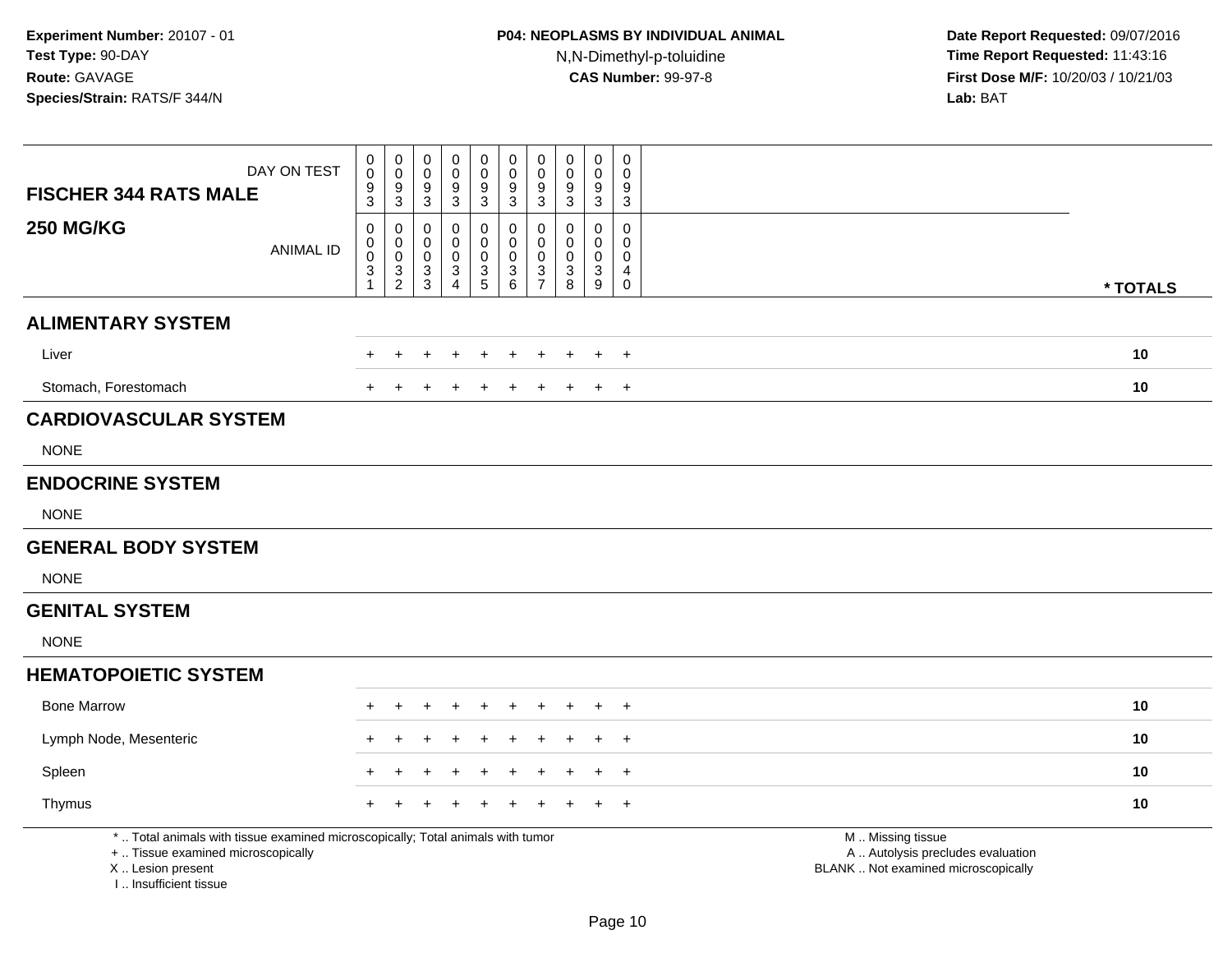| <b>FISCHER 344 RATS MALE</b>                                                                                                                                        | DAY ON TEST      | 0<br>$\mathbf 0$<br>$\frac{9}{3}$                                        | 0<br>0<br>$\frac{9}{3}$                            | $\pmb{0}$<br>$\mathbf 0$<br>$\frac{9}{3}$           | 0<br>$\Omega$<br>9<br>$\mathbf{3}$                           | $\mathbf 0$<br>$\mathbf 0$<br>9<br>$\sqrt{3}$           | 0<br>$\mathbf 0$<br>9<br>3             | $\mathbf 0$<br>$\mathbf 0$<br>$\boldsymbol{9}$<br>$\overline{3}$ | $\mathbf 0$<br>$\mathbf 0$<br>9<br>$\overline{3}$ | $\mathbf 0$<br>0<br>9<br>$\mathbf{3}$                | $\mathbf 0$<br>$\mathbf 0$<br>$\boldsymbol{9}$<br>$\overline{3}$              |                                                                                               |          |
|---------------------------------------------------------------------------------------------------------------------------------------------------------------------|------------------|--------------------------------------------------------------------------|----------------------------------------------------|-----------------------------------------------------|--------------------------------------------------------------|---------------------------------------------------------|----------------------------------------|------------------------------------------------------------------|---------------------------------------------------|------------------------------------------------------|-------------------------------------------------------------------------------|-----------------------------------------------------------------------------------------------|----------|
| <b>250 MG/KG</b>                                                                                                                                                    | <b>ANIMAL ID</b> | 0<br>$\pmb{0}$<br>$\pmb{0}$<br>$\ensuremath{\mathsf{3}}$<br>$\mathbf{1}$ | $\mathbf 0$<br>$_{\rm 0}^{\rm 0}$<br>$\frac{3}{2}$ | $\mathbf 0$<br>$\mathbf 0$<br>$\mathbf 0$<br>$_3^3$ | 0<br>$\mathbf 0$<br>$\Omega$<br>$\sqrt{3}$<br>$\overline{4}$ | $\mathbf 0$<br>$\mathbf 0$<br>$\Omega$<br>$\frac{3}{5}$ | 0<br>$\mathbf 0$<br>0<br>$\frac{3}{6}$ | 0<br>$\mathbf 0$<br>0<br>$\frac{3}{7}$                           | 0<br>$\mathbf 0$<br>$\mathbf 0$<br>$_8^3$         | $\mathbf 0$<br>$\mathbf 0$<br>0<br>$\mathbf{3}$<br>9 | $\mathbf 0$<br>$\boldsymbol{0}$<br>$\pmb{0}$<br>$\overline{4}$<br>$\mathbf 0$ |                                                                                               | * TOTALS |
| <b>INTEGUMENTARY SYSTEM</b>                                                                                                                                         |                  |                                                                          |                                                    |                                                     |                                                              |                                                         |                                        |                                                                  |                                                   |                                                      |                                                                               |                                                                                               |          |
| <b>NONE</b>                                                                                                                                                         |                  |                                                                          |                                                    |                                                     |                                                              |                                                         |                                        |                                                                  |                                                   |                                                      |                                                                               |                                                                                               |          |
| <b>MUSCULOSKELETAL SYSTEM</b>                                                                                                                                       |                  |                                                                          |                                                    |                                                     |                                                              |                                                         |                                        |                                                                  |                                                   |                                                      |                                                                               |                                                                                               |          |
| <b>NONE</b>                                                                                                                                                         |                  |                                                                          |                                                    |                                                     |                                                              |                                                         |                                        |                                                                  |                                                   |                                                      |                                                                               |                                                                                               |          |
| <b>NERVOUS SYSTEM</b>                                                                                                                                               |                  |                                                                          |                                                    |                                                     |                                                              |                                                         |                                        |                                                                  |                                                   |                                                      |                                                                               |                                                                                               |          |
| <b>NONE</b>                                                                                                                                                         |                  |                                                                          |                                                    |                                                     |                                                              |                                                         |                                        |                                                                  |                                                   |                                                      |                                                                               |                                                                                               |          |
| <b>RESPIRATORY SYSTEM</b>                                                                                                                                           |                  |                                                                          |                                                    |                                                     |                                                              |                                                         |                                        |                                                                  |                                                   |                                                      |                                                                               |                                                                                               |          |
| Lung                                                                                                                                                                |                  |                                                                          |                                                    |                                                     |                                                              |                                                         |                                        |                                                                  |                                                   |                                                      | $\overline{ }$                                                                |                                                                                               | 10       |
| Nose                                                                                                                                                                |                  |                                                                          |                                                    |                                                     |                                                              |                                                         |                                        |                                                                  |                                                   |                                                      | $^{+}$                                                                        |                                                                                               | 10       |
| Trachea                                                                                                                                                             |                  | $\ddot{}$                                                                | $\pm$                                              | ÷                                                   | $\pm$                                                        | $\ddot{}$                                               | $\ddot{}$                              | $\ddot{}$                                                        | $\pm$                                             | $+$                                                  | $+$                                                                           |                                                                                               | 10       |
| <b>SPECIAL SENSES SYSTEM</b>                                                                                                                                        |                  |                                                                          |                                                    |                                                     |                                                              |                                                         |                                        |                                                                  |                                                   |                                                      |                                                                               |                                                                                               |          |
| <b>NONE</b>                                                                                                                                                         |                  |                                                                          |                                                    |                                                     |                                                              |                                                         |                                        |                                                                  |                                                   |                                                      |                                                                               |                                                                                               |          |
| <b>URINARY SYSTEM</b>                                                                                                                                               |                  |                                                                          |                                                    |                                                     |                                                              |                                                         |                                        |                                                                  |                                                   |                                                      |                                                                               |                                                                                               |          |
| Kidney                                                                                                                                                              |                  | $\ddot{}$                                                                | $\ddot{}$                                          | $+$                                                 | $\ddot{}$                                                    | $+$                                                     | $+$                                    | $+$                                                              | $+$                                               |                                                      | $+$ $+$                                                                       |                                                                                               | 10       |
| <b>SYSTEMIC LESIONS</b>                                                                                                                                             |                  |                                                                          |                                                    |                                                     |                                                              |                                                         |                                        |                                                                  |                                                   |                                                      |                                                                               |                                                                                               |          |
| Multiple Organ                                                                                                                                                      |                  | $+$                                                                      | $\div$                                             |                                                     |                                                              |                                                         | $\div$                                 |                                                                  | $\ddot{}$                                         | $+$                                                  | $\overline{+}$                                                                |                                                                                               | 10       |
| *  Total animals with tissue examined microscopically; Total animals with tumor<br>+  Tissue examined microscopically<br>X  Lesion present<br>I Insufficient tissue |                  |                                                                          |                                                    |                                                     |                                                              |                                                         |                                        |                                                                  |                                                   |                                                      |                                                                               | M  Missing tissue<br>A  Autolysis precludes evaluation<br>BLANK  Not examined microscopically |          |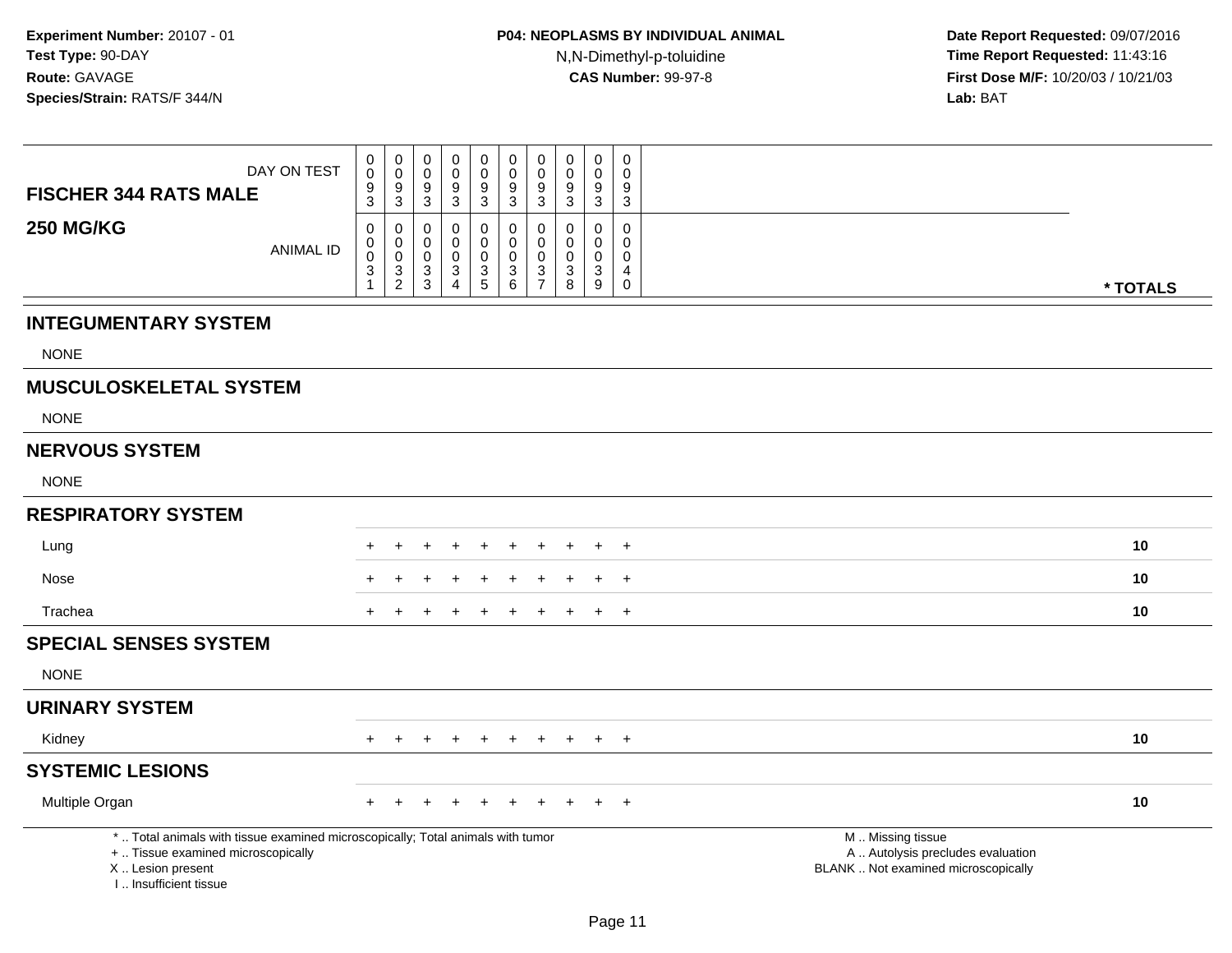| DAY ON TEST<br><b>FISCHER 344 RATS MALE</b>                                                                                                                         | $_{\rm 0}^{\rm 0}$<br>$\mathsf g$<br>3               | $\begin{smallmatrix}0\\0\end{smallmatrix}$<br>$\overline{9}$<br>$\mathbf{3}$ | 0<br>0<br>9<br>3                          | $\pmb{0}$<br>$\mathbf 0$<br>$\boldsymbol{9}$<br>3                           | $\begin{smallmatrix} 0\\0 \end{smallmatrix}$<br>$\overline{9}$<br>$\mathbf{3}$ | $_0^0$<br>$\overline{9}$<br>$\mathbf{3}$                                    | $_{\rm 0}^{\rm 0}$<br>$\mathbf 0$<br>$\mathbf{3}$      | $\pmb{0}$<br>$\mathbf 0$<br>9<br>3      | $\mathbf 0$<br>$\mathbf 0$<br>$\boldsymbol{9}$<br>$\mathbf{3}$ | $\mathbf 0$<br>$\mathbf 0$<br>9<br>3                                          |                                                                                               |
|---------------------------------------------------------------------------------------------------------------------------------------------------------------------|------------------------------------------------------|------------------------------------------------------------------------------|-------------------------------------------|-----------------------------------------------------------------------------|--------------------------------------------------------------------------------|-----------------------------------------------------------------------------|--------------------------------------------------------|-----------------------------------------|----------------------------------------------------------------|-------------------------------------------------------------------------------|-----------------------------------------------------------------------------------------------|
| <b>500 MG/KG</b><br><b>ANIMAL ID</b>                                                                                                                                | 0<br>$\pmb{0}$<br>$\mathsf 0$<br>4<br>$\overline{1}$ | $\mathbf 0$<br>$\overline{0}$<br>$\frac{4}{2}$                               | $\mathbf 0$<br>0<br>$\mathbf 0$<br>4<br>3 | $\mathbf 0$<br>$\pmb{0}$<br>$\mathbf 0$<br>$\overline{4}$<br>$\overline{4}$ | 0<br>$\pmb{0}$<br>$\mathbf 0$<br>$\frac{4}{5}$                                 | 0<br>$\overline{0}$<br>$\mathbf 0$<br>$\begin{array}{c} 4 \\ 6 \end{array}$ | $\mathbf 0$<br>$\pmb{0}$<br>$\pmb{0}$<br>$\frac{4}{7}$ | 0<br>$\pmb{0}$<br>$\mathbf 0$<br>4<br>8 | $\mathbf 0$<br>$\boldsymbol{0}$<br>$\mathbf 0$<br>4<br>9       | $\mathbf 0$<br>$\mathsf{O}\xspace$<br>$\mathbf 0$<br>$\,$ 5 $\,$<br>$\pmb{0}$ | * TOTALS                                                                                      |
| <b>ALIMENTARY SYSTEM</b>                                                                                                                                            |                                                      |                                                                              |                                           |                                                                             |                                                                                |                                                                             |                                                        |                                         |                                                                |                                                                               |                                                                                               |
| Esophagus                                                                                                                                                           |                                                      |                                                                              |                                           |                                                                             |                                                                                |                                                                             |                                                        |                                         |                                                                |                                                                               | 10                                                                                            |
| Intestine Large, Cecum                                                                                                                                              |                                                      |                                                                              |                                           |                                                                             |                                                                                |                                                                             |                                                        |                                         |                                                                | $\overline{1}$                                                                | 10                                                                                            |
| Intestine Large, Colon                                                                                                                                              |                                                      |                                                                              |                                           |                                                                             |                                                                                |                                                                             |                                                        |                                         |                                                                | $\ddot{}$                                                                     | 10                                                                                            |
| Intestine Large, Rectum                                                                                                                                             |                                                      |                                                                              |                                           |                                                                             |                                                                                |                                                                             |                                                        |                                         |                                                                | $\overline{ }$                                                                | 10                                                                                            |
| Intestine Small, Duodenum                                                                                                                                           |                                                      |                                                                              |                                           |                                                                             |                                                                                |                                                                             |                                                        |                                         |                                                                | $\ddot{}$                                                                     | 10                                                                                            |
| Intestine Small, Ileum                                                                                                                                              | $\pm$                                                |                                                                              |                                           |                                                                             |                                                                                |                                                                             |                                                        |                                         |                                                                | $^+$                                                                          | 10                                                                                            |
| Intestine Small, Jejunum                                                                                                                                            | $\pm$                                                |                                                                              |                                           |                                                                             |                                                                                |                                                                             |                                                        |                                         | ÷                                                              | $\ddot{}$                                                                     | 10                                                                                            |
| Liver                                                                                                                                                               |                                                      |                                                                              |                                           |                                                                             |                                                                                |                                                                             |                                                        |                                         |                                                                | $\overline{ }$                                                                | 10                                                                                            |
| Pancreas                                                                                                                                                            |                                                      |                                                                              |                                           |                                                                             |                                                                                |                                                                             |                                                        |                                         |                                                                | $\ddot{}$                                                                     | 10                                                                                            |
| Salivary Glands                                                                                                                                                     |                                                      |                                                                              |                                           |                                                                             |                                                                                |                                                                             |                                                        |                                         |                                                                | $\ddot{}$                                                                     | 10                                                                                            |
| Stomach, Forestomach                                                                                                                                                |                                                      |                                                                              |                                           |                                                                             |                                                                                |                                                                             |                                                        |                                         |                                                                | $\overline{1}$                                                                | 10                                                                                            |
| Stomach, Glandular                                                                                                                                                  |                                                      |                                                                              |                                           |                                                                             |                                                                                |                                                                             |                                                        |                                         |                                                                | $\ddot{}$                                                                     | 10                                                                                            |
| <b>CARDIOVASCULAR SYSTEM</b>                                                                                                                                        |                                                      |                                                                              |                                           |                                                                             |                                                                                |                                                                             |                                                        |                                         |                                                                |                                                                               |                                                                                               |
| <b>Blood Vessel</b>                                                                                                                                                 |                                                      |                                                                              |                                           |                                                                             |                                                                                |                                                                             |                                                        |                                         |                                                                | $\ddot{}$                                                                     | 10                                                                                            |
| Heart                                                                                                                                                               |                                                      |                                                                              |                                           |                                                                             |                                                                                |                                                                             |                                                        |                                         |                                                                | $\ddot{}$                                                                     | 10                                                                                            |
| *  Total animals with tissue examined microscopically; Total animals with tumor<br>+  Tissue examined microscopically<br>X  Lesion present<br>I Insufficient tissue |                                                      |                                                                              |                                           |                                                                             |                                                                                |                                                                             |                                                        |                                         |                                                                |                                                                               | M  Missing tissue<br>A  Autolysis precludes evaluation<br>BLANK  Not examined microscopically |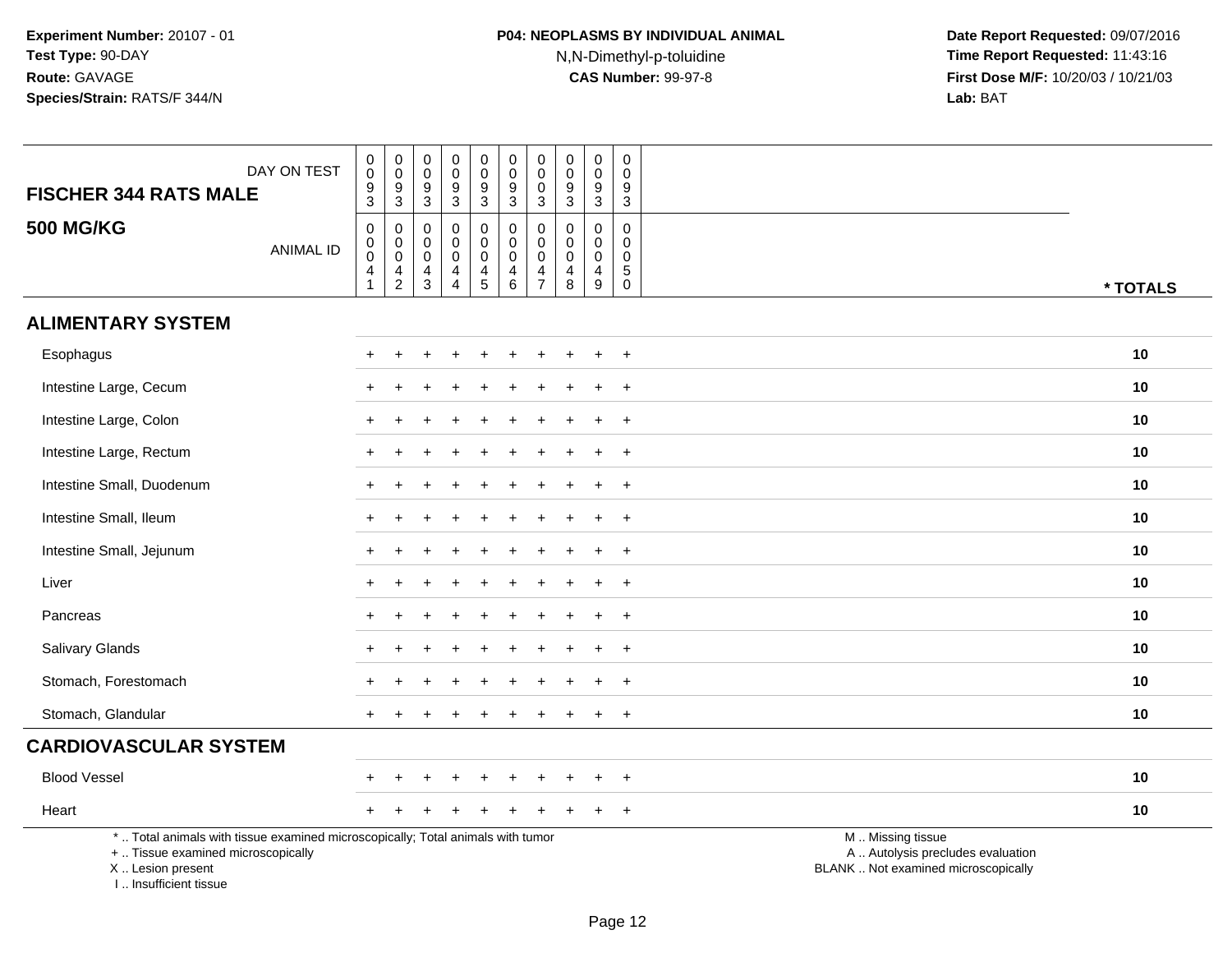| DAY ON TEST                          | $_{\rm 0}^{\rm 0}$                                 | $_{\rm 0}^{\rm 0}$                               | $_{\rm 0}^{\rm 0}$                        | $\begin{smallmatrix}0\0\0\end{smallmatrix}$ | $\begin{smallmatrix} 0\\0 \end{smallmatrix}$ | $\begin{smallmatrix} 0\\0 \end{smallmatrix}$                      | $\begin{smallmatrix} 0\\0 \end{smallmatrix}$ | $_{\rm 0}^{\rm 0}$  | $\pmb{0}$<br>$\pmb{0}$        | $\pmb{0}$<br>0 |          |
|--------------------------------------|----------------------------------------------------|--------------------------------------------------|-------------------------------------------|---------------------------------------------|----------------------------------------------|-------------------------------------------------------------------|----------------------------------------------|---------------------|-------------------------------|----------------|----------|
| <b>FISCHER 344 RATS MALE</b>         | $\boldsymbol{9}$<br>$\mathbf{3}$                   | 9<br>3                                           | 9<br>3                                    | 9<br>3                                      | $\boldsymbol{9}$<br>$\mathbf{3}$             | $\boldsymbol{9}$<br>3                                             | 0<br>3                                       | 9<br>3              | 9<br>3                        | 9<br>3         |          |
| <b>500 MG/KG</b><br><b>ANIMAL ID</b> | 0<br>$\pmb{0}$<br>$\pmb{0}$<br>$\overline{4}$<br>1 | 0<br>$\,0\,$<br>$\pmb{0}$<br>4<br>$\overline{c}$ | 0<br>$\mathbf 0$<br>$\mathbf 0$<br>4<br>3 | 0<br>0<br>0<br>4<br>4                       | 0<br>0<br>0<br>4<br>5                        | $\boldsymbol{0}$<br>$\pmb{0}$<br>$\pmb{0}$<br>$\overline{4}$<br>6 | 0<br>$\pmb{0}$<br>0<br>$\overline{ }$        | $\pmb{0}$<br>0<br>8 | 0<br>$\pmb{0}$<br>0<br>4<br>9 | 5<br>0         | * TOTALS |
| <b>ENDOCRINE SYSTEM</b>              |                                                    |                                                  |                                           |                                             |                                              |                                                                   |                                              |                     |                               |                |          |
| <b>Adrenal Cortex</b>                |                                                    |                                                  |                                           |                                             | +                                            |                                                                   |                                              |                     | $\div$                        | $+$            | 10       |
| Adrenal Medulla                      |                                                    |                                                  |                                           |                                             | $+$                                          |                                                                   |                                              |                     | $\div$                        | $+$            | 10       |
| Islets, Pancreatic                   |                                                    |                                                  |                                           | $\div$                                      | $+$                                          | $+$                                                               | $+$                                          | $\ddot{}$           | $\ddot{}$                     | $+$            | 10       |
| Parathyroid Gland                    | $+$                                                | $+$                                              | $+$                                       | $+$                                         | M                                            | $+$                                                               | $+$                                          | $+$                 | $+$                           | M              | 8        |
| <b>Pituitary Gland</b>               |                                                    |                                                  |                                           | $\div$                                      | $+$                                          |                                                                   |                                              |                     | $\ddot{}$                     | $+$            | 10       |
| <b>Thyroid Gland</b>                 | $+$                                                |                                                  |                                           | $\ddot{}$                                   | $+$                                          | $\pm$                                                             | $+$                                          | $\pm$               | $+$                           | $+$            | 10       |
| <b>GENERAL BODY SYSTEM</b>           |                                                    |                                                  |                                           |                                             |                                              |                                                                   |                                              |                     |                               |                |          |

NONE

| <b>GENITAL SYSTEM</b>  |  |                     |  |  |  |  |    |
|------------------------|--|---------------------|--|--|--|--|----|
| Epididymis             |  | + + + + + + + + + + |  |  |  |  | 10 |
| <b>Preputial Gland</b> |  | + + + + + + + + + + |  |  |  |  | 10 |
| Prostate               |  | + + + + + + + + + + |  |  |  |  | 10 |
| <b>Seminal Vesicle</b> |  | + + + + + + + + + + |  |  |  |  | 10 |
| <b>Testes</b>          |  | + + + + + + + + + + |  |  |  |  | 10 |

### **HEMATOPOIETIC SYSTEM**

\* .. Total animals with tissue examined microscopically; Total animals with tumor

+ .. Tissue examined microscopically

X .. Lesion present

I .. Insufficient tissue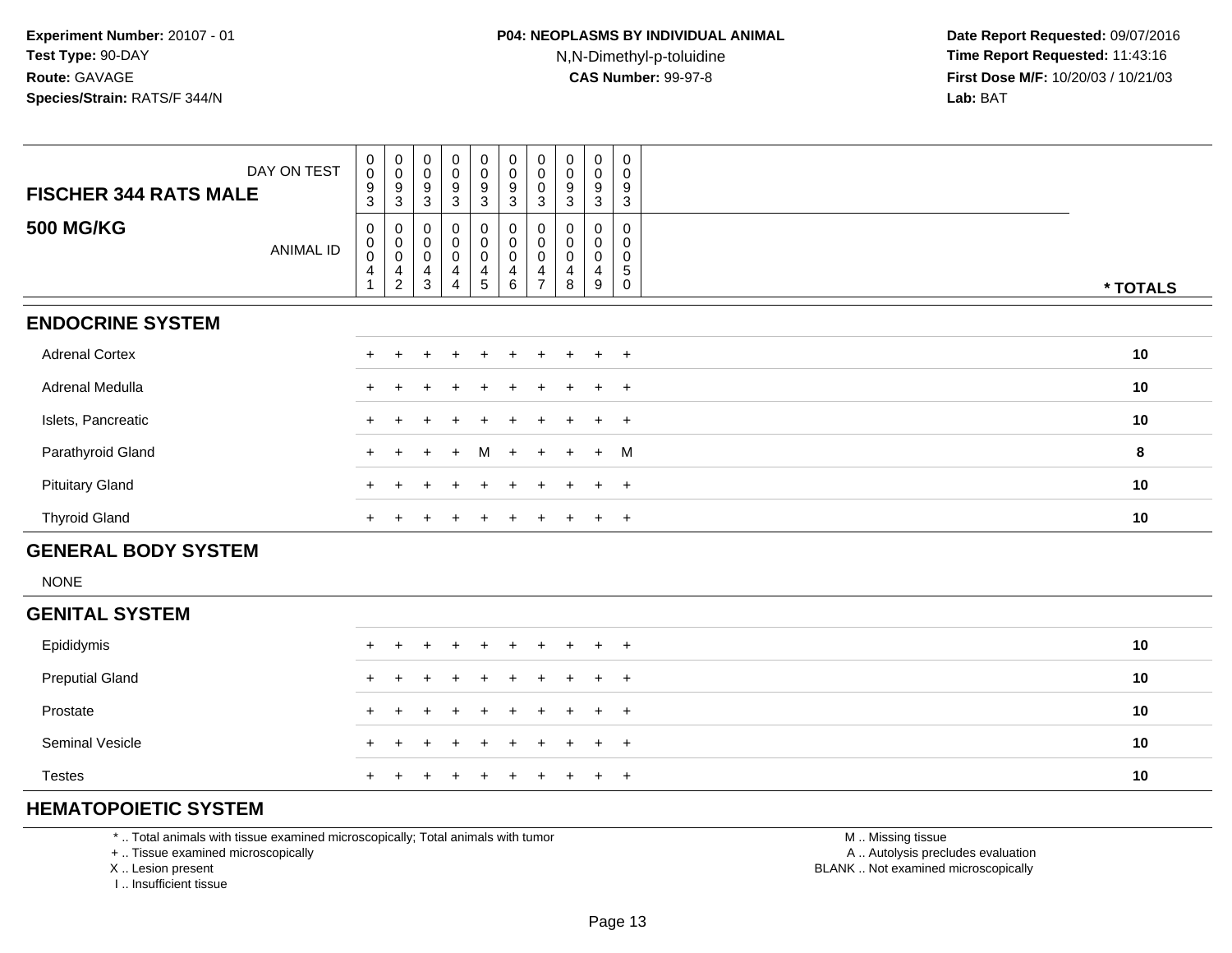| DAY ON TEST<br><b>FISCHER 344 RATS MALE</b>                                                                                                | $\pmb{0}$<br>$\mathbf 0$<br>9<br>$\overline{3}$                            | $\pmb{0}$<br>$\pmb{0}$<br>9<br>$\overline{3}$ | $\pmb{0}$<br>$\mathbf 0$<br>$\boldsymbol{9}$<br>$\overline{3}$ | $\pmb{0}$<br>$\pmb{0}$<br>$\frac{9}{3}$                      | $\pmb{0}$<br>$\mathsf{O}\xspace$<br>$\boldsymbol{9}$<br>$\overline{3}$ | $\pmb{0}$<br>$\mathbf 0$<br>$\boldsymbol{9}$<br>$\overline{3}$       | $\pmb{0}$<br>$\mathbf 0$<br>$\mathbf 0$<br>$\mathfrak{Z}$ | $\pmb{0}$<br>$\mathbf 0$<br>$\overline{9}$<br>$\overline{3}$ | $\pmb{0}$<br>$\pmb{0}$<br>9<br>$\overline{3}$                    | $\pmb{0}$<br>$\mathbf 0$<br>$\boldsymbol{9}$<br>$\overline{3}$       |                                                                                               |  |
|--------------------------------------------------------------------------------------------------------------------------------------------|----------------------------------------------------------------------------|-----------------------------------------------|----------------------------------------------------------------|--------------------------------------------------------------|------------------------------------------------------------------------|----------------------------------------------------------------------|-----------------------------------------------------------|--------------------------------------------------------------|------------------------------------------------------------------|----------------------------------------------------------------------|-----------------------------------------------------------------------------------------------|--|
| <b>500 MG/KG</b><br><b>ANIMAL ID</b>                                                                                                       | $\mathbf 0$<br>$\mathbf 0$<br>0<br>$\overline{\mathbf{4}}$<br>$\mathbf{1}$ | $\mathbf 0$<br>0<br>0<br>4<br>$\overline{c}$  | 0<br>0<br>$\mathbf 0$<br>4<br>$\mathbf{3}$                     | $\pmb{0}$<br>$\mathbf 0$<br>$\pmb{0}$<br>4<br>$\overline{4}$ | $\boldsymbol{0}$<br>0<br>0<br>$\overline{4}$<br>$5\phantom{.0}$        | $\pmb{0}$<br>$\mathbf 0$<br>$\mathbf 0$<br>$\overline{4}$<br>$\,6\,$ | 0<br>$\mathbf 0$<br>$\Omega$<br>4<br>$\overline{7}$       | $\mathbf 0$<br>0<br>0<br>$\overline{\mathbf{4}}$<br>$\,8\,$  | $\mathbf 0$<br>$\mathbf 0$<br>$\mathbf 0$<br>$\overline{4}$<br>9 | $\mathbf 0$<br>0<br>$\mathbf 0$<br>$\sqrt{5}$<br>$\mathsf{O}\xspace$ | * TOTALS                                                                                      |  |
| <b>Bone Marrow</b>                                                                                                                         | $\ddot{}$                                                                  |                                               |                                                                |                                                              |                                                                        |                                                                      |                                                           |                                                              | $\ddot{}$                                                        | $+$                                                                  | 10                                                                                            |  |
| Lymph Node                                                                                                                                 |                                                                            |                                               |                                                                | $\ddot{}$                                                    |                                                                        |                                                                      |                                                           |                                                              |                                                                  |                                                                      | $\mathbf{1}$                                                                                  |  |
| Lymph Node, Mandibular                                                                                                                     | М                                                                          | М                                             | M                                                              | M                                                            | M                                                                      | м                                                                    | M                                                         | M                                                            | M                                                                | - M                                                                  | $\bf{0}$                                                                                      |  |
| Lymph Node, Mesenteric                                                                                                                     |                                                                            |                                               |                                                                |                                                              |                                                                        |                                                                      |                                                           |                                                              | $\ddot{}$                                                        | $+$                                                                  | 10                                                                                            |  |
| Spleen                                                                                                                                     | +                                                                          | ÷                                             |                                                                |                                                              |                                                                        |                                                                      |                                                           |                                                              | $\ddot{}$                                                        | $+$                                                                  | 10                                                                                            |  |
| Thymus                                                                                                                                     |                                                                            |                                               |                                                                |                                                              |                                                                        |                                                                      |                                                           |                                                              | $\ddot{}$                                                        | $+$                                                                  | 10                                                                                            |  |
| <b>INTEGUMENTARY SYSTEM</b>                                                                                                                |                                                                            |                                               |                                                                |                                                              |                                                                        |                                                                      |                                                           |                                                              |                                                                  |                                                                      |                                                                                               |  |
| <b>Mammary Gland</b>                                                                                                                       | $\ddot{}$                                                                  | $\ddot{}$                                     | м                                                              | $\ddot{}$                                                    | м                                                                      | м                                                                    | $+$                                                       | $+$                                                          | M                                                                | M                                                                    | $5\phantom{1}$                                                                                |  |
| Skin                                                                                                                                       |                                                                            |                                               |                                                                |                                                              |                                                                        |                                                                      |                                                           |                                                              | $\overline{+}$                                                   | $+$                                                                  | 10                                                                                            |  |
| <b>MUSCULOSKELETAL SYSTEM</b>                                                                                                              |                                                                            |                                               |                                                                |                                                              |                                                                        |                                                                      |                                                           |                                                              |                                                                  |                                                                      |                                                                                               |  |
| Bone                                                                                                                                       | $+$                                                                        | $\pm$                                         |                                                                | $\pm$                                                        | $\pm$                                                                  | $\pm$                                                                | $\pm$                                                     | $\pm$                                                        | $+$                                                              | $+$                                                                  | 10                                                                                            |  |
| <b>NERVOUS SYSTEM</b>                                                                                                                      |                                                                            |                                               |                                                                |                                                              |                                                                        |                                                                      |                                                           |                                                              |                                                                  |                                                                      |                                                                                               |  |
| <b>Brain</b>                                                                                                                               | $\div$                                                                     |                                               |                                                                | $\overline{ }$                                               |                                                                        |                                                                      |                                                           |                                                              | $\overline{+}$                                                   | $+$                                                                  | 10                                                                                            |  |
| <b>RESPIRATORY SYSTEM</b>                                                                                                                  |                                                                            |                                               |                                                                |                                                              |                                                                        |                                                                      |                                                           |                                                              |                                                                  |                                                                      |                                                                                               |  |
| Lung                                                                                                                                       | $\div$                                                                     |                                               |                                                                | $\ddot{}$                                                    | $\ddot{}$                                                              | $\div$                                                               |                                                           |                                                              | $\ddot{}$                                                        | $+$                                                                  | 10                                                                                            |  |
| Nose                                                                                                                                       |                                                                            |                                               |                                                                |                                                              |                                                                        |                                                                      |                                                           |                                                              |                                                                  | $+$                                                                  | 10                                                                                            |  |
| *  Total animals with tissue examined microscopically; Total animals with tumor<br>+  Tissue examined microscopically<br>X  Lesion present |                                                                            |                                               |                                                                |                                                              |                                                                        |                                                                      |                                                           |                                                              |                                                                  |                                                                      | M  Missing tissue<br>A  Autolysis precludes evaluation<br>BLANK  Not examined microscopically |  |

I .. Insufficient tissue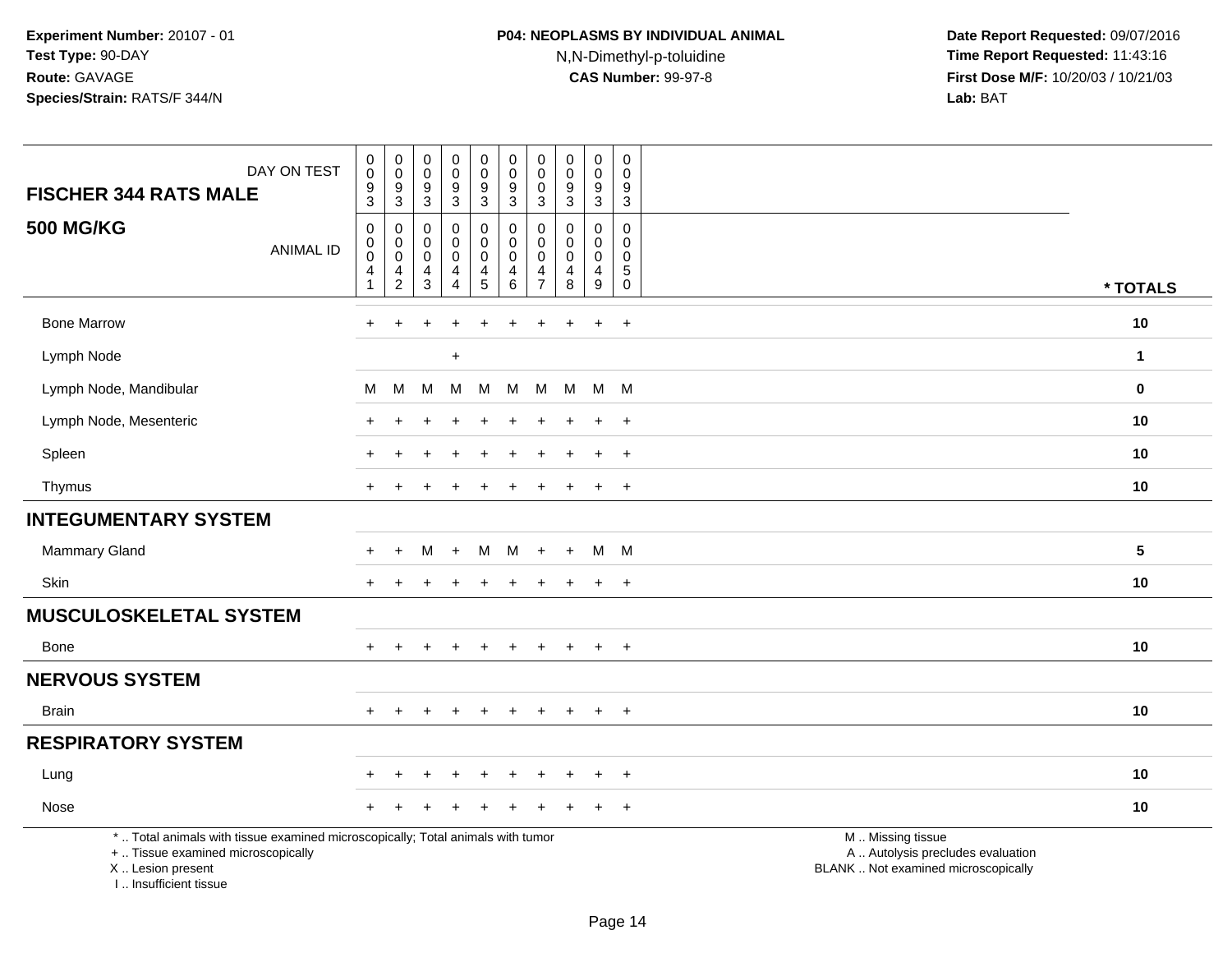| DAY ON TEST<br><b>FISCHER 344 RATS MALE</b> | $\begin{smallmatrix}0\\0\end{smallmatrix}$<br>$\boldsymbol{9}$<br>3      | $\begin{smallmatrix}0\0\0\9\end{smallmatrix}$<br>3 | $_{\rm 0}^{\rm 0}$<br>$\boldsymbol{9}$<br>$\mathbf{3}$     | $\begin{smallmatrix} 0\\0 \end{smallmatrix}$<br>$\boldsymbol{9}$<br>3 | $_{\rm 0}^{\rm 0}$<br>9<br>3                                                    | $\begin{smallmatrix} 0\\0 \end{smallmatrix}$<br>$\boldsymbol{9}$<br>3 | $\pmb{0}$<br>0<br>0<br>3 | $\begin{smallmatrix} 0\\0 \end{smallmatrix}$<br>$\boldsymbol{9}$<br>$\mathbf{3}$ | 0<br>$\pmb{0}$<br>$\boldsymbol{9}$<br>3 | 0<br>$\mathbf 0$<br>9<br>3                |          |  |
|---------------------------------------------|--------------------------------------------------------------------------|----------------------------------------------------|------------------------------------------------------------|-----------------------------------------------------------------------|---------------------------------------------------------------------------------|-----------------------------------------------------------------------|--------------------------|----------------------------------------------------------------------------------|-----------------------------------------|-------------------------------------------|----------|--|
| <b>500 MG/KG</b><br><b>ANIMAL ID</b>        | 0<br>$\pmb{0}$<br>$\pmb{0}$<br>$\overline{\mathbf{4}}$<br>$\overline{ }$ | 0<br>$\mathbf 0$<br>$\pmb{0}$<br>4<br>2            | 0<br>$\overline{0}$<br>$0$<br>$\overline{\mathbf{4}}$<br>3 | $_0^0$<br>0<br>4<br>4                                                 | $\boldsymbol{0}$<br>$\overline{0}$<br>$\pmb{0}$<br>$\overline{\mathbf{4}}$<br>5 | 0<br>$\overline{0}$<br>$0$<br>$\overline{\mathbf{4}}$<br>6            | 0<br>0<br>4              | 0<br>$\pmb{0}$<br>$\pmb{0}$<br>4<br>8                                            | 0<br>$\pmb{0}$<br>$\pmb{0}$<br>4<br>9   | 0<br>0<br>$\mathbf 0$<br>5<br>$\mathbf 0$ | * TOTALS |  |
| Trachea                                     | $+$                                                                      |                                                    |                                                            | $\ddot{}$                                                             | $\div$                                                                          | $\ddot{}$                                                             | $+$                      |                                                                                  | $+$                                     | $+$                                       | 10       |  |
| <b>SPECIAL SENSES SYSTEM</b>                |                                                                          |                                                    |                                                            |                                                                       |                                                                                 |                                                                       |                          |                                                                                  |                                         |                                           |          |  |
| Eye                                         | $\pm$                                                                    | $\pm$                                              | $\pm$                                                      | $\pm$                                                                 | $+$                                                                             | $+$                                                                   | $+$                      | $+$                                                                              | $+$                                     | $+$                                       | 10       |  |
| Harderian Gland                             | $+$                                                                      |                                                    |                                                            |                                                                       |                                                                                 | $\div$                                                                | $\pm$                    |                                                                                  | $\ddot{}$                               | $+$                                       | 10       |  |
| <b>URINARY SYSTEM</b>                       |                                                                          |                                                    |                                                            |                                                                       |                                                                                 |                                                                       |                          |                                                                                  |                                         |                                           |          |  |
| Kidney                                      | $+$                                                                      | $+$                                                | $\pm$                                                      | $+$                                                                   | $+$                                                                             | $+$                                                                   | $+$                      | $+$                                                                              | $+$                                     | $+$                                       | 10       |  |
| <b>Urinary Bladder</b>                      | $+$                                                                      |                                                    |                                                            | $\ddot{}$                                                             |                                                                                 | $+$                                                                   | $+$                      | $\pm$                                                                            | $+$                                     | $+$                                       | 10       |  |
| <b>SYSTEMIC LESIONS</b>                     |                                                                          |                                                    |                                                            |                                                                       |                                                                                 |                                                                       |                          |                                                                                  |                                         |                                           |          |  |
| Multiple Organ                              |                                                                          |                                                    |                                                            |                                                                       |                                                                                 |                                                                       |                          |                                                                                  | $\pm$                                   | $^{+}$                                    | 10       |  |

\* .. Total animals with tissue examined microscopically; Total animals with tumor

+ .. Tissue examined microscopically

X .. Lesion present

I .. Insufficient tissue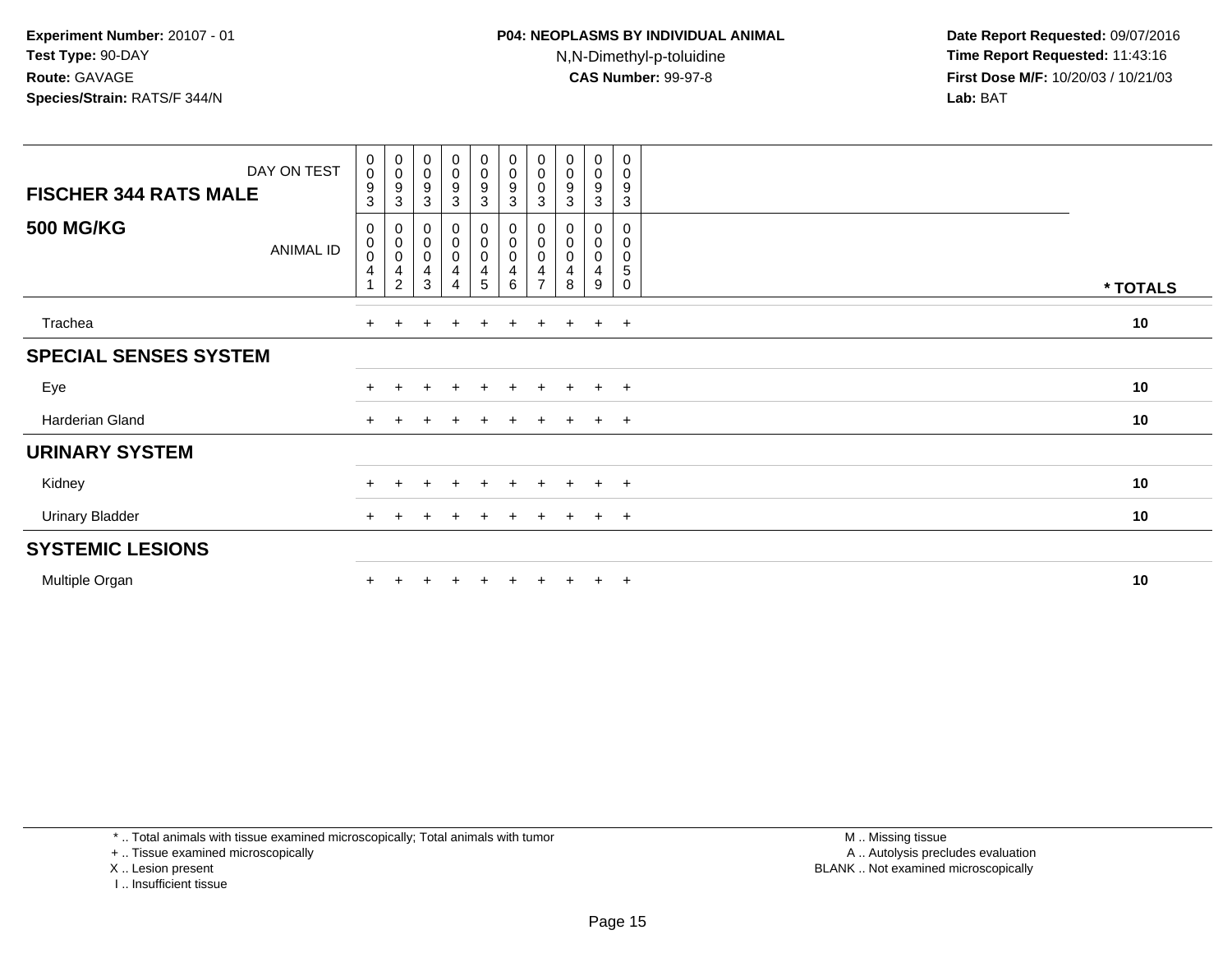# **P04: NEOPLASMS BY INDIVIDUAL ANIMAL**N,N-Dimethyl-p-toluidine

| DAY ON TEST<br><b>FISCHER 344 RATS MALE</b>                                                                                                                         | $\pmb{0}$<br>$\mathbf 0$<br>$\mathbf 0$<br>3                           | $\pmb{0}$<br>$\mathsf{O}\xspace$<br>$\mathbf 0$<br>$\mathbf{3}$ | $\pmb{0}$<br>$\mathbf 0$<br>$\mathbf 0$<br>$\mathbf{3}$                       | $\pmb{0}$<br>$\mathbf 0$<br>$\mathbf 0$<br>3                   | $\mathbf 0$<br>$\mathsf{O}\xspace$<br>$\mathsf{O}\xspace$<br>3 | $\pmb{0}$<br>$\mathbf 0$<br>$\mathbf 0$<br>$\mathbf{3}$ | $\pmb{0}$<br>$\pmb{0}$<br>$\pmb{0}$<br>$\mathbf{3}$  | $\pmb{0}$<br>$\mathbf 0$<br>$\mathbf 0$<br>$\mathbf 3$                           | $\mathbf 0$<br>$\mathbf 0$<br>$\mathbf 0$<br>$\mathbf{3}$    | $\pmb{0}$<br>$\mathbf 0$<br>$\mathbf 0$<br>$\mathbf{3}$ |                                                                                               |
|---------------------------------------------------------------------------------------------------------------------------------------------------------------------|------------------------------------------------------------------------|-----------------------------------------------------------------|-------------------------------------------------------------------------------|----------------------------------------------------------------|----------------------------------------------------------------|---------------------------------------------------------|------------------------------------------------------|----------------------------------------------------------------------------------|--------------------------------------------------------------|---------------------------------------------------------|-----------------------------------------------------------------------------------------------|
| <b>1000 MG/KG</b><br><b>ANIMAL ID</b>                                                                                                                               | $\mathbf 0$<br>$\mathbf 0$<br>$\mathsf{O}\xspace$<br>5<br>$\mathbf{1}$ | $\pmb{0}$<br>$\begin{matrix}0\\0\\5\\2\end{matrix}$             | $\mathbf 0$<br>$\mathbf 0$<br>$\mathbf 0$<br>$\overline{5}$<br>$\overline{3}$ | $\pmb{0}$<br>$\mathbf 0$<br>$\mathbf 0$<br>5<br>$\overline{4}$ | $\boldsymbol{0}$<br>$\mathbf 0$<br>$\frac{0}{5}$               | $\pmb{0}$<br>$\overline{0}$<br>$\frac{0}{5}$            | $\pmb{0}$<br>$\pmb{0}$<br>$\pmb{0}$<br>$\frac{5}{7}$ | $\mathbf 0$<br>$\mathbf 0$<br>$\pmb{0}$<br>$\begin{array}{c} 5 \\ 8 \end{array}$ | $\mathbf 0$<br>$\mathbf 0$<br>$\mathbf 0$<br>$\sqrt{5}$<br>9 | $\mathbf 0$<br>0<br>$\pmb{0}$<br>6<br>$\mathbf 0$       | * TOTALS                                                                                      |
| <b>ALIMENTARY SYSTEM</b>                                                                                                                                            |                                                                        |                                                                 |                                                                               |                                                                |                                                                |                                                         |                                                      |                                                                                  |                                                              |                                                         |                                                                                               |
| Esophagus                                                                                                                                                           |                                                                        |                                                                 |                                                                               |                                                                |                                                                |                                                         |                                                      |                                                                                  |                                                              | $\ddot{}$                                               | 10                                                                                            |
| Intestine Large, Cecum                                                                                                                                              |                                                                        |                                                                 |                                                                               |                                                                |                                                                |                                                         |                                                      |                                                                                  |                                                              | $\ddot{}$                                               | 10                                                                                            |
| Intestine Large, Colon                                                                                                                                              |                                                                        |                                                                 |                                                                               |                                                                |                                                                |                                                         |                                                      |                                                                                  |                                                              | $\overline{+}$                                          | 10                                                                                            |
| Intestine Large, Rectum                                                                                                                                             |                                                                        |                                                                 |                                                                               |                                                                |                                                                |                                                         |                                                      |                                                                                  |                                                              | $\overline{+}$                                          | 10                                                                                            |
| Intestine Small, Duodenum                                                                                                                                           |                                                                        |                                                                 |                                                                               |                                                                |                                                                |                                                         |                                                      |                                                                                  |                                                              | $\ddot{}$                                               | 10                                                                                            |
| Intestine Small, Ileum                                                                                                                                              |                                                                        |                                                                 |                                                                               |                                                                |                                                                |                                                         |                                                      |                                                                                  |                                                              | $\ddot{}$                                               | 10                                                                                            |
| Intestine Small, Jejunum                                                                                                                                            |                                                                        |                                                                 |                                                                               |                                                                |                                                                |                                                         |                                                      |                                                                                  | ÷                                                            | $+$                                                     | 10                                                                                            |
| Liver                                                                                                                                                               |                                                                        |                                                                 |                                                                               |                                                                |                                                                |                                                         |                                                      |                                                                                  |                                                              | $\ddot{}$                                               | 10                                                                                            |
| Pancreas                                                                                                                                                            |                                                                        |                                                                 |                                                                               |                                                                |                                                                |                                                         |                                                      |                                                                                  |                                                              | $\ddot{}$                                               | 10                                                                                            |
| Salivary Glands                                                                                                                                                     |                                                                        |                                                                 |                                                                               |                                                                |                                                                |                                                         |                                                      |                                                                                  | ÷.                                                           | $+$                                                     | 10                                                                                            |
| Stomach, Forestomach                                                                                                                                                |                                                                        |                                                                 |                                                                               |                                                                |                                                                |                                                         |                                                      |                                                                                  |                                                              | $\ddot{}$                                               | 10                                                                                            |
| Stomach, Glandular                                                                                                                                                  |                                                                        |                                                                 |                                                                               |                                                                |                                                                |                                                         |                                                      |                                                                                  |                                                              | $+$                                                     | 10                                                                                            |
| <b>CARDIOVASCULAR SYSTEM</b>                                                                                                                                        |                                                                        |                                                                 |                                                                               |                                                                |                                                                |                                                         |                                                      |                                                                                  |                                                              |                                                         |                                                                                               |
| <b>Blood Vessel</b>                                                                                                                                                 |                                                                        |                                                                 |                                                                               |                                                                |                                                                |                                                         |                                                      |                                                                                  |                                                              | $\overline{+}$                                          | 10                                                                                            |
| Heart                                                                                                                                                               |                                                                        |                                                                 |                                                                               |                                                                |                                                                |                                                         |                                                      |                                                                                  |                                                              | $+$                                                     | 10                                                                                            |
| *  Total animals with tissue examined microscopically; Total animals with tumor<br>+  Tissue examined microscopically<br>X  Lesion present<br>I Insufficient tissue |                                                                        |                                                                 |                                                                               |                                                                |                                                                |                                                         |                                                      |                                                                                  |                                                              |                                                         | M  Missing tissue<br>A  Autolysis precludes evaluation<br>BLANK  Not examined microscopically |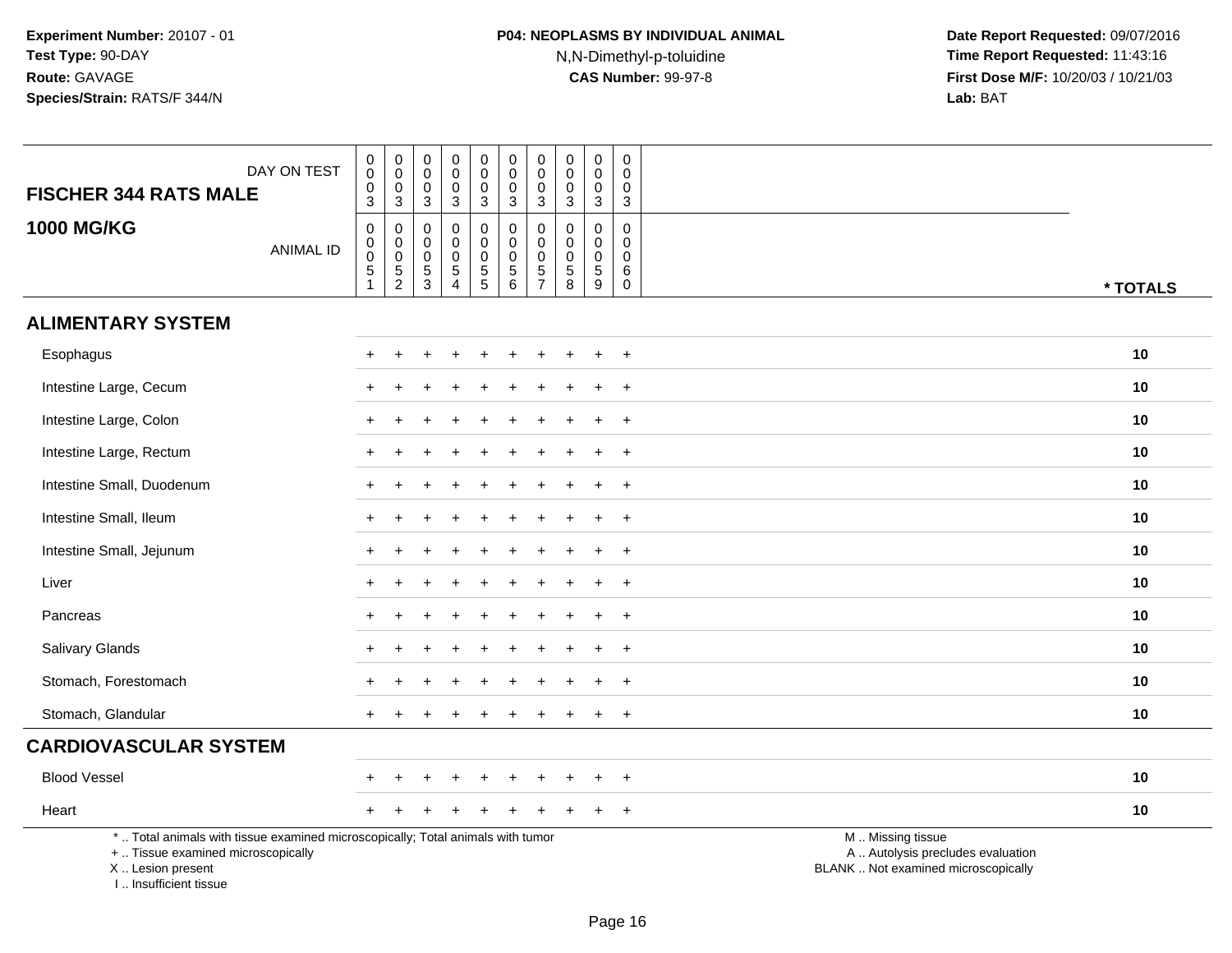**Date Report Requested:** 09/07/2016 **Time Report Requested:** 11:43:16 **First Dose M/F:** 10/20/03 / 10/21/03<br>**Lab:** BAT **Lab:** BAT

| DAY ON TEST<br><b>FISCHER 344 RATS MALE</b> | $\begin{smallmatrix}0\\0\end{smallmatrix}$<br>$\boldsymbol{0}$<br>3 | $\begin{smallmatrix} 0\\0 \end{smallmatrix}$<br>0<br>3 | 0<br>$\pmb{0}$<br>0<br>3                | $_{\rm 0}^{\rm 0}$<br>$\pmb{0}$<br>3                     | $\begin{matrix} 0 \\ 0 \\ 0 \\ 3 \end{matrix}$   | $\begin{matrix} 0 \\ 0 \\ 0 \\ 3 \end{matrix}$           | $\pmb{0}$<br>$\pmb{0}$<br>0<br>3             | $_{\rm 0}^{\rm 0}$    | $\mathsf{O}\xspace$<br>$\pmb{0}$<br>0<br>3 | $\,0\,$<br>0<br>0<br>3 |                         |
|---------------------------------------------|---------------------------------------------------------------------|--------------------------------------------------------|-----------------------------------------|----------------------------------------------------------|--------------------------------------------------|----------------------------------------------------------|----------------------------------------------|-----------------------|--------------------------------------------|------------------------|-------------------------|
| <b>1000 MG/KG</b><br><b>ANIMAL ID</b>       | 0<br>$\begin{smallmatrix}0\\0\end{smallmatrix}$<br>5                | 0<br>$\pmb{0}$<br>$\pmb{0}$<br>5<br>$\overline{2}$     | 0<br>0<br>$\pmb{0}$<br>$\mathbf 5$<br>3 | $\pmb{0}$<br>$\mathbf 0$<br>$\pmb{0}$<br>$\sqrt{5}$<br>4 | $_{\rm 0}^{\rm 0}$<br>$\pmb{0}$<br>$\frac{5}{5}$ | $_{\rm 0}^{\rm 0}$<br>$\pmb{0}$<br>$\sqrt{5}$<br>$\,6\,$ | 0<br>$\mathbf 0$<br>0<br>5<br>$\overline{ }$ | $\mathbf 0$<br>5<br>8 | 0<br>0<br>0<br>5<br>9                      | 0<br>0<br>0<br>6<br>0  | * TOTALS                |
| <b>ENDOCRINE SYSTEM</b>                     |                                                                     |                                                        |                                         |                                                          |                                                  |                                                          |                                              |                       |                                            |                        |                         |
| <b>Adrenal Cortex</b>                       |                                                                     |                                                        |                                         |                                                          |                                                  |                                                          |                                              |                       | $+$                                        | $+$                    | 10                      |
| Adrenal Medulla                             |                                                                     |                                                        |                                         |                                                          |                                                  |                                                          |                                              |                       | $\pm$                                      | $+$                    | 10                      |
| Islets, Pancreatic                          |                                                                     |                                                        |                                         |                                                          |                                                  |                                                          |                                              |                       | $+$                                        | $+$                    | 10                      |
| Parathyroid Gland                           | $+$                                                                 | M                                                      | $+$                                     | $+$                                                      | $+$                                              | $+$                                                      | M                                            |                       | $M + +$                                    |                        | $\overline{\mathbf{7}}$ |
| <b>Pituitary Gland</b>                      | $+$                                                                 |                                                        | ÷.                                      | $\ddot{}$                                                | $+$                                              | M                                                        | $+$                                          | $+$                   | $+$                                        | $+$                    | 9                       |
| <b>Thyroid Gland</b>                        | $+$                                                                 |                                                        |                                         |                                                          | $\pm$                                            | $\pm$                                                    | $\div$                                       |                       | $+$                                        | $+$                    | 10                      |
| <b>GENERAL BODY SYSTEM</b>                  |                                                                     |                                                        |                                         |                                                          |                                                  |                                                          |                                              |                       |                                            |                        |                         |

NONE

| <b>GENITAL SYSTEM</b>  |                     |  |  |  |  |    |
|------------------------|---------------------|--|--|--|--|----|
| Epididymis             | + + + + + + + + + + |  |  |  |  | 10 |
| <b>Preputial Gland</b> | + + + + + + + + + + |  |  |  |  | 10 |
| Prostate               | + + + + + + + + + + |  |  |  |  | 10 |
| <b>Seminal Vesicle</b> | + M + + + + + + + M |  |  |  |  | 8  |
| <b>Testes</b>          | + + + + + + + + + + |  |  |  |  | 10 |

### **HEMATOPOIETIC SYSTEM**

\* .. Total animals with tissue examined microscopically; Total animals with tumor

+ .. Tissue examined microscopically

X .. Lesion present

I .. Insufficient tissue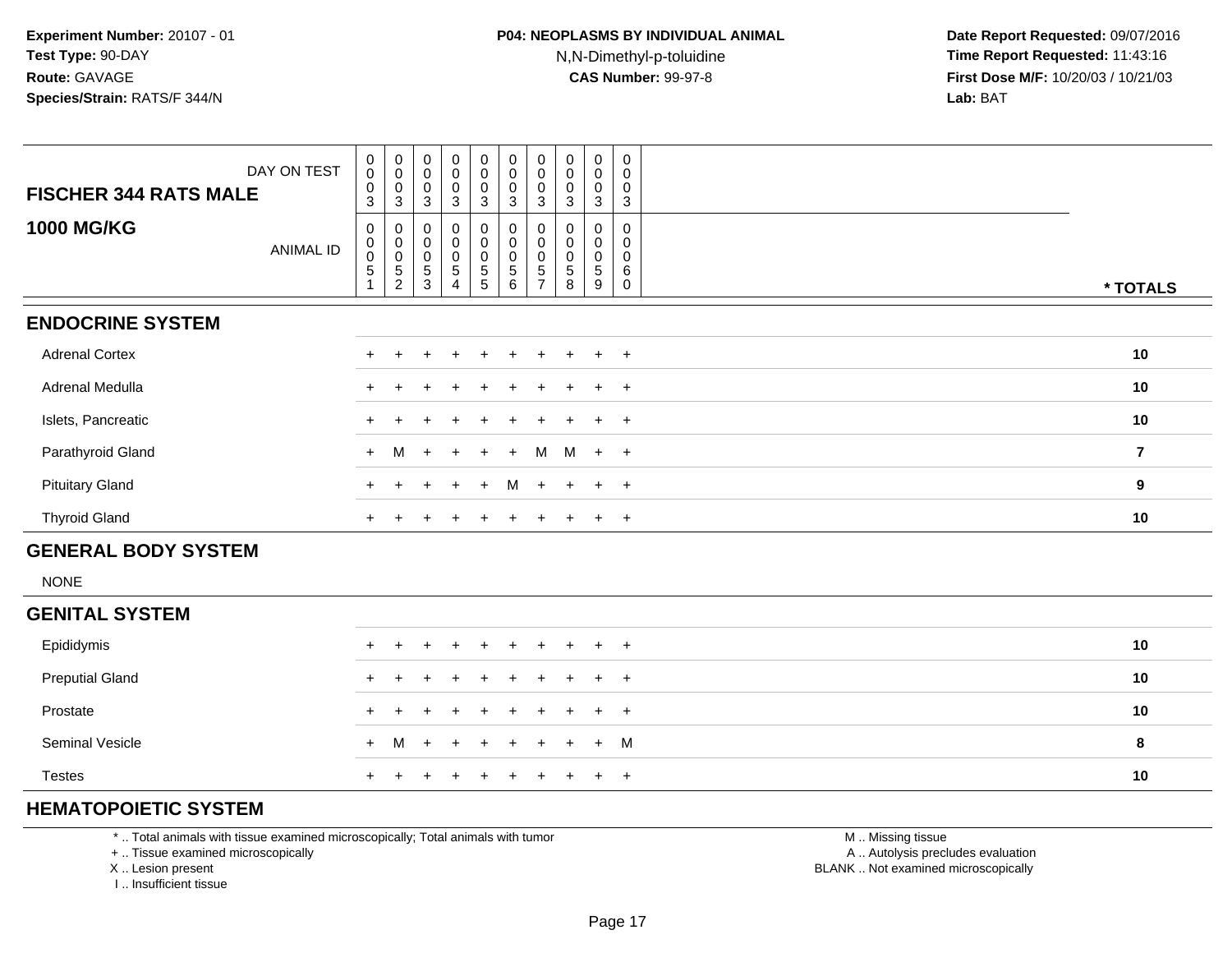| <b>FISCHER 344 RATS MALE</b>  | DAY ON TEST                                                                                                           | $\begin{smallmatrix}0\\0\end{smallmatrix}$<br>$\pmb{0}$<br>$\overline{3}$ | $\begin{smallmatrix}0\\0\end{smallmatrix}$<br>0<br>$\mathbf{3}$ | $\pmb{0}$<br>$\mathbf 0$<br>0<br>$\overline{3}$            | $_0^0$<br>$\frac{0}{3}$                          | $\begin{smallmatrix}0\\0\end{smallmatrix}$<br>$\frac{0}{3}$ | $_{\rm 0}^{\rm 0}$<br>$\pmb{0}$<br>$\overline{3}$        | $\pmb{0}$<br>$\mathbf 0$<br>0<br>$\mathbf{3}$                               | $\pmb{0}$<br>$\mathbf 0$<br>0<br>$\overline{3}$                         | $\pmb{0}$<br>$\mathbf 0$<br>$\mathbf 0$<br>$\overline{3}$  | $\pmb{0}$<br>$\mathbf 0$<br>0<br>$\sqrt{3}$      |                                                        |          |  |
|-------------------------------|-----------------------------------------------------------------------------------------------------------------------|---------------------------------------------------------------------------|-----------------------------------------------------------------|------------------------------------------------------------|--------------------------------------------------|-------------------------------------------------------------|----------------------------------------------------------|-----------------------------------------------------------------------------|-------------------------------------------------------------------------|------------------------------------------------------------|--------------------------------------------------|--------------------------------------------------------|----------|--|
| <b>1000 MG/KG</b>             | <b>ANIMAL ID</b>                                                                                                      | $\pmb{0}$<br>$\mathsf{O}\xspace$<br>$\pmb{0}$<br>5<br>1                   | 0<br>$\mathbf 0$<br>0<br>$\frac{5}{2}$                          | $\mathbf 0$<br>$\mathbf 0$<br>$\mathbf 0$<br>$\frac{5}{3}$ | 0<br>$\mathbf 0$<br>$\mathbf 0$<br>$\frac{5}{4}$ | $\pmb{0}$<br>$\mathbf 0$<br>$\mathbf 0$<br>$\frac{5}{5}$    | $\pmb{0}$<br>$\mathbf 0$<br>$\mathbf 0$<br>$\frac{5}{6}$ | $\mathbf 0$<br>$\Omega$<br>$\mathbf 0$<br>$5\phantom{.0}$<br>$\overline{7}$ | $\Omega$<br>$\Omega$<br>$\mathbf 0$<br>$\overline{5}$<br>$\overline{8}$ | $\mathbf 0$<br>$\mathbf 0$<br>$\mathbf 0$<br>$\frac{5}{9}$ | $\Omega$<br>$\mathbf 0$<br>0<br>6<br>$\mathbf 0$ |                                                        | * TOTALS |  |
| <b>Bone Marrow</b>            |                                                                                                                       |                                                                           | +                                                               |                                                            | $\ddot{}$                                        | ÷                                                           | $\overline{ }$                                           | $\pm$                                                                       |                                                                         | $\ddot{+}$                                                 | $\ddot{}$                                        |                                                        | 10       |  |
| Lymph Node, Mandibular        |                                                                                                                       | M                                                                         | M                                                               | M                                                          | М                                                | M                                                           | M                                                        | M                                                                           | M                                                                       | M                                                          | M                                                |                                                        | $\bf{0}$ |  |
| Lymph Node, Mesenteric        |                                                                                                                       |                                                                           |                                                                 |                                                            |                                                  |                                                             |                                                          |                                                                             |                                                                         | $\ddot{}$                                                  | $+$                                              |                                                        | 10       |  |
| Spleen                        |                                                                                                                       |                                                                           |                                                                 |                                                            |                                                  |                                                             |                                                          |                                                                             |                                                                         | ÷                                                          | $\overline{+}$                                   |                                                        | 10       |  |
| Thymus                        |                                                                                                                       | $\pm$                                                                     |                                                                 |                                                            |                                                  |                                                             |                                                          |                                                                             |                                                                         | $\ddot{}$                                                  | $+$                                              |                                                        | 10       |  |
| <b>INTEGUMENTARY SYSTEM</b>   |                                                                                                                       |                                                                           |                                                                 |                                                            |                                                  |                                                             |                                                          |                                                                             |                                                                         |                                                            |                                                  |                                                        |          |  |
| <b>Mammary Gland</b>          |                                                                                                                       |                                                                           |                                                                 |                                                            |                                                  |                                                             |                                                          |                                                                             |                                                                         |                                                            | $\ddot{}$                                        |                                                        | 10       |  |
| Skin                          |                                                                                                                       | $\div$                                                                    |                                                                 |                                                            |                                                  |                                                             |                                                          |                                                                             |                                                                         | $\ddot{}$                                                  | $\ddot{}$                                        |                                                        | 10       |  |
| <b>MUSCULOSKELETAL SYSTEM</b> |                                                                                                                       |                                                                           |                                                                 |                                                            |                                                  |                                                             |                                                          |                                                                             |                                                                         |                                                            |                                                  |                                                        |          |  |
| Bone                          |                                                                                                                       |                                                                           |                                                                 |                                                            |                                                  |                                                             |                                                          |                                                                             |                                                                         | $\ddot{}$                                                  | $+$                                              |                                                        | 10       |  |
| <b>NERVOUS SYSTEM</b>         |                                                                                                                       |                                                                           |                                                                 |                                                            |                                                  |                                                             |                                                          |                                                                             |                                                                         |                                                            |                                                  |                                                        |          |  |
| <b>Brain</b>                  |                                                                                                                       | $+$                                                                       | $\ddot{}$                                                       |                                                            | $\ddot{}$                                        | $\ddot{}$                                                   | $\ddot{}$                                                | $+$                                                                         | $\pm$                                                                   | $\ddot{}$                                                  | $+$                                              |                                                        | 10       |  |
| <b>RESPIRATORY SYSTEM</b>     |                                                                                                                       |                                                                           |                                                                 |                                                            |                                                  |                                                             |                                                          |                                                                             |                                                                         |                                                            |                                                  |                                                        |          |  |
| Lung                          |                                                                                                                       |                                                                           |                                                                 |                                                            |                                                  |                                                             |                                                          |                                                                             |                                                                         | $\div$                                                     | $\overline{+}$                                   |                                                        | 10       |  |
| Nose                          |                                                                                                                       |                                                                           |                                                                 |                                                            |                                                  |                                                             |                                                          |                                                                             |                                                                         |                                                            | $\overline{+}$                                   |                                                        | 10       |  |
| Trachea                       |                                                                                                                       |                                                                           |                                                                 |                                                            |                                                  |                                                             |                                                          |                                                                             |                                                                         |                                                            | $\ddot{}$                                        |                                                        | 10       |  |
|                               | *  Total animals with tissue examined microscopically; Total animals with tumor<br>+  Tissue examined microscopically |                                                                           |                                                                 |                                                            |                                                  |                                                             |                                                          |                                                                             |                                                                         |                                                            |                                                  | M  Missing tissue<br>A  Autolysis precludes evaluation |          |  |

X .. Lesion present

I .. Insufficient tissue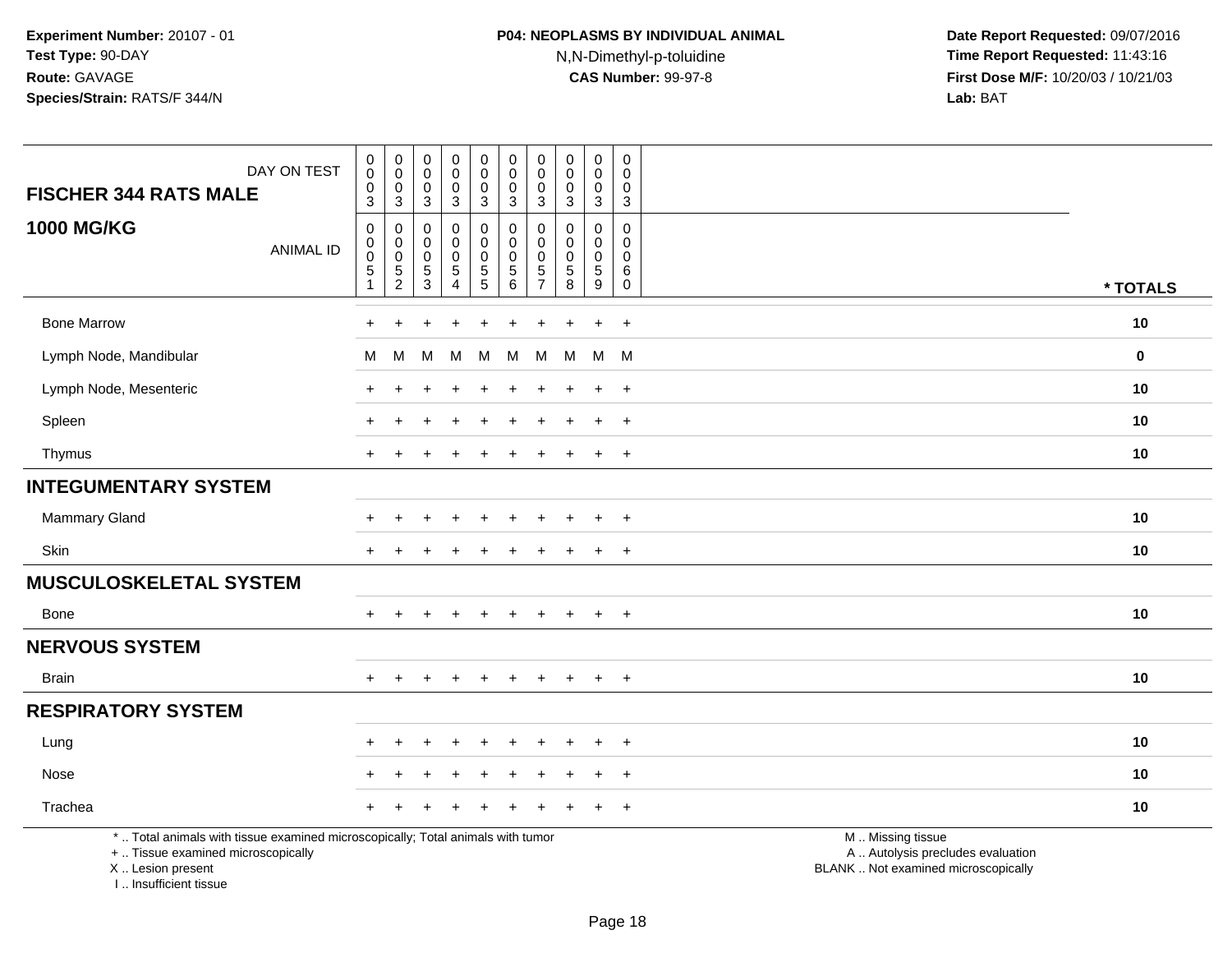| DAY ON TEST<br><b>FISCHER 344 RATS MALE</b> | $\pmb{0}$<br>$\pmb{0}$<br>$\mathbf 0$ | $_{\rm 0}^{\rm 0}$<br>$\pmb{0}$                                        | $\boldsymbol{0}$<br>$\boldsymbol{0}$<br>$\mathbf 0$ | $_0^0$<br>0                   | $\begin{smallmatrix} 0\\0 \end{smallmatrix}$<br>$\mathbf 0$ | $_{\rm 0}^{\rm 0}$<br>$\mathbf 0$ | $\begin{smallmatrix} 0\\0 \end{smallmatrix}$<br>$\mathbf 0$ | $_{\rm 0}^{\rm 0}$<br>0 | 0<br>0<br>0           | 0<br>$\mathbf 0$<br>$\mathbf 0$ |          |
|---------------------------------------------|---------------------------------------|------------------------------------------------------------------------|-----------------------------------------------------|-------------------------------|-------------------------------------------------------------|-----------------------------------|-------------------------------------------------------------|-------------------------|-----------------------|---------------------------------|----------|
|                                             | 3                                     | 3                                                                      | 3                                                   | 3                             | $\mathbf{3}$                                                | 3                                 | 3                                                           | 3                       | 3                     | 3                               |          |
| <b>1000 MG/KG</b><br>ANIMAL ID              | 0<br>$\,0\,$<br>$\pmb{0}$<br>5        | 0<br>$\begin{smallmatrix}0\\0\end{smallmatrix}$<br>5<br>$\overline{c}$ | $\mathbf 0$<br>$\mathbf 0$<br>5<br>3                | 0<br>0<br>$\pmb{0}$<br>5<br>4 | 0<br>$\bar{0}$<br>$\pmb{0}$<br>5<br>5                       | 0<br>0<br>$\mathbf 0$<br>5<br>6   | 0<br>$\pmb{0}$<br>$\pmb{0}$<br>$\,$ 5 $\,$                  | 0<br>5<br>8             | 0<br>0<br>0<br>5<br>9 | 0<br>0<br>6<br>0                | * TOTALS |
|                                             |                                       |                                                                        |                                                     |                               |                                                             |                                   |                                                             |                         |                       |                                 |          |
| <b>SPECIAL SENSES SYSTEM</b>                |                                       |                                                                        |                                                     |                               |                                                             |                                   |                                                             |                         |                       |                                 |          |
| Eye                                         |                                       |                                                                        |                                                     |                               | $\pm$                                                       | $\pm$                             |                                                             | $\pm$                   | $\ddot{}$             | $+$                             | 10       |
| Harderian Gland                             | $+$                                   |                                                                        |                                                     |                               | $\pm$                                                       | $\pm$                             | $+$                                                         | $+$                     | $+$                   | $+$                             | 10       |
| <b>URINARY SYSTEM</b>                       |                                       |                                                                        |                                                     |                               |                                                             |                                   |                                                             |                         |                       |                                 |          |
| Kidney                                      |                                       |                                                                        |                                                     |                               |                                                             |                                   |                                                             |                         | $\pm$                 | $+$                             | 10       |
| <b>Urinary Bladder</b>                      | $+$                                   | $^{+}$                                                                 | $+$                                                 | $+$                           | M                                                           | $+$                               |                                                             | $+$ $+$ $+$ $+$         |                       |                                 | 9        |
| <b>SYSTEMIC LESIONS</b>                     |                                       |                                                                        |                                                     |                               |                                                             |                                   |                                                             |                         |                       |                                 |          |
| Multiple Organ                              |                                       |                                                                        |                                                     |                               |                                                             |                                   |                                                             |                         | $\pm$                 | $+$                             | 10       |

\*\*\* END OF MALE DATA \*\*\*

\* .. Total animals with tissue examined microscopically; Total animals with tumor

+ .. Tissue examined microscopically

X .. Lesion present

I .. Insufficient tissue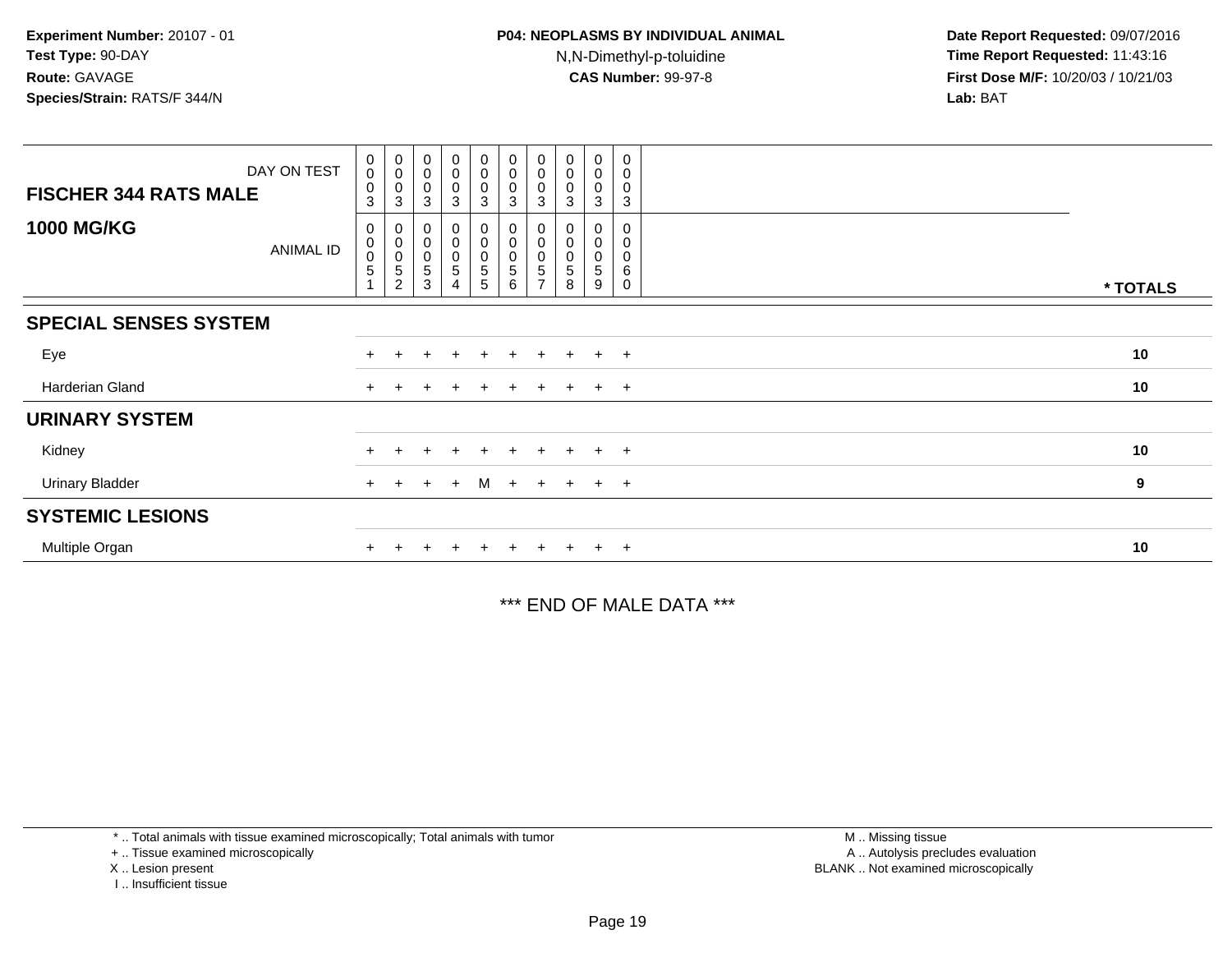| <b>FISCHER 344 RATS FEMALE</b>                                                                                                                                      | DAY ON TEST      | $\begin{smallmatrix}0\0\0\end{smallmatrix}$<br>$\boldsymbol{9}$<br>3 | $_{\rm 0}^{\rm 0}$<br>$\frac{9}{3}$  | $\pmb{0}$<br>$\mathbf 0$<br>$9\,$<br>$\mathbf{3}$             | 0<br>$\mathbf 0$<br>$\boldsymbol{9}$<br>3                        | $\begin{smallmatrix} 0\\0 \end{smallmatrix}$<br>$\overline{9}$<br>$\mathbf{3}$ | $\begin{smallmatrix} 0\\0 \end{smallmatrix}$<br>$\overline{9}$<br>$\mathbf{3}$ | $_{\rm 0}^{\rm 0}$<br>$\boldsymbol{9}$<br>3              | ${\bf 0}$<br>$\mathbf 0$<br>$\overline{9}$<br>3 | $\mathsf{O}\xspace$<br>$\mathbf 0$<br>$9\,$<br>$\mathbf{3}$ | 0<br>$\mathbf 0$<br>9<br>3                                     |                                                                                               |
|---------------------------------------------------------------------------------------------------------------------------------------------------------------------|------------------|----------------------------------------------------------------------|--------------------------------------|---------------------------------------------------------------|------------------------------------------------------------------|--------------------------------------------------------------------------------|--------------------------------------------------------------------------------|----------------------------------------------------------|-------------------------------------------------|-------------------------------------------------------------|----------------------------------------------------------------|-----------------------------------------------------------------------------------------------|
| 0 MG/KG                                                                                                                                                             | <b>ANIMAL ID</b> | 0<br>$\mathbf 0$<br>$\mathbf 0$<br>$\,6\,$<br>$\mathbf{1}$           | 0<br>$\overline{0}$<br>$\frac{6}{2}$ | 0<br>$\boldsymbol{0}$<br>$\mathbf 0$<br>$\,6$<br>$\mathbf{3}$ | $\mathbf 0$<br>$\mathbf 0$<br>$\mathbf 0$<br>6<br>$\overline{4}$ | 0<br>$\mathbf 0$<br>$\mathbf 0$<br>$\frac{6}{5}$                               | 0<br>$\boldsymbol{0}$<br>$\mathbf 0$<br>$\overline{6}$<br>$6$                  | $\mathbf 0$<br>$\pmb{0}$<br>$\mathbf 0$<br>$\frac{6}{7}$ | 0<br>$\mathbf 0$<br>$\mathbf 0$<br>$\,6\,$<br>8 | $\mathbf 0$<br>$\mathbf 0$<br>$\mathbf 0$<br>$\,6\,$<br>9   | $\mathbf 0$<br>$\mathbf 0$<br>0<br>$\overline{7}$<br>$\pmb{0}$ | * TOTALS                                                                                      |
| <b>ALIMENTARY SYSTEM</b>                                                                                                                                            |                  |                                                                      |                                      |                                                               |                                                                  |                                                                                |                                                                                |                                                          |                                                 |                                                             |                                                                |                                                                                               |
| Esophagus                                                                                                                                                           |                  |                                                                      |                                      |                                                               |                                                                  |                                                                                |                                                                                |                                                          |                                                 |                                                             | $\ddot{}$                                                      | 10                                                                                            |
| Intestine Large, Cecum                                                                                                                                              |                  |                                                                      |                                      |                                                               |                                                                  |                                                                                |                                                                                |                                                          |                                                 |                                                             | $\ddot{}$                                                      | 10                                                                                            |
| Intestine Large, Colon                                                                                                                                              |                  |                                                                      |                                      |                                                               |                                                                  |                                                                                |                                                                                |                                                          |                                                 |                                                             | $\ddot{}$                                                      | 10                                                                                            |
| Intestine Large, Rectum                                                                                                                                             |                  |                                                                      |                                      |                                                               |                                                                  |                                                                                |                                                                                |                                                          |                                                 |                                                             | $\ddot{}$                                                      | 10                                                                                            |
| Intestine Small, Duodenum                                                                                                                                           |                  |                                                                      |                                      |                                                               |                                                                  |                                                                                |                                                                                |                                                          |                                                 |                                                             | $\ddot{}$                                                      | 10                                                                                            |
| Intestine Small, Ileum                                                                                                                                              |                  |                                                                      |                                      |                                                               |                                                                  |                                                                                |                                                                                |                                                          |                                                 |                                                             | $+$                                                            | 10                                                                                            |
| Intestine Small, Jejunum                                                                                                                                            |                  |                                                                      |                                      |                                                               |                                                                  |                                                                                |                                                                                |                                                          |                                                 | $\ddot{}$                                                   | $+$                                                            | 10                                                                                            |
| Liver                                                                                                                                                               |                  |                                                                      |                                      |                                                               |                                                                  |                                                                                |                                                                                |                                                          |                                                 |                                                             | $\ddot{}$                                                      | 10                                                                                            |
| Pancreas                                                                                                                                                            |                  |                                                                      |                                      |                                                               |                                                                  |                                                                                |                                                                                |                                                          |                                                 |                                                             | $\ddot{}$                                                      | 10                                                                                            |
| Salivary Glands                                                                                                                                                     |                  |                                                                      |                                      |                                                               |                                                                  |                                                                                |                                                                                |                                                          |                                                 |                                                             | $+$                                                            | 10                                                                                            |
| Stomach, Forestomach                                                                                                                                                |                  |                                                                      |                                      |                                                               |                                                                  |                                                                                |                                                                                |                                                          |                                                 |                                                             | $\ddot{}$                                                      | 10                                                                                            |
| Stomach, Glandular                                                                                                                                                  |                  |                                                                      |                                      |                                                               |                                                                  |                                                                                |                                                                                |                                                          |                                                 |                                                             | $\overline{+}$                                                 | 10                                                                                            |
| <b>CARDIOVASCULAR SYSTEM</b>                                                                                                                                        |                  |                                                                      |                                      |                                                               |                                                                  |                                                                                |                                                                                |                                                          |                                                 |                                                             |                                                                |                                                                                               |
| <b>Blood Vessel</b>                                                                                                                                                 |                  |                                                                      |                                      |                                                               |                                                                  |                                                                                |                                                                                |                                                          |                                                 |                                                             | $\overline{+}$                                                 | 10                                                                                            |
| Heart                                                                                                                                                               |                  |                                                                      |                                      |                                                               |                                                                  |                                                                                |                                                                                |                                                          |                                                 |                                                             | $\overline{+}$                                                 | 10                                                                                            |
| *  Total animals with tissue examined microscopically; Total animals with tumor<br>+  Tissue examined microscopically<br>X  Lesion present<br>I Insufficient tissue |                  |                                                                      |                                      |                                                               |                                                                  |                                                                                |                                                                                |                                                          |                                                 |                                                             |                                                                | M  Missing tissue<br>A  Autolysis precludes evaluation<br>BLANK  Not examined microscopically |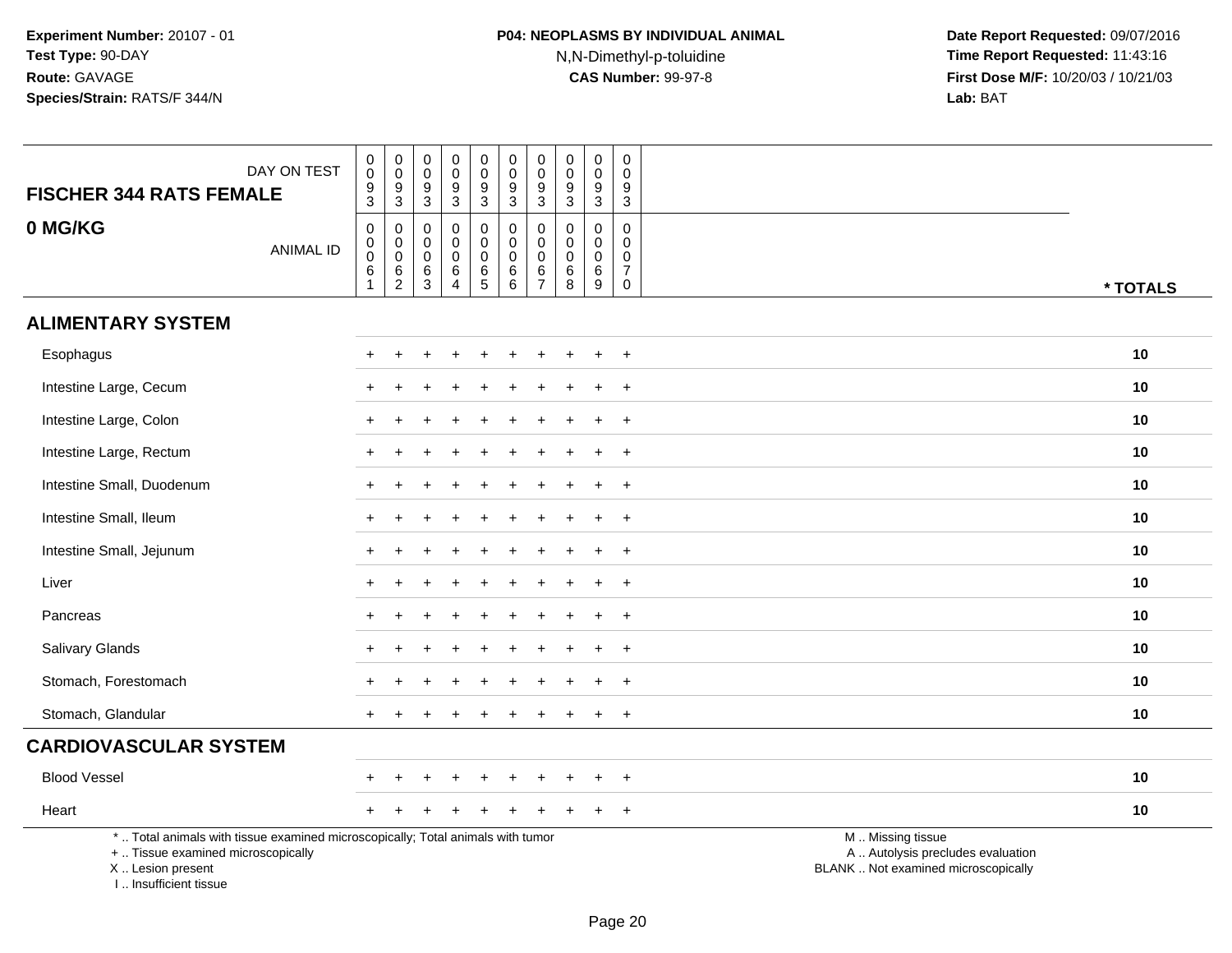| <b>FISCHER 344 RATS FEMALE</b> | DAY ON TEST      | 0<br>$\ddot{\mathbf{0}}$<br>$\frac{9}{3}$       | $\begin{smallmatrix}0\\0\end{smallmatrix}$<br>$\frac{9}{3}$                            | 0<br>0<br>9<br>3                | $\pmb{0}$<br>$\pmb{0}$<br>9<br>$\mathbf{3}$                    | $_{\rm 0}^{\rm 0}$<br>$\frac{9}{3}$            | $\pmb{0}$<br>$\ddot{\mathbf{0}}$<br>9<br>3                         | $\begin{smallmatrix} 0\\0 \end{smallmatrix}$<br>$\frac{9}{3}$    | 0<br>0<br>9<br>$\mathbf{3}$                         | $\pmb{0}$<br>0<br>9<br>$\sqrt{3}$                   | 0<br>0<br>9<br>3                                     |          |
|--------------------------------|------------------|-------------------------------------------------|----------------------------------------------------------------------------------------|---------------------------------|----------------------------------------------------------------|------------------------------------------------|--------------------------------------------------------------------|------------------------------------------------------------------|-----------------------------------------------------|-----------------------------------------------------|------------------------------------------------------|----------|
| 0 MG/KG                        | <b>ANIMAL ID</b> | 0<br>$\boldsymbol{0}$<br>$\mathbf 0$<br>$\,6\,$ | 0<br>$\begin{smallmatrix} 0\\0 \end{smallmatrix}$<br>$6\phantom{1}6$<br>$\overline{2}$ | 0<br>0<br>$\mathbf 0$<br>6<br>3 | 0<br>$\mathbf 0$<br>$\mathbf 0$<br>6<br>$\boldsymbol{\Lambda}$ | 0<br>$\pmb{0}$<br>$\mathbf 0$<br>$\frac{6}{5}$ | $\mathbf 0$<br>$\overline{0}$<br>$\mathsf{O}\xspace$<br>$\,6$<br>6 | $\pmb{0}$<br>$\pmb{0}$<br>$\pmb{0}$<br>$\,6\,$<br>$\overline{7}$ | $\mathbf 0$<br>$\mathbf 0$<br>$\mathbf 0$<br>6<br>8 | $\mathbf 0$<br>$\mathbf 0$<br>$\mathbf 0$<br>6<br>9 | 0<br>$\mathbf 0$<br>0<br>$\overline{7}$<br>$\pmb{0}$ | * TOTALS |
| <b>ENDOCRINE SYSTEM</b>        |                  |                                                 |                                                                                        |                                 |                                                                |                                                |                                                                    |                                                                  |                                                     |                                                     |                                                      |          |
| <b>Adrenal Cortex</b>          |                  |                                                 |                                                                                        |                                 |                                                                |                                                |                                                                    |                                                                  |                                                     |                                                     | $+$                                                  | 10       |
| Adrenal Medulla                |                  |                                                 |                                                                                        |                                 |                                                                |                                                |                                                                    |                                                                  |                                                     |                                                     | $\overline{1}$                                       | 10       |
| Islets, Pancreatic             |                  | $\pm$                                           |                                                                                        |                                 |                                                                |                                                |                                                                    |                                                                  |                                                     |                                                     | $\ddot{}$                                            | 10       |
| Parathyroid Gland              |                  | $\pm$                                           |                                                                                        |                                 |                                                                |                                                | ÷                                                                  |                                                                  | $\ddot{}$                                           |                                                     | $M +$                                                | 9        |
| <b>Pituitary Gland</b>         |                  |                                                 |                                                                                        |                                 |                                                                |                                                |                                                                    |                                                                  |                                                     | $\pm$                                               | $^{+}$                                               | 10       |
| <b>Thyroid Gland</b>           |                  | $\ddot{}$                                       |                                                                                        |                                 |                                                                |                                                | ÷                                                                  | $\ddot{}$                                                        | $\ddot{}$                                           | $+$                                                 | $+$                                                  | 10       |
| <b>GENERAL BODY SYSTEM</b>     |                  |                                                 |                                                                                        |                                 |                                                                |                                                |                                                                    |                                                                  |                                                     |                                                     |                                                      |          |
| <b>NONE</b>                    |                  |                                                 |                                                                                        |                                 |                                                                |                                                |                                                                    |                                                                  |                                                     |                                                     |                                                      |          |
| <b>GENITAL SYSTEM</b>          |                  |                                                 |                                                                                        |                                 |                                                                |                                                |                                                                    |                                                                  |                                                     |                                                     |                                                      |          |
| <b>Clitoral Gland</b>          |                  |                                                 |                                                                                        |                                 |                                                                |                                                |                                                                    |                                                                  |                                                     |                                                     | $\ddot{}$                                            | 10       |
| Ovary                          |                  | $+$                                             |                                                                                        |                                 |                                                                |                                                |                                                                    |                                                                  |                                                     |                                                     | $\overline{+}$                                       | 10       |
| <b>Uterus</b>                  |                  | $\pm$                                           |                                                                                        |                                 |                                                                |                                                |                                                                    |                                                                  |                                                     |                                                     | $\ddot{}$                                            | 10       |
| <b>HEMATOPOIETIC SYSTEM</b>    |                  |                                                 |                                                                                        |                                 |                                                                |                                                |                                                                    |                                                                  |                                                     |                                                     |                                                      |          |
| <b>Bone Marrow</b>             |                  | $\pm$                                           |                                                                                        |                                 |                                                                | $\div$                                         | $\pm$                                                              |                                                                  | ÷                                                   | $+$                                                 | $+$                                                  | 10       |
| Lymph Node, Mandibular         |                  | M                                               | M                                                                                      | M                               | M                                                              | M                                              | M                                                                  | M                                                                | M                                                   |                                                     | M M                                                  | $\bf{0}$ |

\* .. Total animals with tissue examined microscopically; Total animals with tumor

+ .. Tissue examined microscopically

X .. Lesion present

I .. Insufficient tissue

M .. Missing tissue

y the contract of the contract of the contract of the contract of the contract of the contract of the contract of  $A$ . Autolysis precludes evaluation

Lesion present BLANK .. Not examined microscopically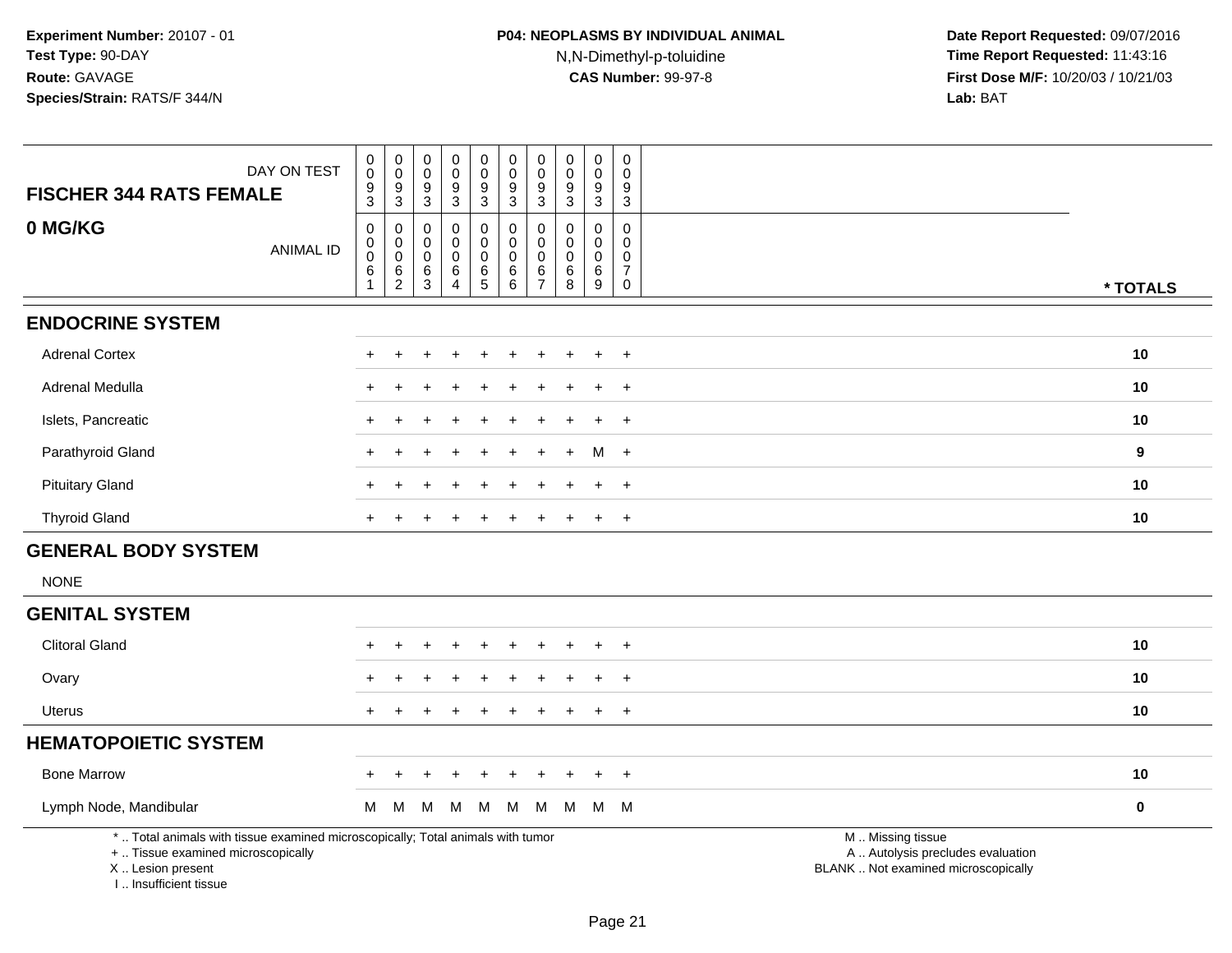| DAY ON TEST<br><b>FISCHER 344 RATS FEMALE</b>                                                                                                                       | 0<br>$\mathsf{O}\xspace$<br>9<br>$\overline{3}$    | $\mathbf 0$<br>$\mathbf 0$<br>9<br>$\overline{3}$ | $_{\rm 0}^{\rm 0}$<br>$\boldsymbol{9}$<br>$\overline{3}$ | $\pmb{0}$<br>$\ddot{\mathbf{0}}$<br>$\frac{9}{3}$    | $\mathbf 0$<br>$\mathsf{O}\xspace$<br>$\frac{9}{3}$ | $\pmb{0}$<br>$\mathbf 0$<br>$\boldsymbol{9}$<br>$\overline{3}$          | $\pmb{0}$<br>$\pmb{0}$<br>9<br>$\sqrt{3}$              | $\begin{smallmatrix} 0\\0 \end{smallmatrix}$<br>$\boldsymbol{9}$<br>$\overline{3}$ | $\begin{smallmatrix}0\0\0\end{smallmatrix}$<br>9<br>$\overline{3}$ | $\mathsf{O}$<br>$\pmb{0}$<br>9<br>$\overline{3}$ |                                                                                               |
|---------------------------------------------------------------------------------------------------------------------------------------------------------------------|----------------------------------------------------|---------------------------------------------------|----------------------------------------------------------|------------------------------------------------------|-----------------------------------------------------|-------------------------------------------------------------------------|--------------------------------------------------------|------------------------------------------------------------------------------------|--------------------------------------------------------------------|--------------------------------------------------|-----------------------------------------------------------------------------------------------|
| 0 MG/KG<br><b>ANIMAL ID</b>                                                                                                                                         | $\mathsf 0$<br>0<br>$\pmb{0}$<br>6<br>$\mathbf{1}$ | 0<br>0<br>$\pmb{0}$<br>$\frac{6}{2}$              | 0<br>$\mathbf 0$<br>$\pmb{0}$<br>$^6_3$                  | $\pmb{0}$<br>0<br>$\mathsf 0$<br>6<br>$\overline{4}$ | 0<br>$\mathbf 0$<br>$\mathbf 0$<br>$6\over 5$       | $\mathbf 0$<br>$\mathbf 0$<br>$\mathbf 0$<br>$\,6\,$<br>$6\overline{6}$ | 0<br>$\mathbf 0$<br>$\mathbf 0$<br>6<br>$\overline{7}$ | 0<br>$\mathbf 0$<br>$\pmb{0}$<br>$^6_8$                                            | 0<br>$\mathbf 0$<br>$\mathbf 0$<br>$^6_9$                          | 0<br>0<br>0<br>$\overline{7}$<br>$\mathbf 0$     | * TOTALS                                                                                      |
| Lymph Node, Mesenteric                                                                                                                                              |                                                    |                                                   |                                                          |                                                      |                                                     |                                                                         |                                                        |                                                                                    | $\ddot{}$                                                          | $\ddot{}$                                        | 10                                                                                            |
| Spleen                                                                                                                                                              |                                                    |                                                   |                                                          |                                                      |                                                     |                                                                         |                                                        |                                                                                    | $\ddot{}$                                                          | $+$                                              | 10                                                                                            |
| Thymus                                                                                                                                                              | $+$                                                |                                                   |                                                          |                                                      |                                                     |                                                                         |                                                        |                                                                                    | $+$                                                                | $+$                                              | 10                                                                                            |
| <b>INTEGUMENTARY SYSTEM</b>                                                                                                                                         |                                                    |                                                   |                                                          |                                                      |                                                     |                                                                         |                                                        |                                                                                    |                                                                    |                                                  |                                                                                               |
| Mammary Gland                                                                                                                                                       |                                                    |                                                   |                                                          |                                                      |                                                     |                                                                         |                                                        |                                                                                    | $\ddot{}$                                                          | $+$                                              | 10                                                                                            |
| Skin                                                                                                                                                                |                                                    |                                                   |                                                          |                                                      |                                                     |                                                                         |                                                        |                                                                                    | $\ddot{}$                                                          | $\ddot{}$                                        | 10                                                                                            |
| <b>MUSCULOSKELETAL SYSTEM</b>                                                                                                                                       |                                                    |                                                   |                                                          |                                                      |                                                     |                                                                         |                                                        |                                                                                    |                                                                    |                                                  |                                                                                               |
| Bone                                                                                                                                                                | $+$                                                | $\ddot{}$                                         | $+$                                                      | $+$                                                  | $\ddot{}$                                           | $+$                                                                     | $+$                                                    | $+$                                                                                | $+$                                                                | $+$                                              | 10                                                                                            |
| <b>NERVOUS SYSTEM</b>                                                                                                                                               |                                                    |                                                   |                                                          |                                                      |                                                     |                                                                         |                                                        |                                                                                    |                                                                    |                                                  |                                                                                               |
| <b>Brain</b>                                                                                                                                                        |                                                    |                                                   |                                                          |                                                      |                                                     |                                                                         |                                                        |                                                                                    | $+$                                                                | $+$                                              | 10                                                                                            |
| <b>RESPIRATORY SYSTEM</b>                                                                                                                                           |                                                    |                                                   |                                                          |                                                      |                                                     |                                                                         |                                                        |                                                                                    |                                                                    |                                                  |                                                                                               |
| Lung                                                                                                                                                                |                                                    |                                                   |                                                          |                                                      |                                                     |                                                                         |                                                        |                                                                                    | $\ddot{}$                                                          | $\overline{+}$                                   | 10                                                                                            |
| Nose                                                                                                                                                                |                                                    |                                                   |                                                          |                                                      |                                                     |                                                                         |                                                        |                                                                                    | $\overline{+}$                                                     | $+$                                              | 10                                                                                            |
| Trachea                                                                                                                                                             | $+$                                                |                                                   |                                                          |                                                      |                                                     |                                                                         |                                                        |                                                                                    | $\ddot{}$                                                          | $+$                                              | 10                                                                                            |
| <b>SPECIAL SENSES SYSTEM</b>                                                                                                                                        |                                                    |                                                   |                                                          |                                                      |                                                     |                                                                         |                                                        |                                                                                    |                                                                    |                                                  |                                                                                               |
| Eye                                                                                                                                                                 | $\div$                                             |                                                   |                                                          |                                                      |                                                     |                                                                         |                                                        |                                                                                    | $\pm$                                                              | $+$                                              | 10                                                                                            |
| *  Total animals with tissue examined microscopically; Total animals with tumor<br>+  Tissue examined microscopically<br>X  Lesion present<br>I Insufficient tissue |                                                    |                                                   |                                                          |                                                      |                                                     |                                                                         |                                                        |                                                                                    |                                                                    |                                                  | M  Missing tissue<br>A  Autolysis precludes evaluation<br>BLANK  Not examined microscopically |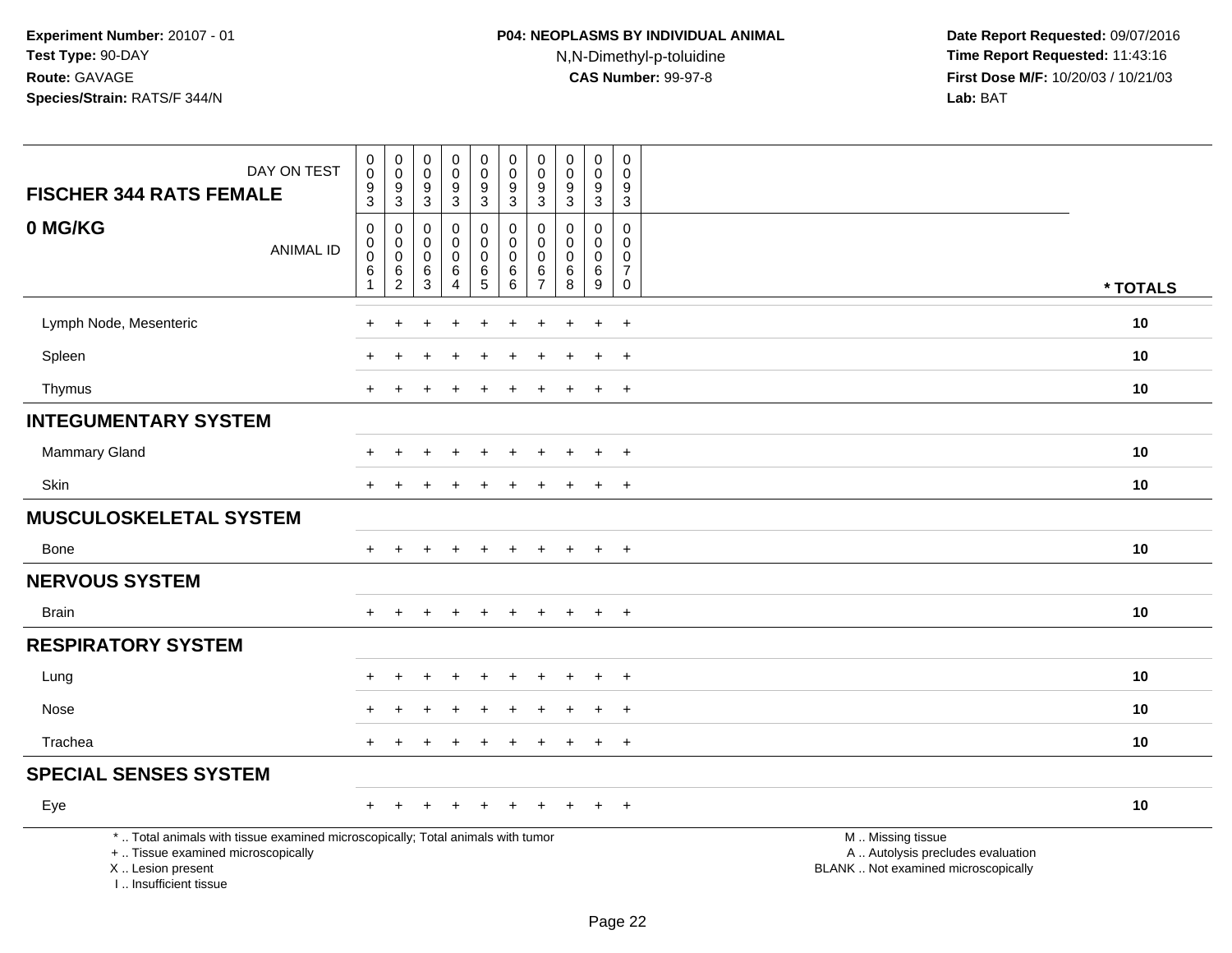| DAY ON TEST<br><b>FISCHER 344 RATS FEMALE</b> | $\begin{smallmatrix}0\0\0\end{smallmatrix}$<br>9<br>3 | $\begin{smallmatrix} 0\\0 \end{smallmatrix}$<br>$\boldsymbol{9}$<br>$\sqrt{3}$ | $\begin{smallmatrix}0\\0\end{smallmatrix}$<br>$\boldsymbol{9}$<br>3 | $\begin{smallmatrix}0\0\0\end{smallmatrix}$<br>9<br>3 | $_{\rm 0}^{\rm 0}$<br>$\boldsymbol{9}$<br>3 | $\begin{smallmatrix}0\0\0\end{smallmatrix}$<br>9<br>3 | $\pmb{0}$<br>$\mathsf 0$<br>9<br>3 | $\begin{smallmatrix}0\\0\end{smallmatrix}$<br>$9\,$<br>3 | 0<br>0<br>9<br>3              | $\mathbf 0$<br>$\mathbf 0$<br>9<br>3                                     |          |  |
|-----------------------------------------------|-------------------------------------------------------|--------------------------------------------------------------------------------|---------------------------------------------------------------------|-------------------------------------------------------|---------------------------------------------|-------------------------------------------------------|------------------------------------|----------------------------------------------------------|-------------------------------|--------------------------------------------------------------------------|----------|--|
| 0 MG/KG<br><b>ANIMAL ID</b>                   | 0<br>$\mathbf 0$<br>$\mathbf 0$<br>$\,6\,$            | $\begin{matrix} 0 \\ 0 \\ 0 \\ 6 \end{matrix}$<br>$\overline{2}$               | $\begin{matrix}0\\0\\0\end{matrix}$<br>$\,6$<br>3                   | 0<br>0<br>$\mathbf 0$<br>6<br>4                       | $\pmb{0}$<br>$\pmb{0}$<br>$\,6$<br>5        | $\overline{0}$<br>$\overline{0}$<br>0<br>6<br>6       | 6                                  | 0<br>$\pmb{0}$<br>$\pmb{0}$<br>$\,6\,$<br>8              | 0<br>$\pmb{0}$<br>0<br>6<br>9 | $\mathbf 0$<br>$\mathbf 0$<br>$\pmb{0}$<br>$\overline{ }$<br>$\mathbf 0$ | * TOTALS |  |
| Harderian Gland                               |                                                       |                                                                                | $\div$                                                              | $\pm$                                                 | $+$                                         | $\pm$                                                 | $+$                                | $+$                                                      | $+$                           | $+$                                                                      | 10       |  |
| Lacrimal Gland                                |                                                       |                                                                                |                                                                     | $\ddot{}$                                             |                                             |                                                       |                                    |                                                          |                               |                                                                          | 1        |  |
| <b>URINARY SYSTEM</b>                         |                                                       |                                                                                |                                                                     |                                                       |                                             |                                                       |                                    |                                                          |                               |                                                                          |          |  |
| Kidney                                        |                                                       |                                                                                |                                                                     | $\ddot{}$                                             |                                             | $+$                                                   | $+$                                | $+$                                                      | $+$                           | $+$                                                                      | 10       |  |
| <b>Urinary Bladder</b>                        |                                                       |                                                                                |                                                                     | $\div$                                                |                                             | $\pm$                                                 | $+$                                | $+$                                                      | $+$                           | $+$                                                                      | 10       |  |
| <b>SYSTEMIC LESIONS</b>                       |                                                       |                                                                                |                                                                     |                                                       |                                             |                                                       |                                    |                                                          |                               |                                                                          |          |  |
| Multiple Organ                                |                                                       |                                                                                |                                                                     |                                                       |                                             |                                                       | ÷.                                 |                                                          | $+$                           | $+$                                                                      | 10       |  |

\* .. Total animals with tissue examined microscopically; Total animals with tumor

+ .. Tissue examined microscopically

- X .. Lesion present
- I .. Insufficient tissue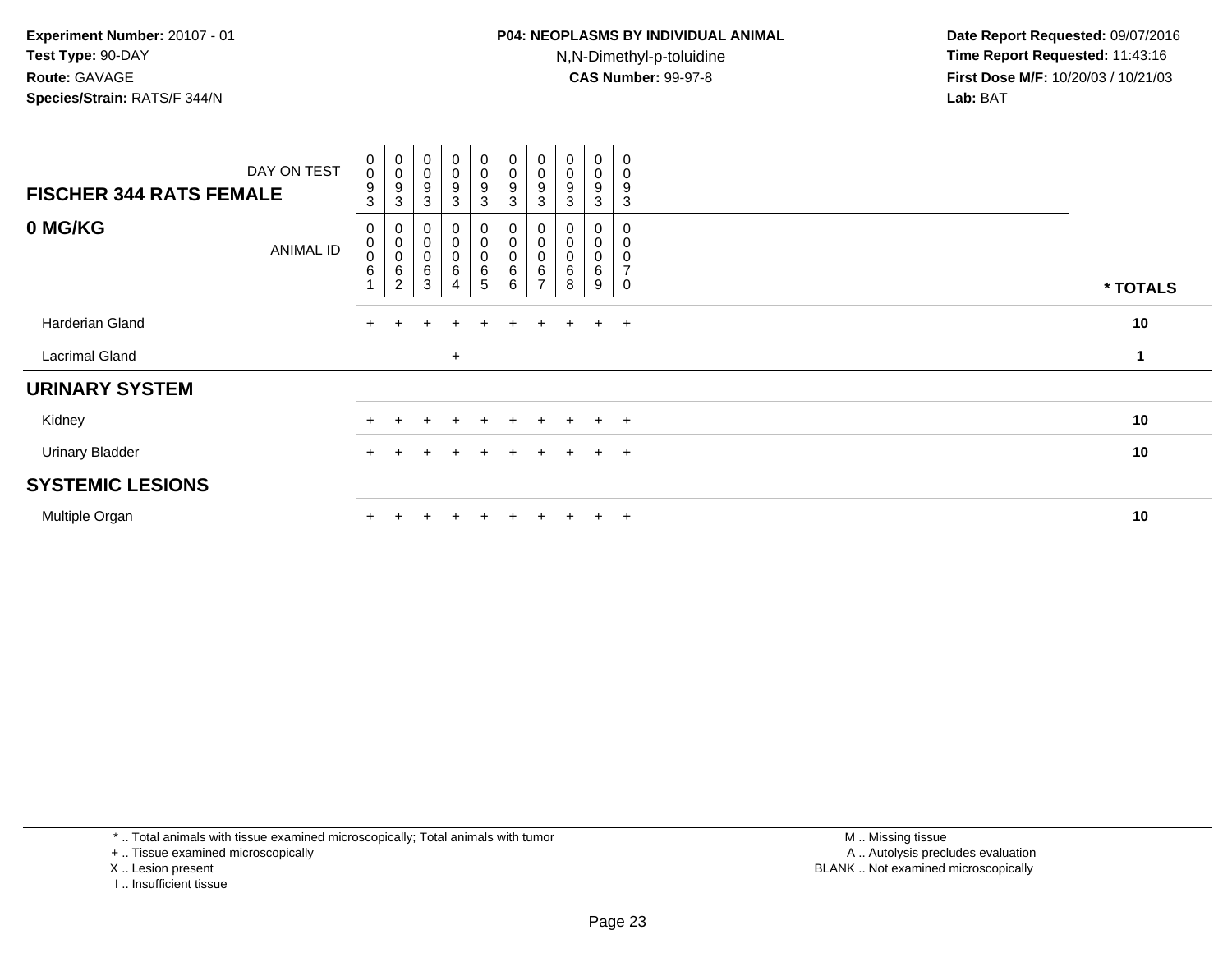| DAY ON TEST<br><b>FISCHER 344 RATS FEMALE</b>                                                                                                                       | $\boldsymbol{0}$<br>$\mathbf 0$<br>$\frac{9}{3}$      | $\pmb{0}$<br>$\,0\,$<br>$9\,$<br>$\overline{3}$                           | 0<br>$\pmb{0}$<br>9<br>$\mathbf{3}$ | $\pmb{0}$<br>$\mathbf 0$<br>9<br>$\sqrt{3}$                       | $\pmb{0}$<br>$\pmb{0}$<br>$\frac{9}{3}$              | $\mathbf 0$<br>$\mathsf{O}\xspace$<br>9<br>$\overline{3}$     | $\boldsymbol{0}$<br>$\pmb{0}$<br>9<br>$\overline{3}$                               | 0<br>$\mathbf 0$<br>9<br>$\sqrt{3}$                          | $\pmb{0}$<br>$\mathbf 0$<br>9<br>$\sqrt{3}$                  | $\pmb{0}$<br>$\Omega$<br>9<br>$\overline{3}$              |                                                                                               |          |
|---------------------------------------------------------------------------------------------------------------------------------------------------------------------|-------------------------------------------------------|---------------------------------------------------------------------------|-------------------------------------|-------------------------------------------------------------------|------------------------------------------------------|---------------------------------------------------------------|------------------------------------------------------------------------------------|--------------------------------------------------------------|--------------------------------------------------------------|-----------------------------------------------------------|-----------------------------------------------------------------------------------------------|----------|
| <b>62.5 MG/KG</b><br><b>ANIMAL ID</b>                                                                                                                               | $\mathsf 0$<br>0<br>$\pmb{0}$<br>$\overline{7}$<br>-1 | $\pmb{0}$<br>$\mathbf 0$<br>$\,0\,$<br>$\boldsymbol{7}$<br>$\overline{2}$ | 0<br>0<br>0<br>7<br>$\mathfrak{S}$  | 0<br>$\mathbf 0$<br>$\pmb{0}$<br>$\overline{7}$<br>$\overline{4}$ | $\pmb{0}$<br>0<br>$\pmb{0}$<br>$\boldsymbol{7}$<br>5 | 0<br>$\mathbf{0}$<br>$\mathbf 0$<br>$\overline{7}$<br>$\,6\,$ | $\mathbf 0$<br>$\mathbf 0$<br>$\boldsymbol{0}$<br>$\overline{7}$<br>$\overline{7}$ | 0<br>$\mathbf 0$<br>$\mathbf 0$<br>$\overline{7}$<br>$\,8\,$ | $\pmb{0}$<br>$\mathbf 0$<br>$\pmb{0}$<br>$\overline{7}$<br>9 | 0<br>$\mathbf 0$<br>$\mathsf{O}\xspace$<br>8<br>$\pmb{0}$ |                                                                                               | * TOTALS |
| <b>ALIMENTARY SYSTEM</b>                                                                                                                                            |                                                       |                                                                           |                                     |                                                                   |                                                      |                                                               |                                                                                    |                                                              |                                                              |                                                           |                                                                                               |          |
| Liver                                                                                                                                                               |                                                       |                                                                           |                                     |                                                                   |                                                      |                                                               |                                                                                    |                                                              |                                                              | $\pm$                                                     |                                                                                               | 10       |
| Stomach, Forestomach                                                                                                                                                |                                                       |                                                                           |                                     |                                                                   |                                                      |                                                               |                                                                                    |                                                              |                                                              | $\pm$                                                     |                                                                                               | 10       |
| Stomach, Glandular                                                                                                                                                  | $+$                                                   |                                                                           |                                     |                                                                   |                                                      |                                                               |                                                                                    |                                                              |                                                              | $\overline{+}$                                            |                                                                                               | 10       |
| <b>CARDIOVASCULAR SYSTEM</b>                                                                                                                                        |                                                       |                                                                           |                                     |                                                                   |                                                      |                                                               |                                                                                    |                                                              |                                                              |                                                           |                                                                                               |          |
| Heart                                                                                                                                                               |                                                       |                                                                           |                                     |                                                                   |                                                      | $\div$                                                        |                                                                                    |                                                              |                                                              | $+$                                                       |                                                                                               | 10       |
| <b>ENDOCRINE SYSTEM</b>                                                                                                                                             |                                                       |                                                                           |                                     |                                                                   |                                                      |                                                               |                                                                                    |                                                              |                                                              |                                                           |                                                                                               |          |
| <b>NONE</b>                                                                                                                                                         |                                                       |                                                                           |                                     |                                                                   |                                                      |                                                               |                                                                                    |                                                              |                                                              |                                                           |                                                                                               |          |
| <b>GENERAL BODY SYSTEM</b>                                                                                                                                          |                                                       |                                                                           |                                     |                                                                   |                                                      |                                                               |                                                                                    |                                                              |                                                              |                                                           |                                                                                               |          |
| <b>NONE</b>                                                                                                                                                         |                                                       |                                                                           |                                     |                                                                   |                                                      |                                                               |                                                                                    |                                                              |                                                              |                                                           |                                                                                               |          |
| <b>GENITAL SYSTEM</b>                                                                                                                                               |                                                       |                                                                           |                                     |                                                                   |                                                      |                                                               |                                                                                    |                                                              |                                                              |                                                           |                                                                                               |          |
| <b>NONE</b>                                                                                                                                                         |                                                       |                                                                           |                                     |                                                                   |                                                      |                                                               |                                                                                    |                                                              |                                                              |                                                           |                                                                                               |          |
| <b>HEMATOPOIETIC SYSTEM</b>                                                                                                                                         |                                                       |                                                                           |                                     |                                                                   |                                                      |                                                               |                                                                                    |                                                              |                                                              |                                                           |                                                                                               |          |
| <b>Bone Marrow</b>                                                                                                                                                  |                                                       |                                                                           |                                     |                                                                   |                                                      |                                                               |                                                                                    |                                                              |                                                              | $\ddot{}$                                                 |                                                                                               | 10       |
| Lymph Node, Mesenteric                                                                                                                                              |                                                       |                                                                           |                                     |                                                                   |                                                      |                                                               |                                                                                    |                                                              |                                                              | $\ddot{}$                                                 |                                                                                               | 10       |
| Spleen                                                                                                                                                              |                                                       |                                                                           |                                     |                                                                   |                                                      |                                                               |                                                                                    |                                                              |                                                              | $\ddot{}$                                                 |                                                                                               | 10       |
| *  Total animals with tissue examined microscopically; Total animals with tumor<br>+  Tissue examined microscopically<br>X  Lesion present<br>I Insufficient tissue |                                                       |                                                                           |                                     |                                                                   |                                                      |                                                               |                                                                                    |                                                              |                                                              |                                                           | M  Missing tissue<br>A  Autolysis precludes evaluation<br>BLANK  Not examined microscopically |          |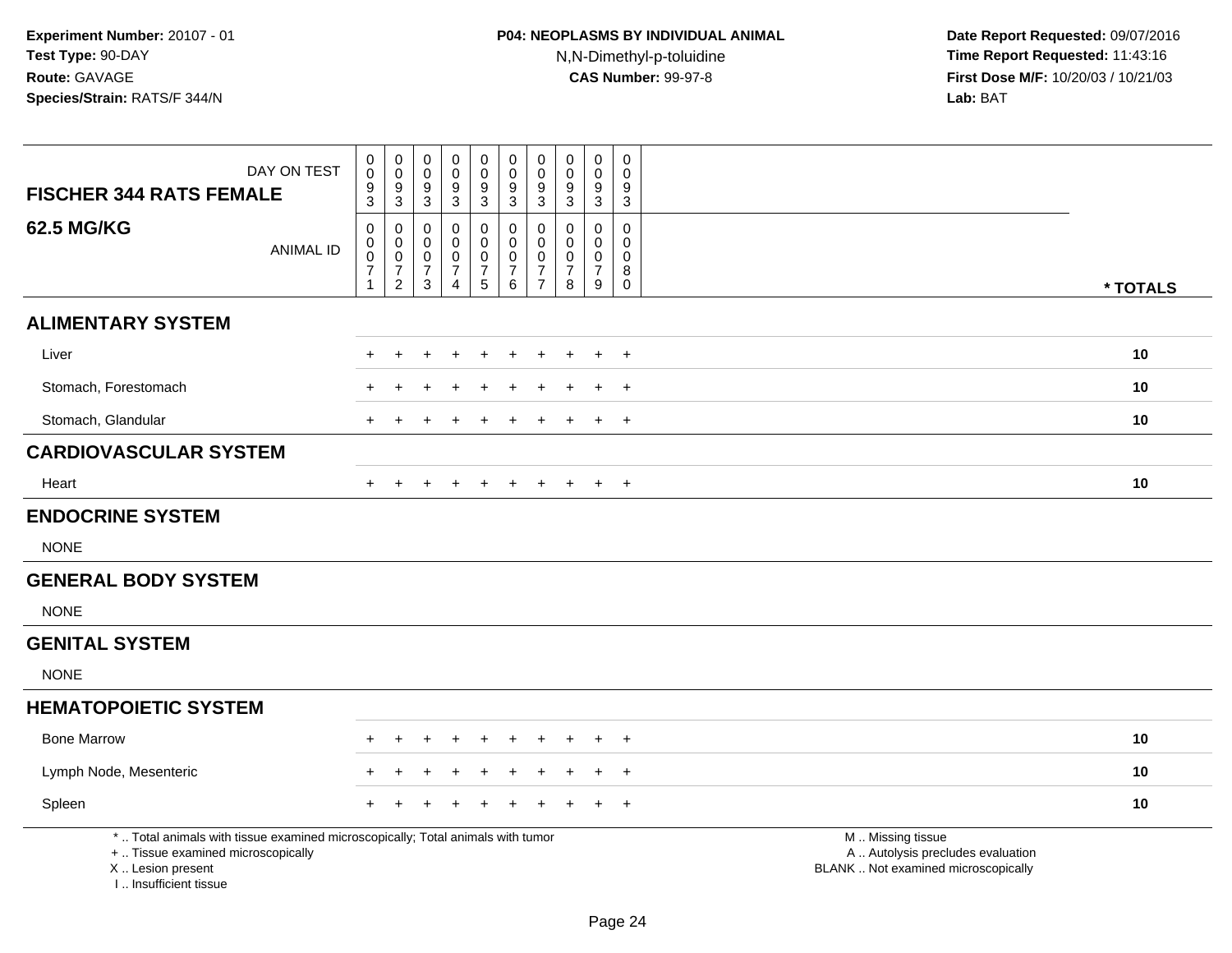| DAY ON TEST<br><b>FISCHER 344 RATS FEMALE</b>                                                                                                                       | 0<br>$\mathsf 0$<br>$\boldsymbol{9}$<br>3                       | 0<br>$\mathsf{O}\xspace$<br>$\boldsymbol{9}$<br>$\mathbf{3}$    | $\pmb{0}$<br>$\pmb{0}$<br>$\boldsymbol{9}$<br>$\sqrt{3}$       | $\pmb{0}$<br>$\pmb{0}$<br>$\boldsymbol{9}$<br>$\mathbf{3}$              | 0<br>$\mathsf 0$<br>$\boldsymbol{9}$<br>3                         | $\pmb{0}$<br>$\mathsf{O}\xspace$<br>$\boldsymbol{9}$<br>$\ensuremath{\mathsf{3}}$ | 0<br>$\pmb{0}$<br>9<br>$\mathbf{3}$             | $\pmb{0}$<br>0<br>$\boldsymbol{9}$<br>3                   | $\pmb{0}$<br>$\mathbf 0$<br>$\boldsymbol{9}$<br>$\mathbf{3}$     | 0<br>$\mathbf 0$<br>9<br>$\mathbf{3}$                         |                                                                                               |          |
|---------------------------------------------------------------------------------------------------------------------------------------------------------------------|-----------------------------------------------------------------|-----------------------------------------------------------------|----------------------------------------------------------------|-------------------------------------------------------------------------|-------------------------------------------------------------------|-----------------------------------------------------------------------------------|-------------------------------------------------|-----------------------------------------------------------|------------------------------------------------------------------|---------------------------------------------------------------|-----------------------------------------------------------------------------------------------|----------|
| <b>62.5 MG/KG</b><br><b>ANIMAL ID</b>                                                                                                                               | $\mathbf 0$<br>0<br>$\pmb{0}$<br>$\overline{7}$<br>$\mathbf{1}$ | 0<br>$\pmb{0}$<br>$\pmb{0}$<br>$\overline{7}$<br>$\overline{2}$ | $\mathbf 0$<br>$\mathbf 0$<br>$\pmb{0}$<br>$\overline{7}$<br>3 | $\pmb{0}$<br>$\pmb{0}$<br>$\pmb{0}$<br>$\overline{7}$<br>$\overline{4}$ | 0<br>$\mathsf 0$<br>$\pmb{0}$<br>$\overline{7}$<br>$\overline{5}$ | $\mathbf 0$<br>$\pmb{0}$<br>$\pmb{0}$<br>$\overline{7}$<br>6                      | 0<br>0<br>0<br>$\overline{7}$<br>$\overline{7}$ | $\Omega$<br>0<br>$\mathbf 0$<br>$\overline{7}$<br>$\,8\,$ | $\mathbf 0$<br>$\mathbf 0$<br>$\mathbf 0$<br>$\overline{7}$<br>9 | $\mathbf 0$<br>$\mathbf 0$<br>$\mathbf 0$<br>8<br>$\mathbf 0$ |                                                                                               | * TOTALS |
| Thymus                                                                                                                                                              | $+$                                                             |                                                                 |                                                                |                                                                         | $\ddot{}$                                                         | +                                                                                 | $\ddot{}$                                       | $\ddot{}$                                                 | $\ddot{}$                                                        | $+$                                                           |                                                                                               | 10       |
| <b>INTEGUMENTARY SYSTEM</b>                                                                                                                                         |                                                                 |                                                                 |                                                                |                                                                         |                                                                   |                                                                                   |                                                 |                                                           |                                                                  |                                                               |                                                                                               |          |
| <b>NONE</b>                                                                                                                                                         |                                                                 |                                                                 |                                                                |                                                                         |                                                                   |                                                                                   |                                                 |                                                           |                                                                  |                                                               |                                                                                               |          |
| <b>MUSCULOSKELETAL SYSTEM</b>                                                                                                                                       |                                                                 |                                                                 |                                                                |                                                                         |                                                                   |                                                                                   |                                                 |                                                           |                                                                  |                                                               |                                                                                               |          |
| <b>NONE</b>                                                                                                                                                         |                                                                 |                                                                 |                                                                |                                                                         |                                                                   |                                                                                   |                                                 |                                                           |                                                                  |                                                               |                                                                                               |          |
| <b>NERVOUS SYSTEM</b>                                                                                                                                               |                                                                 |                                                                 |                                                                |                                                                         |                                                                   |                                                                                   |                                                 |                                                           |                                                                  |                                                               |                                                                                               |          |
| <b>NONE</b>                                                                                                                                                         |                                                                 |                                                                 |                                                                |                                                                         |                                                                   |                                                                                   |                                                 |                                                           |                                                                  |                                                               |                                                                                               |          |
| <b>RESPIRATORY SYSTEM</b>                                                                                                                                           |                                                                 |                                                                 |                                                                |                                                                         |                                                                   |                                                                                   |                                                 |                                                           |                                                                  |                                                               |                                                                                               |          |
| Lung                                                                                                                                                                |                                                                 |                                                                 |                                                                |                                                                         | $\div$                                                            |                                                                                   |                                                 |                                                           | $\overline{ }$                                                   | $+$                                                           |                                                                                               | 10       |
| Nose                                                                                                                                                                |                                                                 |                                                                 |                                                                |                                                                         |                                                                   |                                                                                   |                                                 |                                                           |                                                                  |                                                               |                                                                                               | 10       |
| Trachea                                                                                                                                                             |                                                                 |                                                                 |                                                                |                                                                         |                                                                   |                                                                                   |                                                 |                                                           | $\div$                                                           | $\ddot{}$                                                     |                                                                                               | 10       |
| <b>SPECIAL SENSES SYSTEM</b>                                                                                                                                        |                                                                 |                                                                 |                                                                |                                                                         |                                                                   |                                                                                   |                                                 |                                                           |                                                                  |                                                               |                                                                                               |          |
| <b>NONE</b>                                                                                                                                                         |                                                                 |                                                                 |                                                                |                                                                         |                                                                   |                                                                                   |                                                 |                                                           |                                                                  |                                                               |                                                                                               |          |
| <b>URINARY SYSTEM</b>                                                                                                                                               |                                                                 |                                                                 |                                                                |                                                                         |                                                                   |                                                                                   |                                                 |                                                           |                                                                  |                                                               |                                                                                               |          |
| Kidney                                                                                                                                                              |                                                                 |                                                                 |                                                                | $\div$                                                                  | $\pm$                                                             | $+$                                                                               | $+$                                             | $+$                                                       | $+$                                                              | $+$                                                           |                                                                                               | 10       |
| <b>SYSTEMIC LESIONS</b>                                                                                                                                             |                                                                 |                                                                 |                                                                |                                                                         |                                                                   |                                                                                   |                                                 |                                                           |                                                                  |                                                               |                                                                                               |          |
| *  Total animals with tissue examined microscopically; Total animals with tumor<br>+  Tissue examined microscopically<br>X  Lesion present<br>I Insufficient tissue |                                                                 |                                                                 |                                                                |                                                                         |                                                                   |                                                                                   |                                                 |                                                           |                                                                  |                                                               | M  Missing tissue<br>A  Autolysis precludes evaluation<br>BLANK  Not examined microscopically |          |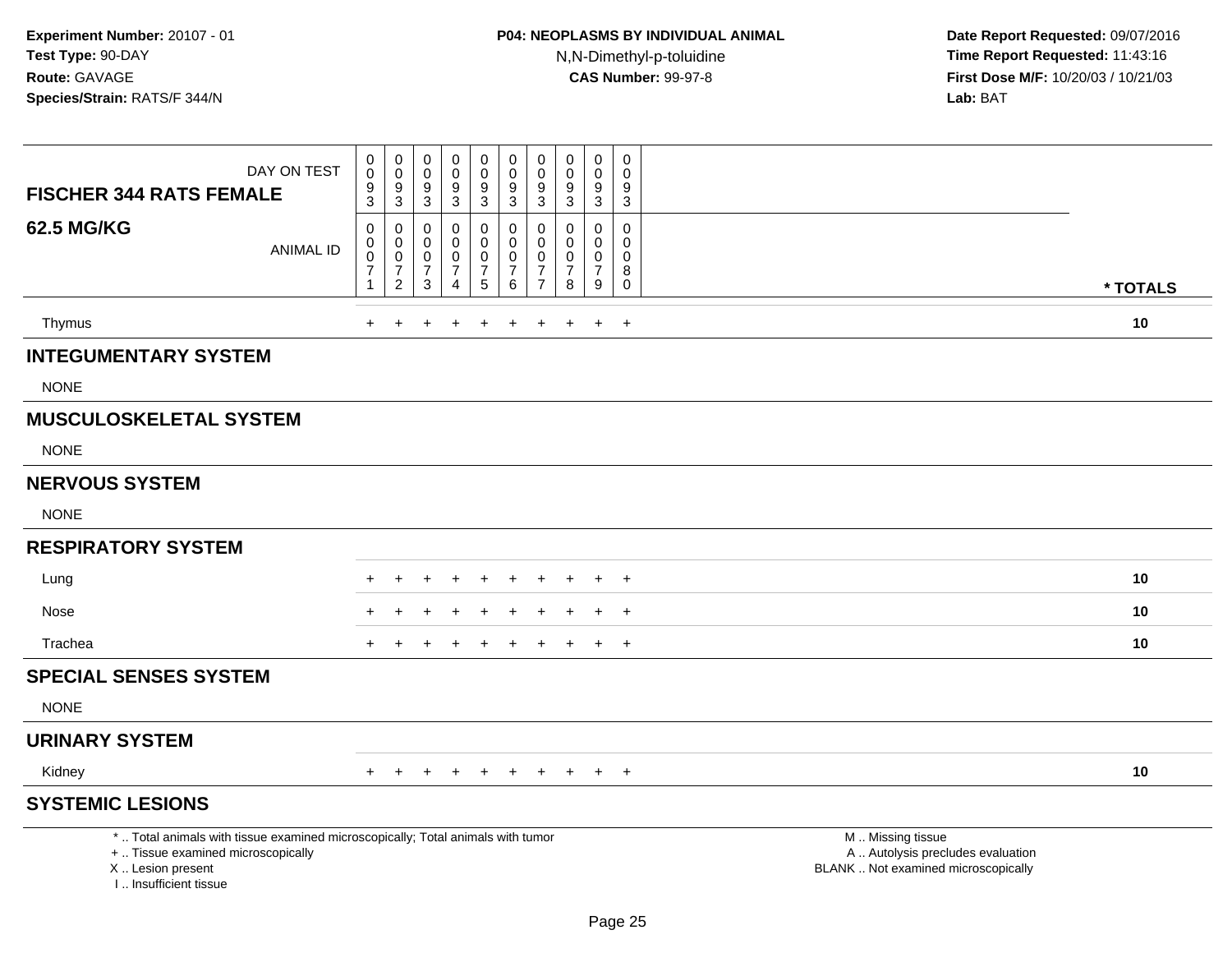N,N-Dimethyl-p-toluidine

 **Date Report Requested:** 09/07/2016 **Time Report Requested:** 11:43:16 **First Dose M/F:** 10/20/03 / 10/21/03<br>**Lab:** BAT **Lab:** BAT

| Multiple Organ                                |             |                             |                  |                  | $\pm$                      | $+$                     |         |        | $\pm$                       |                                 | 10       |
|-----------------------------------------------|-------------|-----------------------------|------------------|------------------|----------------------------|-------------------------|---------|--------|-----------------------------|---------------------------------|----------|
| 62.5 MG/KG<br><b>ANIMAL ID</b>                | U<br>U<br>v | $\mathbf{0}$<br>0<br>U<br>ົ | U<br>U<br>3      | 0<br>U<br>0<br>4 | 0<br>U<br>U<br>$5^{\circ}$ | 6                       |         | 8      | 0<br>0<br>0<br>9            | 0<br>0<br>$\mathbf 0$<br>8<br>0 | * TOTALS |
| DAY ON TEST<br><b>FISCHER 344 RATS FEMALE</b> | U<br>9<br>ত | 0<br>v<br>9<br>ີ<br>J       | U<br>9<br>ົ<br>J | 0<br>O<br>9<br>3 | 0<br>U<br>9<br>C.<br>J     | <b>U</b><br>9<br>⌒<br>◡ | 9<br>ر. | g<br>د | $\mathbf{0}$<br>0<br>9<br>3 | 0<br>0<br>9<br>3                |          |

Multiple Organn  $+$ 

\* .. Total animals with tissue examined microscopically; Total animals with tumor

+ .. Tissue examined microscopically

X .. Lesion present

I .. Insufficient tissue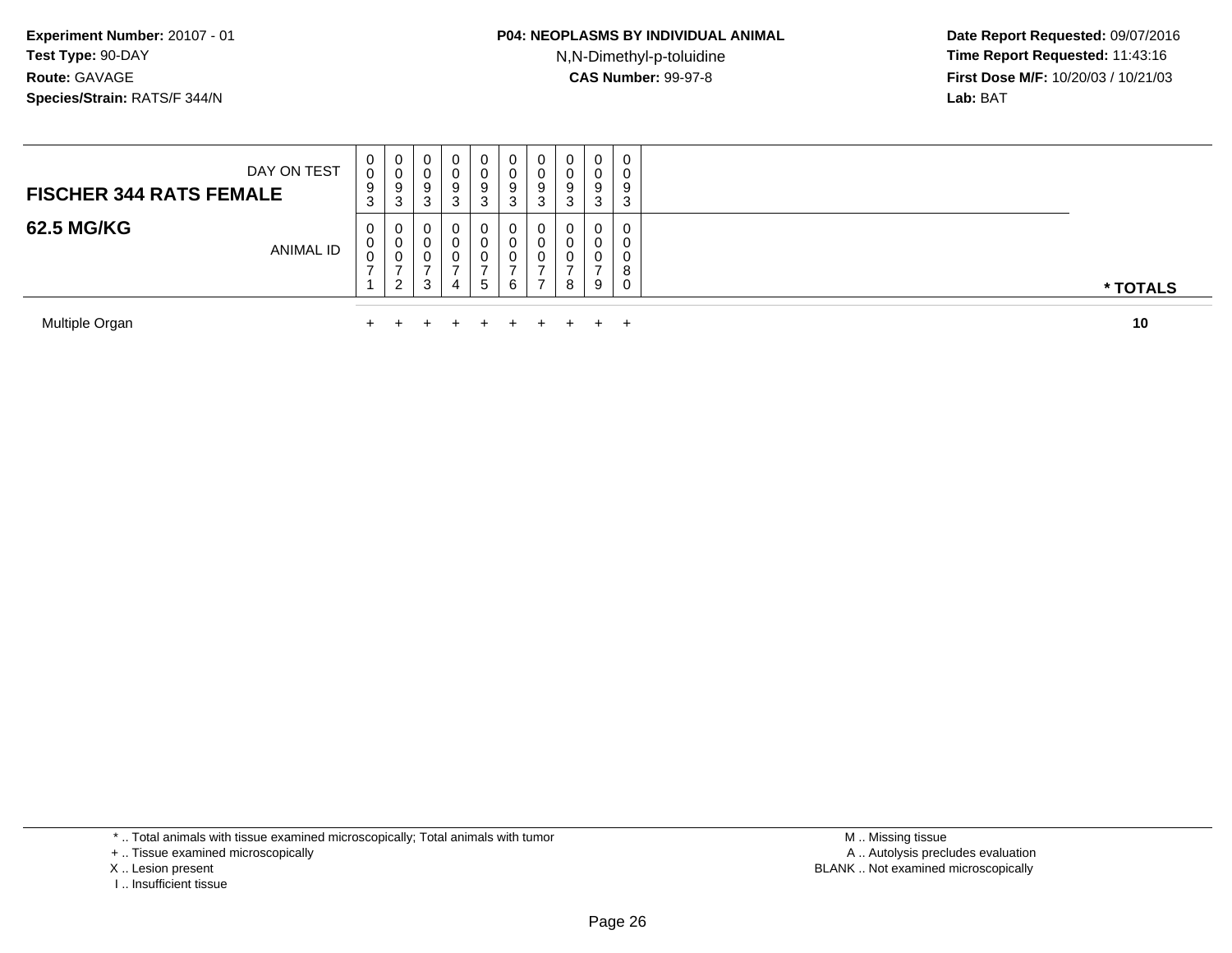| <b>FISCHER 344 RATS FEMALE</b>                                                   | DAY ON TEST                                                                     | $\pmb{0}$<br>$\mathbf 0$<br>9<br>3          | $\pmb{0}$<br>$\pmb{0}$<br>9<br>$\mathfrak{S}$ | 0<br>$\pmb{0}$<br>9<br>3 | $\pmb{0}$<br>$\pmb{0}$<br>9<br>$\mathbf{3}$ | 0<br>$\boldsymbol{0}$<br>$\overline{9}$<br>$\mathbf{3}$                  | $\pmb{0}$<br>$\pmb{0}$<br>$\boldsymbol{9}$<br>$\overline{3}$ | $\mathbf 0$<br>$\mathbf 0$<br>9<br>$\overline{3}$ | $\pmb{0}$<br>$\mathbf 0$<br>$9\,$<br>$\mathbf{3}$ | 0<br>$\pmb{0}$<br>$\boldsymbol{9}$<br>$\sqrt{3}$ | 0<br>$\mathbf 0$<br>9<br>$\mathbf{3}$       |                                                                                               |          |
|----------------------------------------------------------------------------------|---------------------------------------------------------------------------------|---------------------------------------------|-----------------------------------------------|--------------------------|---------------------------------------------|--------------------------------------------------------------------------|--------------------------------------------------------------|---------------------------------------------------|---------------------------------------------------|--------------------------------------------------|---------------------------------------------|-----------------------------------------------------------------------------------------------|----------|
| <b>125 MG/KG</b>                                                                 | <b>ANIMAL ID</b>                                                                | $\mathbf 0$<br>$\mathsf 0$<br>$\Omega$<br>8 | 0<br>$\boldsymbol{0}$<br>$\pmb{0}$<br>8       | 0<br>0<br>0<br>$\bf 8$   | $\mathbf 0$<br>$\mathbf 0$<br>0<br>8        | 0<br>$\mathbf 0$<br>$\mathbf 0$<br>$\begin{array}{c} 8 \\ 5 \end{array}$ | 0<br>$\mathbf 0$<br>$\pmb{0}$<br>$^8_6$                      | 0<br>$\mathbf 0$<br>0<br>$\frac{8}{7}$            | $\mathbf{0}$<br>$\Omega$<br>$\Omega$<br>8         | 0<br>$\mathbf 0$<br>$\mathbf 0$<br>$\, 8$        | $\mathbf 0$<br>$\mathbf 0$<br>$\Omega$<br>9 |                                                                                               |          |
|                                                                                  |                                                                                 | 1                                           | $\overline{2}$                                | $\mathbf{3}$             | $\overline{4}$                              |                                                                          |                                                              |                                                   | 8                                                 | $9\,$                                            | $\mathbf 0$                                 |                                                                                               | * TOTALS |
| <b>ALIMENTARY SYSTEM</b>                                                         |                                                                                 |                                             |                                               |                          |                                             |                                                                          |                                                              |                                                   |                                                   |                                                  |                                             |                                                                                               |          |
| Liver                                                                            |                                                                                 |                                             |                                               |                          | +                                           | ÷                                                                        |                                                              |                                                   |                                                   | $\ddot{+}$                                       | $+$                                         |                                                                                               | 10       |
| Stomach, Forestomach                                                             |                                                                                 |                                             |                                               |                          | +                                           | $\pm$                                                                    | ÷                                                            |                                                   |                                                   | $+$                                              | $+$                                         |                                                                                               | 10       |
| Stomach, Glandular                                                               |                                                                                 |                                             |                                               |                          |                                             |                                                                          |                                                              |                                                   |                                                   | $\div$                                           | $+$                                         |                                                                                               | 10       |
| <b>CARDIOVASCULAR SYSTEM</b>                                                     |                                                                                 |                                             |                                               |                          |                                             |                                                                          |                                                              |                                                   |                                                   |                                                  |                                             |                                                                                               |          |
| Heart                                                                            |                                                                                 | $+$                                         | $\pm$                                         |                          | $\overline{+}$                              | $\ddot{}$                                                                | $\pm$                                                        | $+$                                               | $\pm$                                             | $+$                                              | $+$                                         |                                                                                               | 10       |
| <b>ENDOCRINE SYSTEM</b>                                                          |                                                                                 |                                             |                                               |                          |                                             |                                                                          |                                                              |                                                   |                                                   |                                                  |                                             |                                                                                               |          |
| <b>NONE</b>                                                                      |                                                                                 |                                             |                                               |                          |                                             |                                                                          |                                                              |                                                   |                                                   |                                                  |                                             |                                                                                               |          |
| <b>GENERAL BODY SYSTEM</b>                                                       |                                                                                 |                                             |                                               |                          |                                             |                                                                          |                                                              |                                                   |                                                   |                                                  |                                             |                                                                                               |          |
| <b>NONE</b>                                                                      |                                                                                 |                                             |                                               |                          |                                             |                                                                          |                                                              |                                                   |                                                   |                                                  |                                             |                                                                                               |          |
| <b>GENITAL SYSTEM</b>                                                            |                                                                                 |                                             |                                               |                          |                                             |                                                                          |                                                              |                                                   |                                                   |                                                  |                                             |                                                                                               |          |
| <b>NONE</b>                                                                      |                                                                                 |                                             |                                               |                          |                                             |                                                                          |                                                              |                                                   |                                                   |                                                  |                                             |                                                                                               |          |
| <b>HEMATOPOIETIC SYSTEM</b>                                                      |                                                                                 |                                             |                                               |                          |                                             |                                                                          |                                                              |                                                   |                                                   |                                                  |                                             |                                                                                               |          |
| <b>Bone Marrow</b>                                                               |                                                                                 |                                             | ÷                                             |                          | $\div$                                      | $\ddot{}$                                                                | $\div$                                                       |                                                   | ÷                                                 | $\ddot{}$                                        | $+$                                         |                                                                                               | 10       |
| Lymph Node, Mesenteric                                                           |                                                                                 |                                             |                                               |                          |                                             |                                                                          |                                                              |                                                   |                                                   |                                                  | $+$                                         |                                                                                               | 10       |
| Spleen                                                                           |                                                                                 |                                             |                                               |                          |                                             |                                                                          |                                                              |                                                   |                                                   |                                                  | $\ddot{}$                                   |                                                                                               | 10       |
| +  Tissue examined microscopically<br>X  Lesion present<br>I Insufficient tissue | *  Total animals with tissue examined microscopically; Total animals with tumor |                                             |                                               |                          |                                             |                                                                          |                                                              |                                                   |                                                   |                                                  |                                             | M  Missing tissue<br>A  Autolysis precludes evaluation<br>BLANK  Not examined microscopically |          |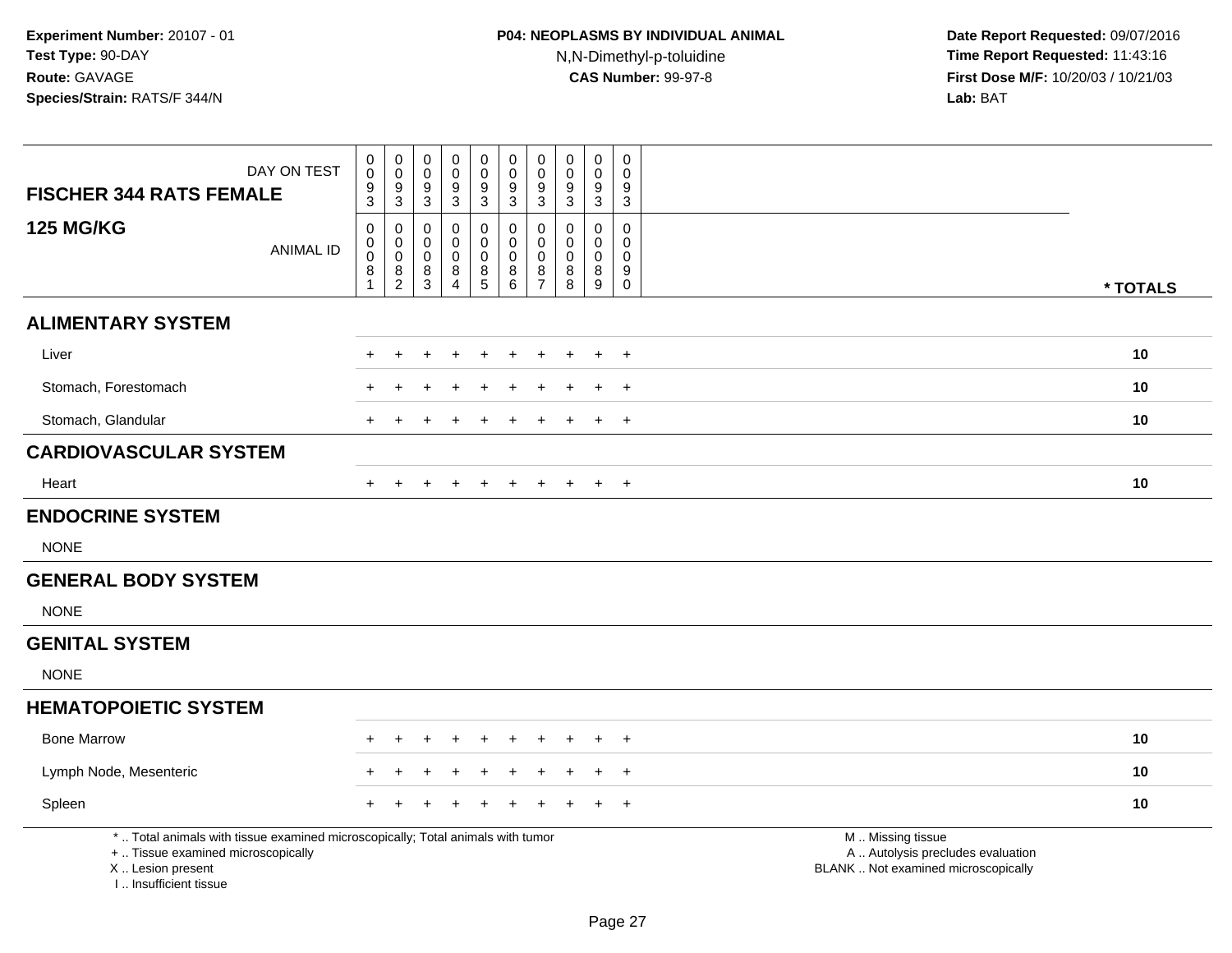| DAY ON TEST<br><b>FISCHER 344 RATS FEMALE</b>                                                                                                                       | $\pmb{0}$<br>$\mathbf 0$<br>$\boldsymbol{9}$<br>$\overline{3}$     | $\mathbf 0$<br>$\mathbf 0$<br>9<br>$\mathsf 3$ | $\boldsymbol{0}$<br>$\mathsf{O}\xspace$<br>9<br>$\overline{3}$ | 0<br>$\pmb{0}$<br>$\boldsymbol{9}$<br>$\sqrt{3}$ | $\mathbf 0$<br>$\mathbf 0$<br>$\boldsymbol{9}$<br>$\mathbf{3}$ | 0<br>0<br>9<br>$\mathbf{3}$  | 0<br>$\pmb{0}$<br>$9\,$<br>$\sqrt{3}$                                  | $\mathbf 0$<br>$\mathbf 0$<br>9<br>3              | $\mathbf 0$<br>$\pmb{0}$<br>9<br>$\overline{3}$ | $\mathbf 0$<br>$\mathbf 0$<br>9<br>$\mathbf{3}$     |                                                                                               |          |
|---------------------------------------------------------------------------------------------------------------------------------------------------------------------|--------------------------------------------------------------------|------------------------------------------------|----------------------------------------------------------------|--------------------------------------------------|----------------------------------------------------------------|------------------------------|------------------------------------------------------------------------|---------------------------------------------------|-------------------------------------------------|-----------------------------------------------------|-----------------------------------------------------------------------------------------------|----------|
| <b>125 MG/KG</b><br><b>ANIMAL ID</b>                                                                                                                                | $\pmb{0}$<br>$\mathbf 0$<br>$\pmb{0}$<br>$\bf 8$<br>$\overline{1}$ | 0<br>0<br>$\pmb{0}$<br>8<br>$\overline{2}$     | $\mathbf 0$<br>$\mathbf 0$<br>$\mathbf 0$<br>8<br>3            | 0<br>0<br>$\pmb{0}$<br>8<br>4                    | 0<br>$\mathbf 0$<br>$\mathbf 0$<br>$\,8\,$<br>5                | $\Omega$<br>0<br>0<br>8<br>6 | $\mathbf 0$<br>$\mathbf 0$<br>$\mathbf 0$<br>$\bf 8$<br>$\overline{7}$ | $\mathbf{0}$<br>$\Omega$<br>$\mathbf 0$<br>8<br>8 | 0<br>$\mathbf 0$<br>$\mathbf 0$<br>$\bf 8$<br>9 | $\mathbf 0$<br>$\mathbf 0$<br>0<br>9<br>$\mathbf 0$ |                                                                                               | * TOTALS |
| Thymus                                                                                                                                                              | $\ddot{}$                                                          |                                                |                                                                |                                                  |                                                                |                              |                                                                        | $\ddot{}$                                         | $+$                                             | $\ddot{}$                                           |                                                                                               | 10       |
| <b>INTEGUMENTARY SYSTEM</b>                                                                                                                                         |                                                                    |                                                |                                                                |                                                  |                                                                |                              |                                                                        |                                                   |                                                 |                                                     |                                                                                               |          |
| <b>NONE</b>                                                                                                                                                         |                                                                    |                                                |                                                                |                                                  |                                                                |                              |                                                                        |                                                   |                                                 |                                                     |                                                                                               |          |
| <b>MUSCULOSKELETAL SYSTEM</b>                                                                                                                                       |                                                                    |                                                |                                                                |                                                  |                                                                |                              |                                                                        |                                                   |                                                 |                                                     |                                                                                               |          |
| <b>NONE</b>                                                                                                                                                         |                                                                    |                                                |                                                                |                                                  |                                                                |                              |                                                                        |                                                   |                                                 |                                                     |                                                                                               |          |
| <b>NERVOUS SYSTEM</b>                                                                                                                                               |                                                                    |                                                |                                                                |                                                  |                                                                |                              |                                                                        |                                                   |                                                 |                                                     |                                                                                               |          |
| <b>NONE</b>                                                                                                                                                         |                                                                    |                                                |                                                                |                                                  |                                                                |                              |                                                                        |                                                   |                                                 |                                                     |                                                                                               |          |
| <b>RESPIRATORY SYSTEM</b>                                                                                                                                           |                                                                    |                                                |                                                                |                                                  |                                                                |                              |                                                                        |                                                   |                                                 |                                                     |                                                                                               |          |
| Lung                                                                                                                                                                |                                                                    |                                                |                                                                |                                                  |                                                                |                              |                                                                        |                                                   | $\ddot{}$                                       | $\overline{+}$                                      |                                                                                               | 10       |
| Nose                                                                                                                                                                |                                                                    |                                                |                                                                |                                                  |                                                                |                              |                                                                        |                                                   |                                                 | $\ddot{}$                                           |                                                                                               | 10       |
| Trachea                                                                                                                                                             |                                                                    |                                                |                                                                |                                                  |                                                                |                              |                                                                        |                                                   | $\ddot{}$                                       | $\overline{+}$                                      |                                                                                               | 10       |
| <b>SPECIAL SENSES SYSTEM</b>                                                                                                                                        |                                                                    |                                                |                                                                |                                                  |                                                                |                              |                                                                        |                                                   |                                                 |                                                     |                                                                                               |          |
| <b>NONE</b>                                                                                                                                                         |                                                                    |                                                |                                                                |                                                  |                                                                |                              |                                                                        |                                                   |                                                 |                                                     |                                                                                               |          |
| <b>URINARY SYSTEM</b>                                                                                                                                               |                                                                    |                                                |                                                                |                                                  |                                                                |                              |                                                                        |                                                   |                                                 |                                                     |                                                                                               |          |
| Kidney                                                                                                                                                              | $\pm$                                                              |                                                |                                                                | $\div$                                           | $\ddot{}$                                                      | $\ddot{}$                    | $\pm$                                                                  | $+$                                               | $+$                                             | $+$                                                 |                                                                                               | 10       |
| <b>SYSTEMIC LESIONS</b>                                                                                                                                             |                                                                    |                                                |                                                                |                                                  |                                                                |                              |                                                                        |                                                   |                                                 |                                                     |                                                                                               |          |
| *  Total animals with tissue examined microscopically; Total animals with tumor<br>+  Tissue examined microscopically<br>X  Lesion present<br>I Insufficient tissue |                                                                    |                                                |                                                                |                                                  |                                                                |                              |                                                                        |                                                   |                                                 |                                                     | M  Missing tissue<br>A  Autolysis precludes evaluation<br>BLANK  Not examined microscopically |          |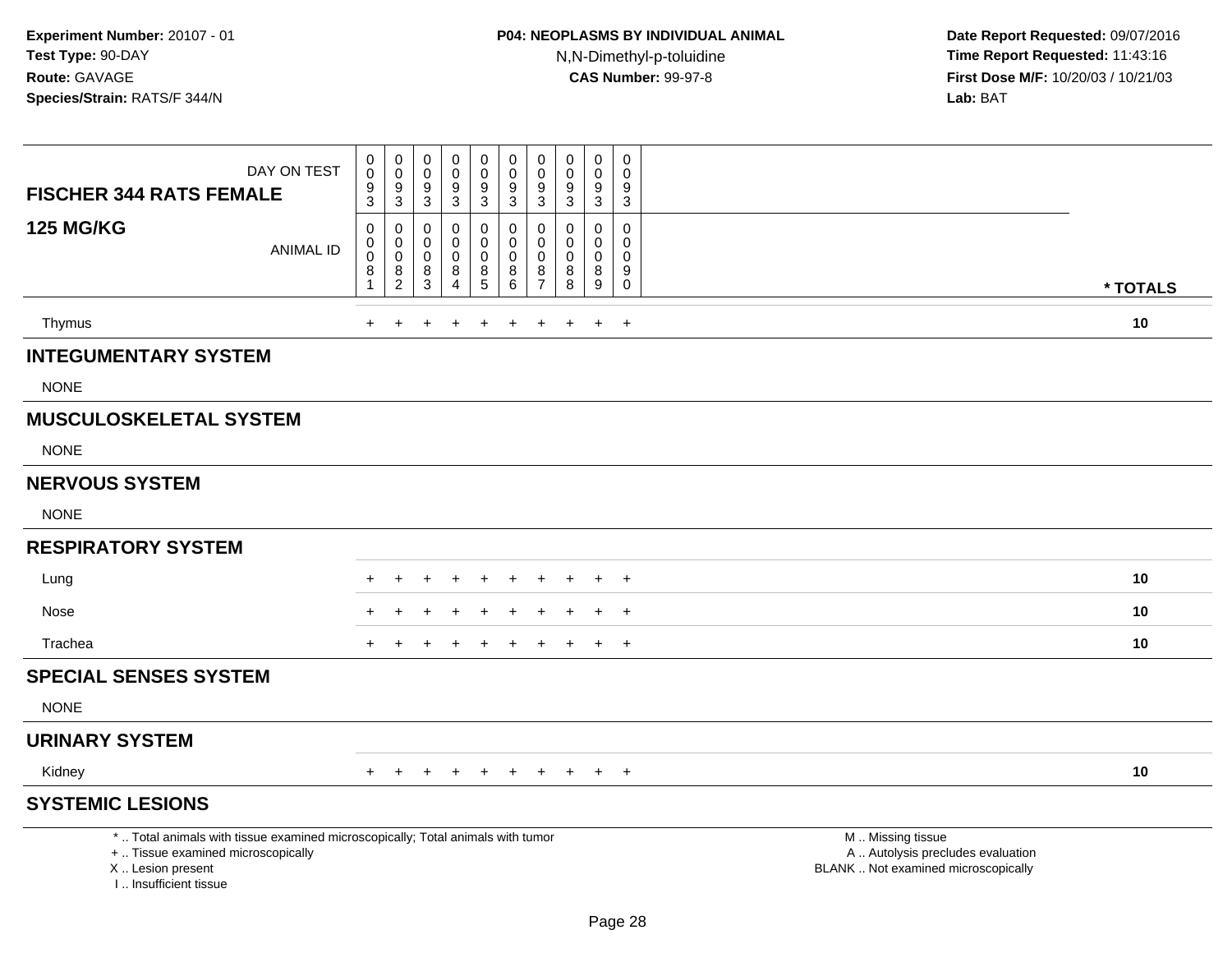N,N-Dimethyl-p-toluidine

 **Date Report Requested:** 09/07/2016 **Time Report Requested:** 11:43:16 **First Dose M/F:** 10/20/03 / 10/21/03<br>**Lab:** BAT **Lab:** BAT

| Multiple Organ                 |             |                  | $\pm$                                           |                                   | $+$                   | $\pm$                 |                    | $\pm$                 | $\pm$ .               | $\leftarrow$            |                       | 10       |
|--------------------------------|-------------|------------------|-------------------------------------------------|-----------------------------------|-----------------------|-----------------------|--------------------|-----------------------|-----------------------|-------------------------|-----------------------|----------|
| <b>125 MG/KG</b>               | ANIMAL ID   | 0<br>U<br>◡<br>8 | υ<br>U<br>U<br>Ω<br>o<br>$\sqrt{2}$<br><u>_</u> | 0<br>U<br>୪<br>3                  | 0<br>0<br>0<br>8<br>4 | 0<br>0<br>U<br>8<br>5 | 6                  | υ<br>υ<br>8           | ິ<br>8                | 0<br>0<br>$\circ$<br>-9 | 0<br>υ<br>υ<br>9<br>0 | * TOTALS |
| <b>FISCHER 344 RATS FEMALE</b> | DAY ON TEST | 0<br>0<br>9<br>3 | U<br>v<br>9<br>3                                | $\mathbf{0}$<br>U<br>9<br>ົ<br>J. | 0<br>0<br>9<br>3      | 0<br>υ<br>9<br>◠<br>◡ | υ<br>9<br><b>ت</b> | U<br>ν<br>9<br>◠<br>C | U<br>U<br>9<br>◠<br>J | 0<br>9<br>3             | 0<br>U<br>9<br>3      |          |

Multiple Organn  $+$ 

\* .. Total animals with tissue examined microscopically; Total animals with tumor

+ .. Tissue examined microscopically

X .. Lesion present

I .. Insufficient tissue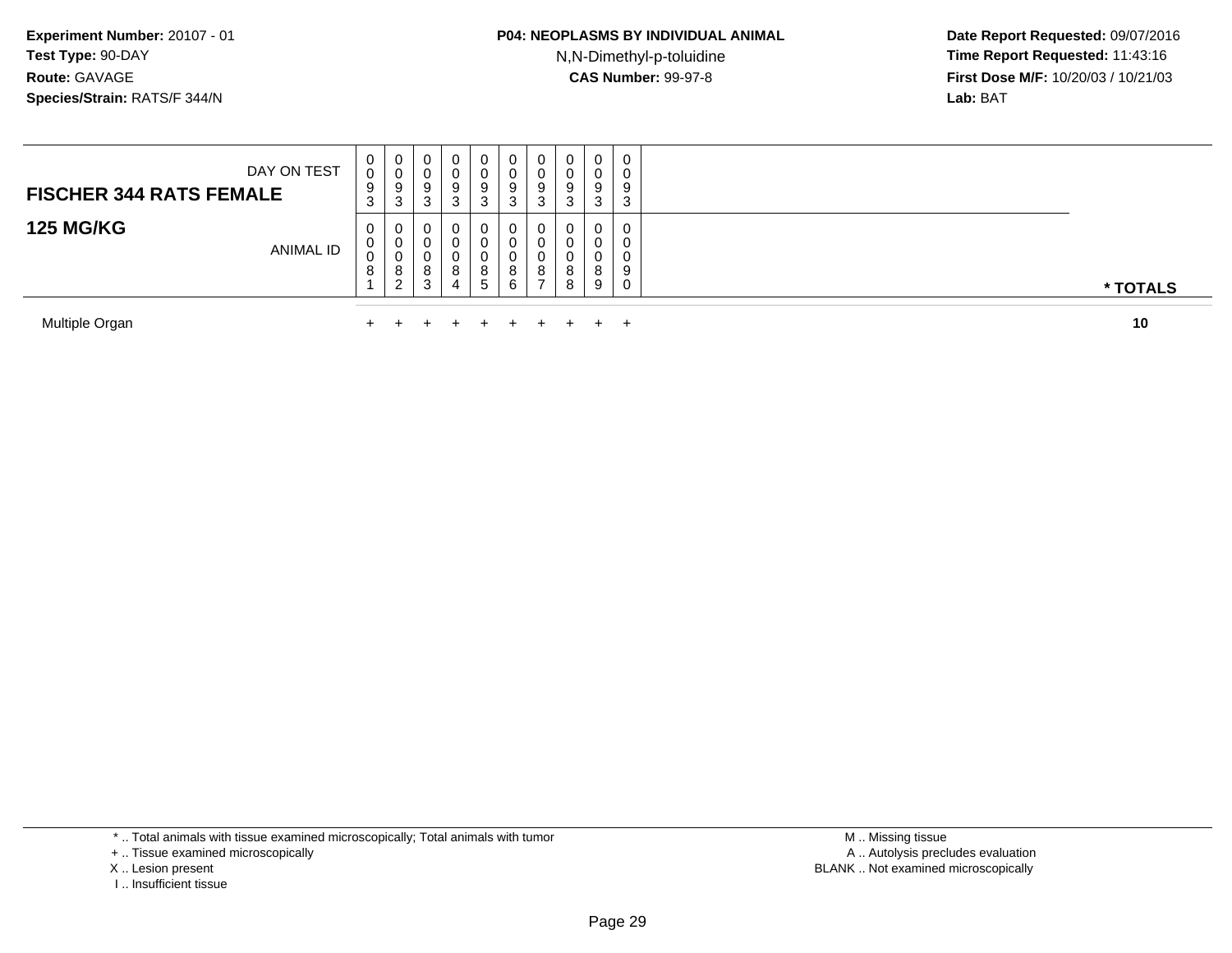| DAY ON TEST<br><b>FISCHER 344 RATS FEMALE</b>                                                                                                                       | $\pmb{0}$<br>$\mathsf{O}\xspace$<br>9<br>$\overline{3}$     | $\pmb{0}$<br>$\pmb{0}$<br>9<br>$\mathbf 3$       | $_{\rm 0}^{\rm 0}$<br>$\boldsymbol{9}$<br>$\overline{3}$   | 0<br>$\boldsymbol{0}$<br>$\overline{9}$<br>$\overline{3}$ | $_{\rm 0}^{\rm 0}$<br>$\overline{9}$<br>$\overline{3}$ | $\pmb{0}$<br>$\pmb{0}$<br>9<br>$\sqrt{3}$ | $\pmb{0}$<br>$\pmb{0}$<br>9<br>3                 | $\pmb{0}$<br>$\mathbf 0$<br>9<br>$\mathbf{3}$ | 0<br>$\mathbf 0$<br>9<br>$\mathbf{3}$               | $\mathbf 0$<br>$\mathbf 0$<br>9<br>$\mathbf{3}$ |                                                                                               |          |
|---------------------------------------------------------------------------------------------------------------------------------------------------------------------|-------------------------------------------------------------|--------------------------------------------------|------------------------------------------------------------|-----------------------------------------------------------|--------------------------------------------------------|-------------------------------------------|--------------------------------------------------|-----------------------------------------------|-----------------------------------------------------|-------------------------------------------------|-----------------------------------------------------------------------------------------------|----------|
| <b>250 MG/KG</b><br><b>ANIMAL ID</b>                                                                                                                                | $\mathbf 0$<br>$\mathbf 0$<br>$\pmb{0}$<br>$\boldsymbol{9}$ | 0<br>$\mathbf 0$<br>$\mathbf 0$<br>$\frac{9}{2}$ | $\mathbf 0$<br>$\mathbf 0$<br>$\mathbf 0$<br>$\frac{9}{3}$ | 0<br>$\mathbf 0$<br>0<br>$9\,$                            | 0<br>$\mathsf{O}$<br>$\pmb{0}$<br>$\frac{9}{5}$        | 0<br>$\pmb{0}$<br>0<br>$^9$ 6             | 0<br>$\mathbf 0$<br>$\mathbf 0$<br>$\frac{9}{7}$ | $\mathbf 0$<br>$\Omega$<br>$\mathbf 0$<br>9   | 0<br>$\mathbf 0$<br>$\mathbf 0$<br>$\boldsymbol{9}$ | $\mathbf 0$<br>$\mathbf 0$<br>1<br>$\mathbf 0$  |                                                                                               |          |
|                                                                                                                                                                     | $\mathbf{1}$                                                |                                                  |                                                            | 4                                                         |                                                        |                                           |                                                  | 8                                             | 9                                                   | $\mathbf 0$                                     |                                                                                               | * TOTALS |
| <b>ALIMENTARY SYSTEM</b>                                                                                                                                            |                                                             |                                                  |                                                            |                                                           |                                                        |                                           |                                                  |                                               |                                                     |                                                 |                                                                                               |          |
| Liver                                                                                                                                                               |                                                             |                                                  |                                                            |                                                           | ÷                                                      |                                           |                                                  |                                               | $+$                                                 | $+$                                             |                                                                                               | 10       |
| Stomach, Forestomach                                                                                                                                                |                                                             |                                                  |                                                            |                                                           |                                                        |                                           |                                                  |                                               | $\ddot{}$                                           | $+$                                             |                                                                                               | 10       |
| Stomach, Glandular                                                                                                                                                  |                                                             |                                                  |                                                            |                                                           |                                                        |                                           |                                                  |                                               | $\ddot{}$                                           | $\overline{+}$                                  |                                                                                               | 10       |
| <b>CARDIOVASCULAR SYSTEM</b>                                                                                                                                        |                                                             |                                                  |                                                            |                                                           |                                                        |                                           |                                                  |                                               |                                                     |                                                 |                                                                                               |          |
| Heart                                                                                                                                                               |                                                             |                                                  |                                                            |                                                           |                                                        |                                           |                                                  |                                               | $+$                                                 | $+$                                             |                                                                                               | 10       |
| <b>ENDOCRINE SYSTEM</b>                                                                                                                                             |                                                             |                                                  |                                                            |                                                           |                                                        |                                           |                                                  |                                               |                                                     |                                                 |                                                                                               |          |
| <b>NONE</b>                                                                                                                                                         |                                                             |                                                  |                                                            |                                                           |                                                        |                                           |                                                  |                                               |                                                     |                                                 |                                                                                               |          |
| <b>GENERAL BODY SYSTEM</b>                                                                                                                                          |                                                             |                                                  |                                                            |                                                           |                                                        |                                           |                                                  |                                               |                                                     |                                                 |                                                                                               |          |
| <b>NONE</b>                                                                                                                                                         |                                                             |                                                  |                                                            |                                                           |                                                        |                                           |                                                  |                                               |                                                     |                                                 |                                                                                               |          |
| <b>GENITAL SYSTEM</b>                                                                                                                                               |                                                             |                                                  |                                                            |                                                           |                                                        |                                           |                                                  |                                               |                                                     |                                                 |                                                                                               |          |
| <b>NONE</b>                                                                                                                                                         |                                                             |                                                  |                                                            |                                                           |                                                        |                                           |                                                  |                                               |                                                     |                                                 |                                                                                               |          |
| <b>HEMATOPOIETIC SYSTEM</b>                                                                                                                                         |                                                             |                                                  |                                                            |                                                           |                                                        |                                           |                                                  |                                               |                                                     |                                                 |                                                                                               |          |
| <b>Bone Marrow</b>                                                                                                                                                  |                                                             |                                                  |                                                            |                                                           |                                                        |                                           |                                                  |                                               |                                                     | $\overline{+}$                                  |                                                                                               | 10       |
| Lymph Node, Mesenteric                                                                                                                                              |                                                             |                                                  |                                                            |                                                           |                                                        |                                           |                                                  |                                               |                                                     | $\ddot{}$                                       |                                                                                               | 10       |
| Spleen                                                                                                                                                              |                                                             |                                                  |                                                            |                                                           |                                                        |                                           |                                                  |                                               |                                                     | $\div$                                          |                                                                                               | 10       |
| *  Total animals with tissue examined microscopically; Total animals with tumor<br>+  Tissue examined microscopically<br>X  Lesion present<br>I Insufficient tissue |                                                             |                                                  |                                                            |                                                           |                                                        |                                           |                                                  |                                               |                                                     |                                                 | M  Missing tissue<br>A  Autolysis precludes evaluation<br>BLANK  Not examined microscopically |          |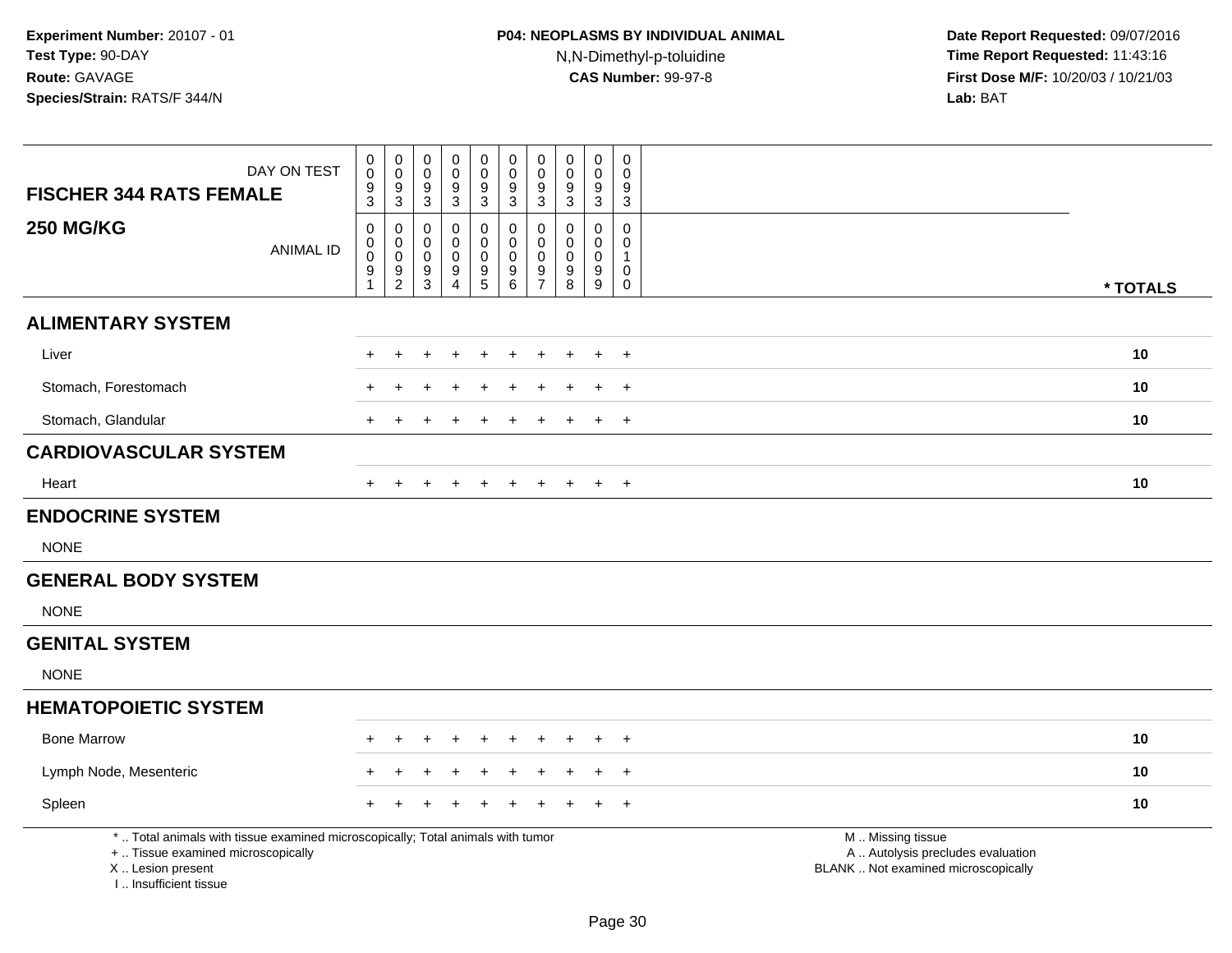| DAY ON TEST<br><b>FISCHER 344 RATS FEMALE</b>                                                                                                                       | $\pmb{0}$<br>$\overline{0}$<br>$\frac{9}{3}$                   | $\mathbf 0$<br>$\overline{0}$<br>$\boldsymbol{9}$<br>$\overline{3}$           | 0<br>$\mathbf 0$<br>$\boldsymbol{9}$<br>3 | $\mathbf 0$<br>$\mathbf 0$<br>$\boldsymbol{9}$<br>$\ensuremath{\mathsf{3}}$ | 0<br>$\pmb{0}$<br>$\boldsymbol{9}$<br>$\mathbf{3}$ | 0<br>0<br>9<br>3                                         | $\pmb{0}$<br>$\mathbf 0$<br>$9\,$<br>3                         | $\pmb{0}$<br>0<br>$\boldsymbol{9}$<br>$\mathbf 3$        | $\mathbf 0$<br>$\mathbf 0$<br>$\boldsymbol{9}$<br>$\overline{3}$ | $\mathbf 0$<br>$\mathbf 0$<br>9<br>$\mathbf{3}$ |                                                                                               |          |
|---------------------------------------------------------------------------------------------------------------------------------------------------------------------|----------------------------------------------------------------|-------------------------------------------------------------------------------|-------------------------------------------|-----------------------------------------------------------------------------|----------------------------------------------------|----------------------------------------------------------|----------------------------------------------------------------|----------------------------------------------------------|------------------------------------------------------------------|-------------------------------------------------|-----------------------------------------------------------------------------------------------|----------|
| <b>250 MG/KG</b><br><b>ANIMAL ID</b>                                                                                                                                | 0<br>$\boldsymbol{0}$<br>$\overline{0}$<br>9<br>$\overline{1}$ | $\mathbf 0$<br>$\pmb{0}$<br>$\mathbf 0$<br>$\boldsymbol{9}$<br>$\overline{2}$ | 0<br>0<br>$\mathbf 0$<br>9<br>3           | 0<br>$\Omega$<br>$\mathbf 0$<br>9<br>$\overline{4}$                         | $\mathbf 0$<br>0<br>$\mathsf 0$<br>9<br>5          | 0<br>0<br>$\mathsf{O}\xspace$<br>$9\,$<br>$6\phantom{a}$ | $\mathbf 0$<br>$\mathbf 0$<br>$\pmb{0}$<br>9<br>$\overline{7}$ | $\mathbf 0$<br>0<br>$\mathbf 0$<br>$\boldsymbol{9}$<br>8 | $\mathbf 0$<br>0<br>$\mathbf 0$<br>$9\,$<br>9                    | $\mathbf 0$<br>0<br>1<br>0<br>$\mathsf{O}$      |                                                                                               | * TOTALS |
| Thymus                                                                                                                                                              | $+$                                                            | $\overline{+}$                                                                | +                                         | $\ddot{}$                                                                   | $\ddot{}$                                          | $\ddot{}$                                                | $\ddot{}$                                                      | $+$                                                      | $\ddot{}$                                                        | $+$                                             |                                                                                               | 10       |
| <b>INTEGUMENTARY SYSTEM</b>                                                                                                                                         |                                                                |                                                                               |                                           |                                                                             |                                                    |                                                          |                                                                |                                                          |                                                                  |                                                 |                                                                                               |          |
| <b>NONE</b>                                                                                                                                                         |                                                                |                                                                               |                                           |                                                                             |                                                    |                                                          |                                                                |                                                          |                                                                  |                                                 |                                                                                               |          |
| <b>MUSCULOSKELETAL SYSTEM</b>                                                                                                                                       |                                                                |                                                                               |                                           |                                                                             |                                                    |                                                          |                                                                |                                                          |                                                                  |                                                 |                                                                                               |          |
| <b>NONE</b>                                                                                                                                                         |                                                                |                                                                               |                                           |                                                                             |                                                    |                                                          |                                                                |                                                          |                                                                  |                                                 |                                                                                               |          |
| <b>NERVOUS SYSTEM</b>                                                                                                                                               |                                                                |                                                                               |                                           |                                                                             |                                                    |                                                          |                                                                |                                                          |                                                                  |                                                 |                                                                                               |          |
| <b>NONE</b>                                                                                                                                                         |                                                                |                                                                               |                                           |                                                                             |                                                    |                                                          |                                                                |                                                          |                                                                  |                                                 |                                                                                               |          |
| <b>RESPIRATORY SYSTEM</b>                                                                                                                                           |                                                                |                                                                               |                                           |                                                                             |                                                    |                                                          |                                                                |                                                          |                                                                  |                                                 |                                                                                               |          |
| Lung                                                                                                                                                                |                                                                |                                                                               |                                           |                                                                             |                                                    | <b>+</b>                                                 | $\div$                                                         |                                                          | ÷                                                                | $+$                                             |                                                                                               | 10       |
| Nose                                                                                                                                                                |                                                                |                                                                               |                                           |                                                                             |                                                    |                                                          |                                                                |                                                          |                                                                  | $\div$                                          |                                                                                               | 10       |
| Trachea                                                                                                                                                             |                                                                |                                                                               |                                           |                                                                             |                                                    |                                                          |                                                                |                                                          | ÷                                                                | $\overline{+}$                                  |                                                                                               | 10       |
| <b>SPECIAL SENSES SYSTEM</b>                                                                                                                                        |                                                                |                                                                               |                                           |                                                                             |                                                    |                                                          |                                                                |                                                          |                                                                  |                                                 |                                                                                               |          |
| <b>NONE</b>                                                                                                                                                         |                                                                |                                                                               |                                           |                                                                             |                                                    |                                                          |                                                                |                                                          |                                                                  |                                                 |                                                                                               |          |
| <b>URINARY SYSTEM</b>                                                                                                                                               |                                                                |                                                                               |                                           |                                                                             |                                                    |                                                          |                                                                |                                                          |                                                                  |                                                 |                                                                                               |          |
| Kidney                                                                                                                                                              | $+$                                                            |                                                                               |                                           |                                                                             | $\ddot{}$                                          | $+$                                                      | $+$                                                            | $+$                                                      | $+$                                                              | $+$                                             |                                                                                               | 10       |
| <b>SYSTEMIC LESIONS</b>                                                                                                                                             |                                                                |                                                                               |                                           |                                                                             |                                                    |                                                          |                                                                |                                                          |                                                                  |                                                 |                                                                                               |          |
| *  Total animals with tissue examined microscopically; Total animals with tumor<br>+  Tissue examined microscopically<br>X  Lesion present<br>I Insufficient tissue |                                                                |                                                                               |                                           |                                                                             |                                                    |                                                          |                                                                |                                                          |                                                                  |                                                 | M  Missing tissue<br>A  Autolysis precludes evaluation<br>BLANK  Not examined microscopically |          |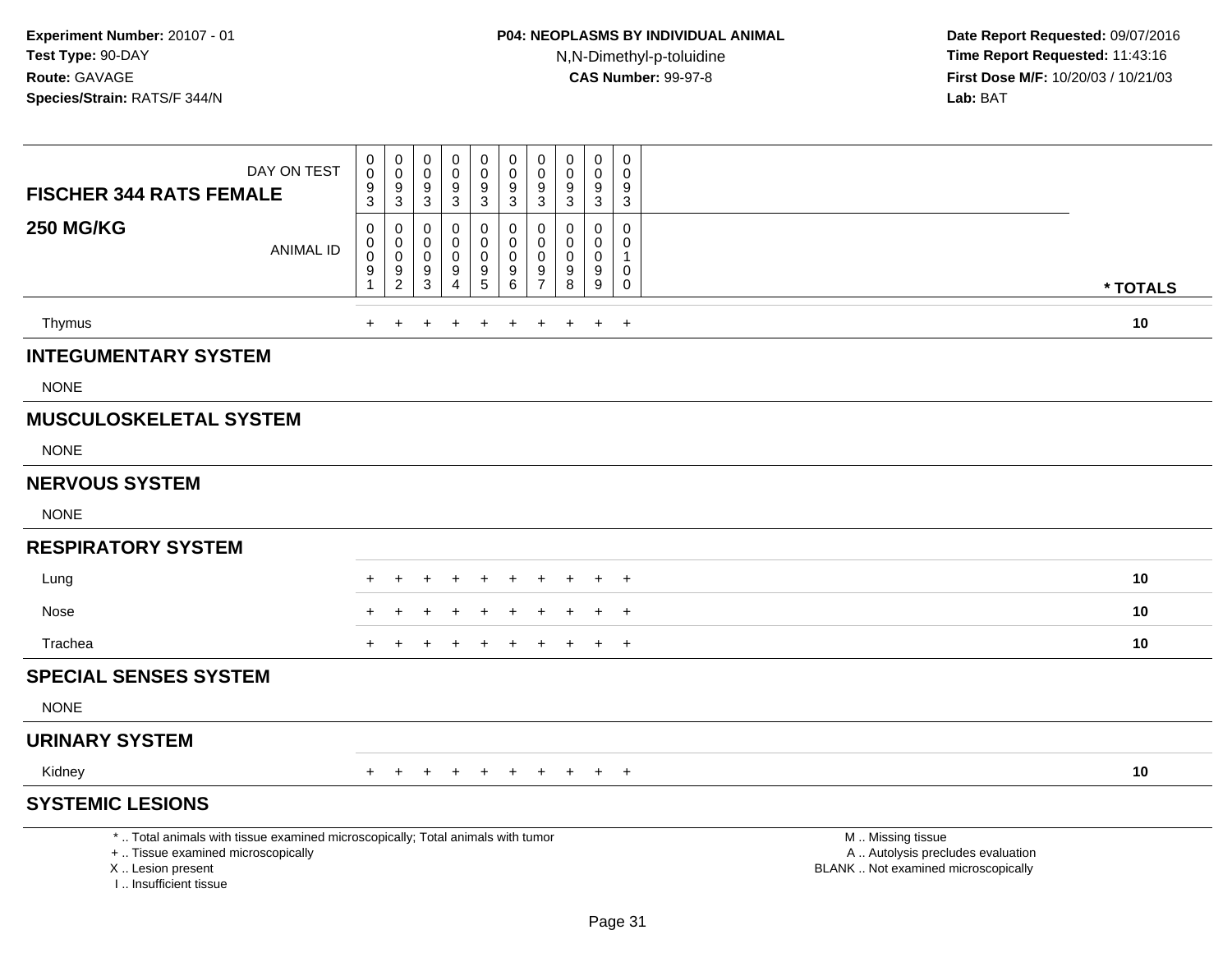N,N-Dimethyl-p-toluidine

 **Date Report Requested:** 09/07/2016 **Time Report Requested:** 11:43:16 **First Dose M/F:** 10/20/03 / 10/21/03<br>**Lab:** BAT **Lab:** BAT

| Multiple Organ                                |             |                                  |                  |                       | $\pm$                  | $+$              |              |        | $\pm$                       |                                       | 10       |
|-----------------------------------------------|-------------|----------------------------------|------------------|-----------------------|------------------------|------------------|--------------|--------|-----------------------------|---------------------------------------|----------|
| <b>250 MG/KG</b><br><b>ANIMAL ID</b>          | U<br>U<br>◡ | $\mathbf{0}$<br>0<br>U<br>9<br>ົ | U<br>U<br>9<br>3 | 0<br>0<br>U<br>9<br>4 | 0<br>U<br>U<br>9<br>D. | 9<br>6           |              | 8      | 0<br>0<br>0<br>9<br>9       | 0<br>$\mathbf{0}$<br>$\mathbf 0$<br>0 | * TOTALS |
| DAY ON TEST<br><b>FISCHER 344 RATS FEMALE</b> | U<br>9<br>ত | 0<br>◡<br>9<br>ີ<br>J            | U<br>9<br>ົ<br>J | 0<br>O<br>9<br>3      | 0<br>U<br>9<br>C.<br>J | v<br>9<br>⌒<br>◡ | ັ<br>9<br>ر. | 9<br>P | $\mathbf{0}$<br>0<br>9<br>3 | 0<br>0<br>9<br>3                      |          |

Multiple Organn  $+$ 

\* .. Total animals with tissue examined microscopically; Total animals with tumor

+ .. Tissue examined microscopically

X .. Lesion present

I .. Insufficient tissue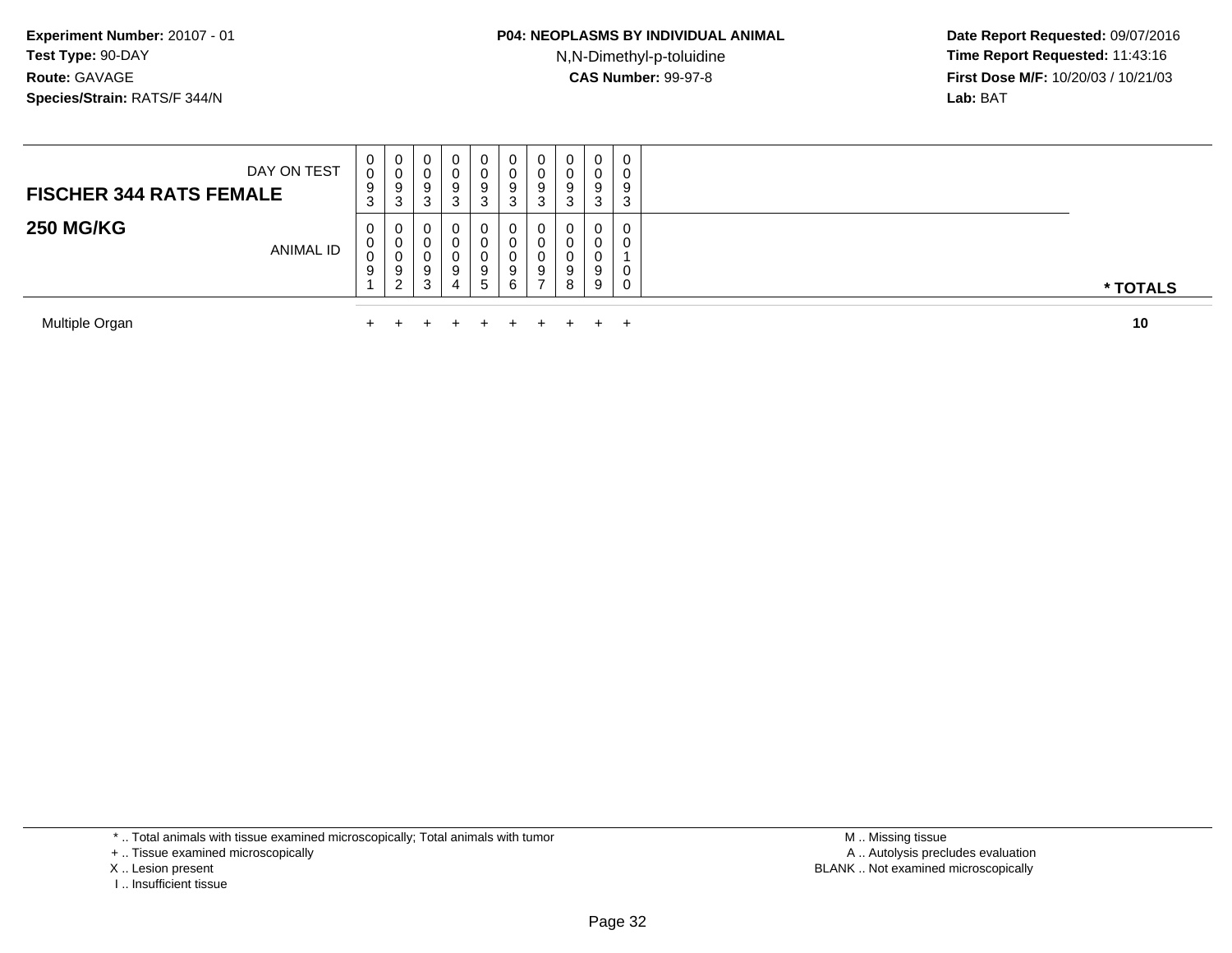| DAY ON TEST<br><b>FISCHER 344 RATS FEMALE</b>                                                                                                                       | $\pmb{0}$<br>$\mathbf 0$<br>$\frac{9}{3}$                         | $\pmb{0}$<br>$\mathbf 0$<br>$\frac{9}{3}$                         | $\pmb{0}$<br>$\mathbf 0$<br>$\boldsymbol{9}$<br>$\mathbf{3}$             | $\pmb{0}$<br>$\mathbf 0$<br>9<br>$\sqrt{3}$                             | $\pmb{0}$<br>$_{9}^{\rm 0}$<br>$\mathbf{3}$                                            | $\mathsf 0$<br>$\mathbf 0$<br>$\boldsymbol{9}$<br>$\mathbf{3}$                            | $\pmb{0}$<br>$\mathsf{O}\xspace$<br>$\boldsymbol{9}$<br>$\mathbf{3}$ | $\pmb{0}$<br>$\mathbf 0$<br>$\boldsymbol{9}$<br>$\sqrt{3}$           | $\mathbf 0$<br>$\mathbf 0$<br>9<br>$\mathbf{3}$                               | $\pmb{0}$<br>$\mathbf 0$<br>9<br>$\mathbf{3}$      |                                                                                               |
|---------------------------------------------------------------------------------------------------------------------------------------------------------------------|-------------------------------------------------------------------|-------------------------------------------------------------------|--------------------------------------------------------------------------|-------------------------------------------------------------------------|----------------------------------------------------------------------------------------|-------------------------------------------------------------------------------------------|----------------------------------------------------------------------|----------------------------------------------------------------------|-------------------------------------------------------------------------------|----------------------------------------------------|-----------------------------------------------------------------------------------------------|
| <b>500 MG/KG</b><br><b>ANIMAL ID</b>                                                                                                                                | $\mathbf 0$<br>$\mathbf 0$<br>$\overline{1}$<br>0<br>$\mathbf{1}$ | $\pmb{0}$<br>$\overline{0}$<br>1<br>$\mathbf 0$<br>$\overline{2}$ | $\mathbf 0$<br>$\mathbf 0$<br>$\mathbf{1}$<br>$\mathbf 0$<br>$\mathsf 3$ | $\pmb{0}$<br>$\mathbf 0$<br>$\mathbf{1}$<br>$\pmb{0}$<br>$\overline{4}$ | $\boldsymbol{0}$<br>$\mathsf{O}\xspace$<br>$\mathbf{1}$<br>$\pmb{0}$<br>$\overline{5}$ | $\pmb{0}$<br>$\ddot{\mathbf{0}}$<br>$\mathbf{1}$<br>$\begin{array}{c} 0 \\ 6 \end{array}$ | $\mathsf{O}\xspace$<br>$\pmb{0}$<br>1<br>$\pmb{0}$<br>$\overline{7}$ | $\mathbf 0$<br>$\mathbf 0$<br>$\mathbf{1}$<br>$\mathbf 0$<br>$\,8\,$ | $\mathbf 0$<br>$\mathbf 0$<br>$\mathbf{1}$<br>$\mathbf 0$<br>$\boldsymbol{9}$ | $\mathbf 0$<br>0<br>1<br>$\mathbf{1}$<br>$\pmb{0}$ | * TOTALS                                                                                      |
| <b>ALIMENTARY SYSTEM</b>                                                                                                                                            |                                                                   |                                                                   |                                                                          |                                                                         |                                                                                        |                                                                                           |                                                                      |                                                                      |                                                                               |                                                    |                                                                                               |
| Esophagus                                                                                                                                                           |                                                                   |                                                                   |                                                                          |                                                                         |                                                                                        |                                                                                           |                                                                      |                                                                      |                                                                               | $\ddot{}$                                          | 10                                                                                            |
| Intestine Large, Cecum                                                                                                                                              |                                                                   |                                                                   |                                                                          |                                                                         |                                                                                        |                                                                                           |                                                                      |                                                                      |                                                                               | $\ddot{}$                                          | 10                                                                                            |
| Intestine Large, Colon                                                                                                                                              |                                                                   |                                                                   |                                                                          |                                                                         |                                                                                        |                                                                                           |                                                                      |                                                                      |                                                                               | $\overline{+}$                                     | 10                                                                                            |
| Intestine Large, Rectum                                                                                                                                             |                                                                   |                                                                   |                                                                          |                                                                         |                                                                                        |                                                                                           |                                                                      |                                                                      |                                                                               | $\overline{+}$                                     | 10                                                                                            |
| Intestine Small, Duodenum                                                                                                                                           |                                                                   |                                                                   |                                                                          |                                                                         |                                                                                        |                                                                                           |                                                                      |                                                                      |                                                                               | $\ddot{}$                                          | 10                                                                                            |
| Intestine Small, Ileum                                                                                                                                              |                                                                   |                                                                   |                                                                          |                                                                         |                                                                                        |                                                                                           |                                                                      |                                                                      |                                                                               | $\ddot{}$                                          | 10                                                                                            |
| Intestine Small, Jejunum                                                                                                                                            |                                                                   |                                                                   |                                                                          |                                                                         |                                                                                        |                                                                                           |                                                                      |                                                                      |                                                                               | $+$                                                | 10                                                                                            |
| Liver                                                                                                                                                               |                                                                   |                                                                   |                                                                          |                                                                         |                                                                                        |                                                                                           |                                                                      |                                                                      |                                                                               | $\ddot{}$                                          | 10                                                                                            |
| Pancreas                                                                                                                                                            |                                                                   |                                                                   |                                                                          |                                                                         |                                                                                        |                                                                                           |                                                                      |                                                                      |                                                                               | $\ddot{}$                                          | 10                                                                                            |
| Salivary Glands                                                                                                                                                     |                                                                   |                                                                   |                                                                          |                                                                         |                                                                                        |                                                                                           |                                                                      |                                                                      | ÷.                                                                            | $+$                                                | 10                                                                                            |
| Stomach, Forestomach                                                                                                                                                |                                                                   |                                                                   |                                                                          |                                                                         |                                                                                        |                                                                                           |                                                                      |                                                                      |                                                                               | $\ddot{}$                                          | 10                                                                                            |
| Stomach, Glandular                                                                                                                                                  |                                                                   |                                                                   |                                                                          |                                                                         |                                                                                        |                                                                                           |                                                                      |                                                                      |                                                                               | $+$                                                | 10                                                                                            |
| <b>CARDIOVASCULAR SYSTEM</b>                                                                                                                                        |                                                                   |                                                                   |                                                                          |                                                                         |                                                                                        |                                                                                           |                                                                      |                                                                      |                                                                               |                                                    |                                                                                               |
| <b>Blood Vessel</b>                                                                                                                                                 |                                                                   |                                                                   |                                                                          |                                                                         |                                                                                        |                                                                                           |                                                                      |                                                                      |                                                                               | $\overline{+}$                                     | 10                                                                                            |
| Heart                                                                                                                                                               |                                                                   |                                                                   |                                                                          |                                                                         |                                                                                        |                                                                                           |                                                                      |                                                                      |                                                                               | $+$                                                | 10                                                                                            |
| *  Total animals with tissue examined microscopically; Total animals with tumor<br>+  Tissue examined microscopically<br>X  Lesion present<br>I Insufficient tissue |                                                                   |                                                                   |                                                                          |                                                                         |                                                                                        |                                                                                           |                                                                      |                                                                      |                                                                               |                                                    | M  Missing tissue<br>A  Autolysis precludes evaluation<br>BLANK  Not examined microscopically |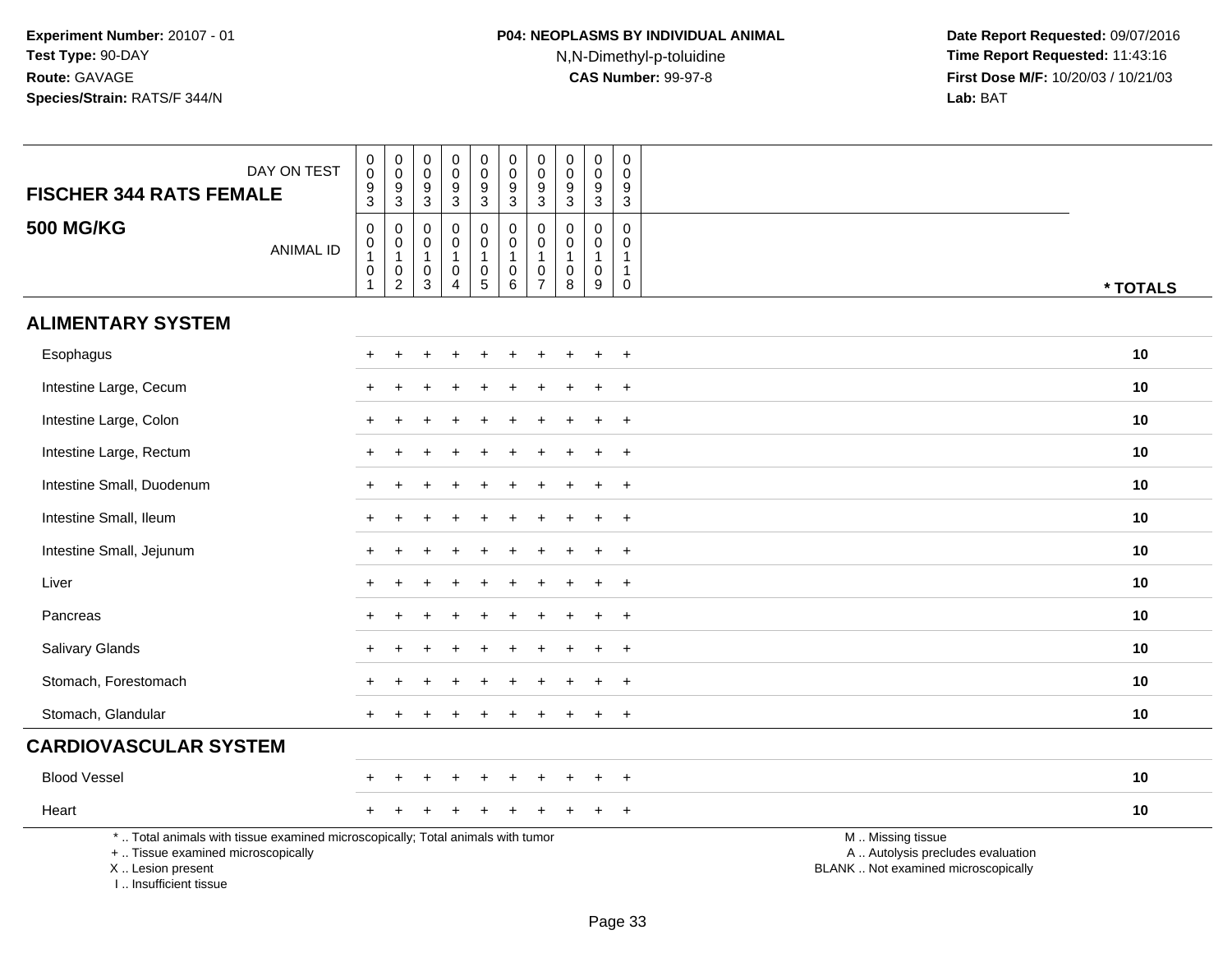| DAY ON TEST                                                                                                           | $\pmb{0}$<br>$\pmb{0}$                              | $\pmb{0}$<br>$\,0\,$                                | $\pmb{0}$<br>$\mathbf 0$         | 0<br>$\mathbf 0$                              | $\pmb{0}$<br>$\pmb{0}$                                                  | $\pmb{0}$<br>$\mathbf 0$                                                       | $\pmb{0}$<br>$\boldsymbol{0}$                                 | $\pmb{0}$<br>$\mathbf 0$                   | $\pmb{0}$<br>$\mathbf 0$                           | $\pmb{0}$<br>$\Omega$                                           |                                                        |           |
|-----------------------------------------------------------------------------------------------------------------------|-----------------------------------------------------|-----------------------------------------------------|----------------------------------|-----------------------------------------------|-------------------------------------------------------------------------|--------------------------------------------------------------------------------|---------------------------------------------------------------|--------------------------------------------|----------------------------------------------------|-----------------------------------------------------------------|--------------------------------------------------------|-----------|
| <b>FISCHER 344 RATS FEMALE</b>                                                                                        | $\frac{9}{3}$                                       | $\frac{9}{3}$                                       | 9<br>3                           | 9<br>$\mathbf{3}$                             | $\frac{9}{3}$                                                           | $\frac{9}{3}$                                                                  | 9<br>3                                                        | 9<br>$\mathbf{3}$                          | 9<br>$\mathbf{3}$                                  | 9<br>3                                                          |                                                        |           |
| <b>500 MG/KG</b><br><b>ANIMAL ID</b>                                                                                  | 0<br>$\pmb{0}$<br>$\overline{1}$<br>$\pmb{0}$<br>-1 | $\mathbf 0$<br>$\overline{0}$<br>1<br>$\frac{0}{2}$ | 0<br>0<br>$\mathbf{1}$<br>0<br>3 | 0<br>0<br>$\mathbf{1}$<br>0<br>$\overline{4}$ | 0<br>$\pmb{0}$<br>$\mathbf{1}$<br>$\begin{array}{c} 0 \\ 5 \end{array}$ | 0<br>$\overline{0}$<br>$\overline{1}$<br>$\begin{array}{c} 0 \\ 6 \end{array}$ | $\mathbf 0$<br>$\mathbf 0$<br>$\overline{1}$<br>$\frac{0}{7}$ | $\mathbf 0$<br>0<br>$\mathbf{1}$<br>0<br>8 | $\mathbf 0$<br>0<br>$\mathbf{1}$<br>$\pmb{0}$<br>9 | $\mathbf 0$<br>$\mathbf 0$<br>$\mathbf{1}$<br>$\mathbf{1}$<br>0 |                                                        | * TOTALS  |
|                                                                                                                       |                                                     |                                                     |                                  |                                               |                                                                         |                                                                                |                                                               |                                            |                                                    |                                                                 |                                                        |           |
| <b>ENDOCRINE SYSTEM</b>                                                                                               |                                                     |                                                     |                                  |                                               |                                                                         |                                                                                |                                                               |                                            |                                                    |                                                                 |                                                        |           |
| <b>Adrenal Cortex</b>                                                                                                 |                                                     |                                                     |                                  |                                               |                                                                         |                                                                                |                                                               |                                            |                                                    | $\ddot{}$                                                       |                                                        | 10        |
| Adrenal Medulla                                                                                                       |                                                     |                                                     |                                  |                                               |                                                                         |                                                                                |                                                               |                                            |                                                    | $\ddot{}$                                                       |                                                        | 10        |
| Islets, Pancreatic                                                                                                    |                                                     |                                                     |                                  |                                               |                                                                         |                                                                                |                                                               |                                            |                                                    | $\ddot{}$                                                       |                                                        | 10        |
| Parathyroid Gland                                                                                                     | $+$                                                 | M                                                   | $\ddot{}$                        |                                               |                                                                         |                                                                                |                                                               |                                            |                                                    | $\ddot{}$                                                       |                                                        | 9         |
| <b>Pituitary Gland</b>                                                                                                |                                                     |                                                     |                                  |                                               |                                                                         |                                                                                |                                                               |                                            |                                                    | $\ddot{}$                                                       |                                                        | 10        |
| <b>Thyroid Gland</b>                                                                                                  | $\pm$                                               |                                                     |                                  |                                               |                                                                         |                                                                                |                                                               |                                            |                                                    | $\ddot{}$                                                       |                                                        | 10        |
| <b>GENERAL BODY SYSTEM</b>                                                                                            |                                                     |                                                     |                                  |                                               |                                                                         |                                                                                |                                                               |                                            |                                                    |                                                                 |                                                        |           |
| <b>NONE</b>                                                                                                           |                                                     |                                                     |                                  |                                               |                                                                         |                                                                                |                                                               |                                            |                                                    |                                                                 |                                                        |           |
| <b>GENITAL SYSTEM</b>                                                                                                 |                                                     |                                                     |                                  |                                               |                                                                         |                                                                                |                                                               |                                            |                                                    |                                                                 |                                                        |           |
| <b>Clitoral Gland</b>                                                                                                 |                                                     |                                                     |                                  |                                               |                                                                         |                                                                                |                                                               |                                            |                                                    |                                                                 |                                                        | 10        |
| Ovary                                                                                                                 |                                                     |                                                     |                                  |                                               |                                                                         |                                                                                |                                                               |                                            |                                                    |                                                                 |                                                        | 10        |
| <b>Uterus</b>                                                                                                         |                                                     |                                                     |                                  |                                               |                                                                         |                                                                                |                                                               |                                            |                                                    | $\overline{+}$                                                  |                                                        | 10        |
| <b>HEMATOPOIETIC SYSTEM</b>                                                                                           |                                                     |                                                     |                                  |                                               |                                                                         |                                                                                |                                                               |                                            |                                                    |                                                                 |                                                        |           |
| <b>Bone Marrow</b>                                                                                                    |                                                     |                                                     |                                  |                                               |                                                                         |                                                                                |                                                               |                                            |                                                    | $\overline{+}$                                                  |                                                        | 10        |
| Lymph Node, Mandibular                                                                                                | M                                                   | M                                                   | M                                | M                                             | M                                                                       | M                                                                              | M                                                             | M                                          |                                                    | M M                                                             |                                                        | $\pmb{0}$ |
| *  Total animals with tissue examined microscopically; Total animals with tumor<br>+  Tissue examined microscopically |                                                     |                                                     |                                  |                                               |                                                                         |                                                                                |                                                               |                                            |                                                    |                                                                 | M  Missing tissue<br>A  Autolysis precludes evaluation |           |

X .. Lesion present

I .. Insufficient tissue

Lesion present BLANK .. Not examined microscopically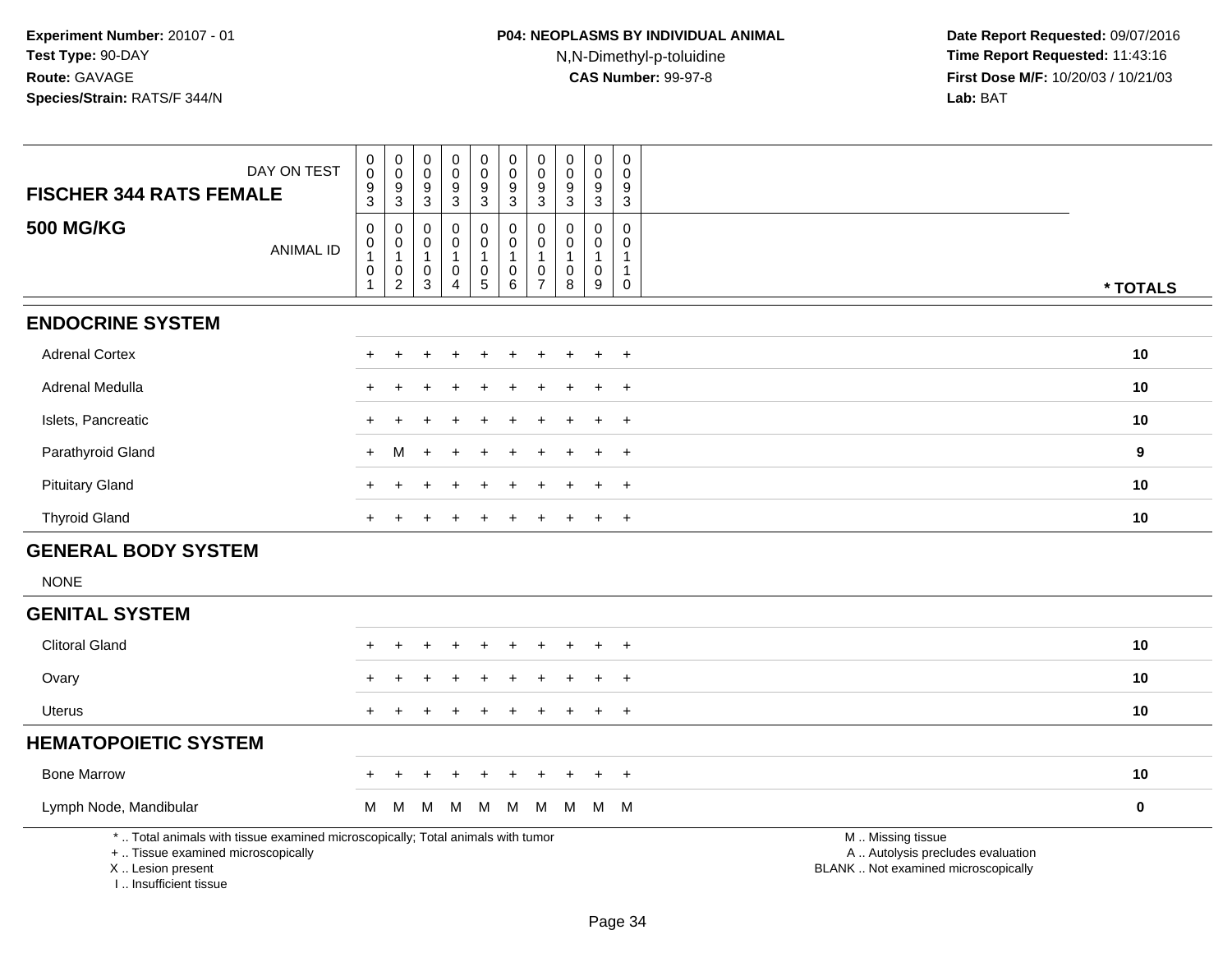| DAY ON TEST<br><b>FISCHER 344 RATS FEMALE</b>                                                                                                                       | $\pmb{0}$<br>$\overline{0}$<br>$9\,$<br>$\overline{3}$        | $\boldsymbol{0}$<br>$\pmb{0}$<br>$9\,$<br>$\overline{3}$  | $\begin{smallmatrix} 0\\0 \end{smallmatrix}$<br>$\boldsymbol{9}$<br>$\overline{3}$ | $\begin{smallmatrix}0\0\0\end{smallmatrix}$<br>$\frac{9}{3}$ | $\mathbf 0$<br>$\pmb{0}$<br>9<br>$\overline{3}$                | $_{\rm 0}^{\rm 0}$<br>$\boldsymbol{9}$<br>$\overline{3}$                              | 0<br>$\mathbf 0$<br>9<br>$\sqrt{3}$                 | $\mathbf 0$<br>$\mathbf 0$<br>9<br>$\mathbf{3}$                        | $\mathbf 0$<br>$\mathbf{0}$<br>9<br>$\overline{3}$                | $\mathbf 0$<br>$\mathsf{O}\xspace$<br>9<br>$\overline{3}$                                 |                                                                                               |
|---------------------------------------------------------------------------------------------------------------------------------------------------------------------|---------------------------------------------------------------|-----------------------------------------------------------|------------------------------------------------------------------------------------|--------------------------------------------------------------|----------------------------------------------------------------|---------------------------------------------------------------------------------------|-----------------------------------------------------|------------------------------------------------------------------------|-------------------------------------------------------------------|-------------------------------------------------------------------------------------------|-----------------------------------------------------------------------------------------------|
| <b>500 MG/KG</b><br><b>ANIMAL ID</b>                                                                                                                                | $\mathsf{O}\xspace$<br>0<br>$\mathbf{1}$<br>0<br>$\mathbf{1}$ | $\mathbf 0$<br>0<br>$\overline{1}$<br>0<br>$\overline{2}$ | $\mathbf 0$<br>0<br>$\mathbf{1}$<br>0<br>$\overline{3}$                            | 0<br>0<br>$\mathbf{1}$<br>0<br>$\overline{4}$                | 0<br>0<br>$\mathbf 1$<br>$\begin{array}{c} 0 \\ 5 \end{array}$ | $\mathbf 0$<br>$\mathbf 0$<br>$\overline{1}$<br>$\begin{array}{c} 0 \\ 6 \end{array}$ | $\Omega$<br>$\mathbf 0$<br>1<br>0<br>$\overline{7}$ | $\Omega$<br>$\mathbf 0$<br>$\mathbf{1}$<br>$\pmb{0}$<br>$\overline{8}$ | 0<br>$\mathbf 0$<br>$\mathbf{1}$<br>$\mathbf 0$<br>$\overline{9}$ | $\mathsf{O}\xspace$<br>$\mathbf 0$<br>$\mathbf{1}$<br>$\mathbf{1}$<br>$\mathsf{O}\xspace$ | * TOTALS                                                                                      |
| Lymph Node, Mesenteric                                                                                                                                              |                                                               |                                                           |                                                                                    |                                                              |                                                                |                                                                                       |                                                     |                                                                        |                                                                   | $\ddot{}$                                                                                 | 10                                                                                            |
| Spleen                                                                                                                                                              |                                                               |                                                           |                                                                                    |                                                              |                                                                |                                                                                       |                                                     |                                                                        | $\ddot{}$                                                         | $\overline{+}$                                                                            | 10                                                                                            |
| Thymus                                                                                                                                                              | $\ddot{}$                                                     |                                                           |                                                                                    |                                                              |                                                                |                                                                                       |                                                     |                                                                        | $\pm$                                                             | $+$                                                                                       | 10                                                                                            |
| <b>INTEGUMENTARY SYSTEM</b>                                                                                                                                         |                                                               |                                                           |                                                                                    |                                                              |                                                                |                                                                                       |                                                     |                                                                        |                                                                   |                                                                                           |                                                                                               |
| Mammary Gland                                                                                                                                                       |                                                               |                                                           |                                                                                    |                                                              |                                                                |                                                                                       |                                                     |                                                                        | $\overline{ }$                                                    | $+$                                                                                       | 10                                                                                            |
| Skin                                                                                                                                                                |                                                               |                                                           |                                                                                    |                                                              |                                                                |                                                                                       |                                                     |                                                                        | $\div$                                                            | $\ddot{}$                                                                                 | 10                                                                                            |
| <b>MUSCULOSKELETAL SYSTEM</b>                                                                                                                                       |                                                               |                                                           |                                                                                    |                                                              |                                                                |                                                                                       |                                                     |                                                                        |                                                                   |                                                                                           |                                                                                               |
| <b>Bone</b>                                                                                                                                                         | $+$                                                           | $+$                                                       | $\ddot{}$                                                                          | $+$                                                          | $+$                                                            | $+$                                                                                   | $\ddot{}$                                           | $\pm$                                                                  | $+$                                                               | $+$                                                                                       | 10                                                                                            |
| <b>NERVOUS SYSTEM</b>                                                                                                                                               |                                                               |                                                           |                                                                                    |                                                              |                                                                |                                                                                       |                                                     |                                                                        |                                                                   |                                                                                           |                                                                                               |
| <b>Brain</b>                                                                                                                                                        |                                                               |                                                           |                                                                                    |                                                              |                                                                |                                                                                       |                                                     |                                                                        | $\ddot{}$                                                         | $+$                                                                                       | 10                                                                                            |
| <b>RESPIRATORY SYSTEM</b>                                                                                                                                           |                                                               |                                                           |                                                                                    |                                                              |                                                                |                                                                                       |                                                     |                                                                        |                                                                   |                                                                                           |                                                                                               |
| Lung                                                                                                                                                                |                                                               |                                                           |                                                                                    |                                                              |                                                                |                                                                                       |                                                     |                                                                        | $\div$                                                            | $+$                                                                                       | 10                                                                                            |
| Nose                                                                                                                                                                |                                                               |                                                           |                                                                                    | $\div$                                                       |                                                                |                                                                                       |                                                     |                                                                        | $\ddot{}$                                                         | $+$                                                                                       | 10                                                                                            |
| Trachea                                                                                                                                                             |                                                               |                                                           |                                                                                    |                                                              |                                                                |                                                                                       |                                                     |                                                                        | $\ddot{}$                                                         | $+$                                                                                       | 10                                                                                            |
| <b>SPECIAL SENSES SYSTEM</b>                                                                                                                                        |                                                               |                                                           |                                                                                    |                                                              |                                                                |                                                                                       |                                                     |                                                                        |                                                                   |                                                                                           |                                                                                               |
| Eye                                                                                                                                                                 | ÷                                                             |                                                           |                                                                                    |                                                              |                                                                |                                                                                       |                                                     |                                                                        |                                                                   | $+$                                                                                       | 10                                                                                            |
| *  Total animals with tissue examined microscopically; Total animals with tumor<br>+  Tissue examined microscopically<br>X  Lesion present<br>I Insufficient tissue |                                                               |                                                           |                                                                                    |                                                              |                                                                |                                                                                       |                                                     |                                                                        |                                                                   |                                                                                           | M  Missing tissue<br>A  Autolysis precludes evaluation<br>BLANK  Not examined microscopically |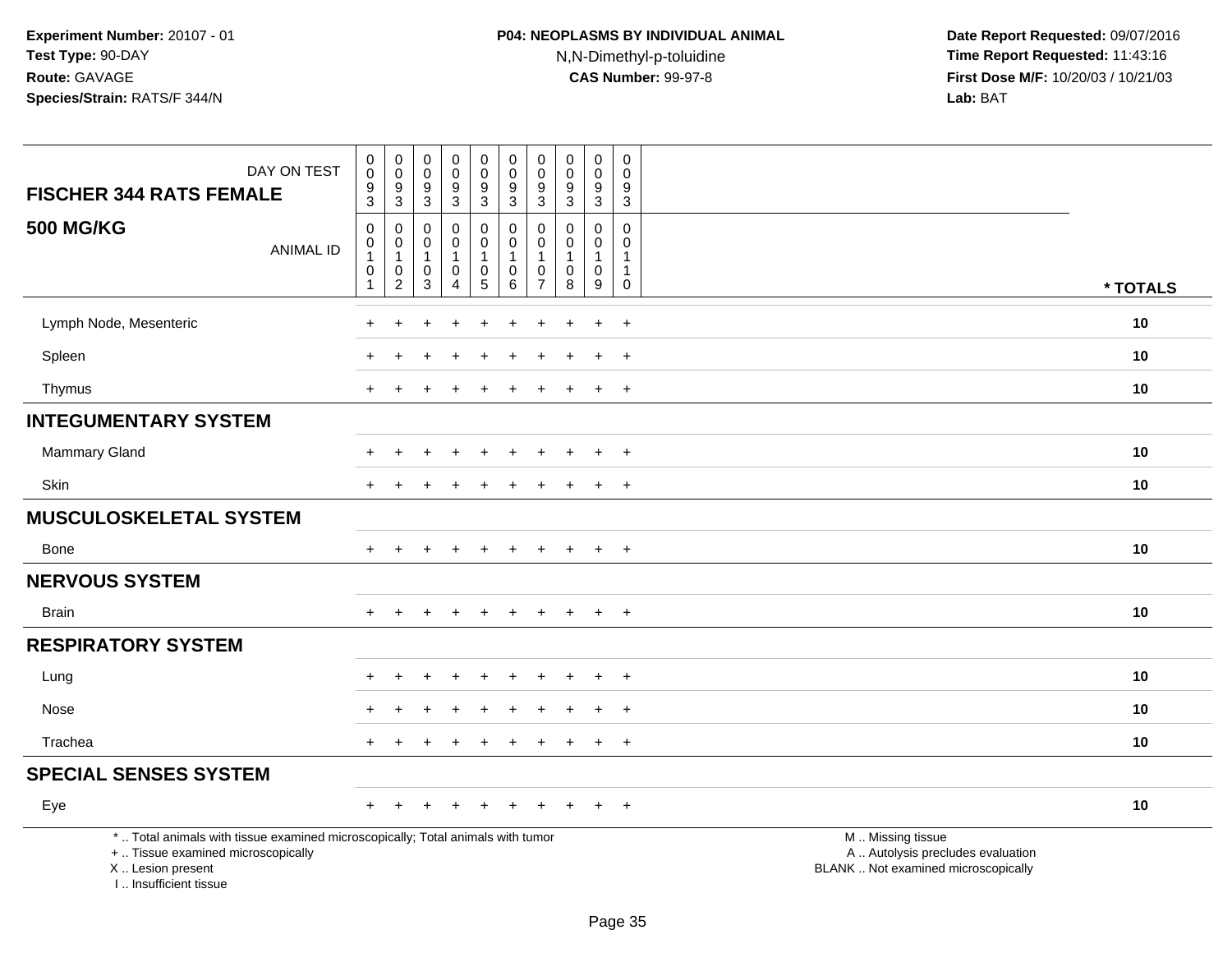| DAY ON TEST<br><b>FISCHER 344 RATS FEMALE</b> | $\mathbf 0$<br>$\boldsymbol{0}$<br>$9\,$<br>3 | $\begin{smallmatrix}0\\0\end{smallmatrix}$<br>$\boldsymbol{9}$<br>3 | $\pmb{0}$<br>$\mathbf 0$<br>9<br>3 | $\overline{0}$<br>0<br>9<br>3 | $\pmb{0}$<br>$\mathsf 0$<br>9<br>$\mathbf{3}$  | $\begin{smallmatrix} 0\\0 \end{smallmatrix}$<br>$\boldsymbol{9}$<br>$\mathbf{3}$ | $\begin{smallmatrix} 0\\0 \end{smallmatrix}$<br>9<br>3 | $_{\rm 0}^{\rm 0}$<br>9<br>3 | 0<br>0<br>9<br>3    | $\mathbf 0$<br>9<br>3 |          |  |
|-----------------------------------------------|-----------------------------------------------|---------------------------------------------------------------------|------------------------------------|-------------------------------|------------------------------------------------|----------------------------------------------------------------------------------|--------------------------------------------------------|------------------------------|---------------------|-----------------------|----------|--|
| <b>500 MG/KG</b><br><b>ANIMAL ID</b>          | 0<br>$\pmb{0}$<br>$\mathbf 0$                 | $_{\rm 0}^{\rm 0}$<br>$\overline{A}$<br>$\pmb{0}$<br>$\overline{c}$ | 3                                  | $_0^0$<br>0<br>$\overline{4}$ | $_0^0$<br>$\begin{matrix} 0 \\ 5 \end{matrix}$ | $\begin{smallmatrix} 0\\0 \end{smallmatrix}$<br>$\,0\,$<br>$\,6\,$               | 0<br>$\rightarrow$                                     | U<br>0<br>υ<br>8             | 0<br>$\pmb{0}$<br>9 |                       | * TOTALS |  |
| Harderian Gland                               |                                               |                                                                     |                                    |                               | $+$                                            | $+$                                                                              | $+$                                                    | $+$                          | $\ddot{}$           | $+$                   | 10       |  |
| <b>URINARY SYSTEM</b>                         |                                               |                                                                     |                                    |                               |                                                |                                                                                  |                                                        |                              |                     |                       |          |  |
| Kidney                                        |                                               |                                                                     |                                    |                               | ÷.                                             |                                                                                  | $\div$                                                 | $+$                          | $\ddot{}$           | $+$                   | 10       |  |
| <b>Urinary Bladder</b>                        |                                               |                                                                     |                                    |                               | $+$                                            | $+$                                                                              | $\pm$                                                  | $+$                          | $\ddot{}$           | $+$                   | 10       |  |
| <b>SYSTEMIC LESIONS</b>                       |                                               |                                                                     |                                    |                               |                                                |                                                                                  |                                                        |                              |                     |                       |          |  |
| Multiple Organ                                |                                               |                                                                     |                                    |                               |                                                |                                                                                  |                                                        |                              | $\pm$               | $+$                   | 10       |  |

\* .. Total animals with tissue examined microscopically; Total animals with tumor

+ .. Tissue examined microscopically

- X .. Lesion present
- I .. Insufficient tissue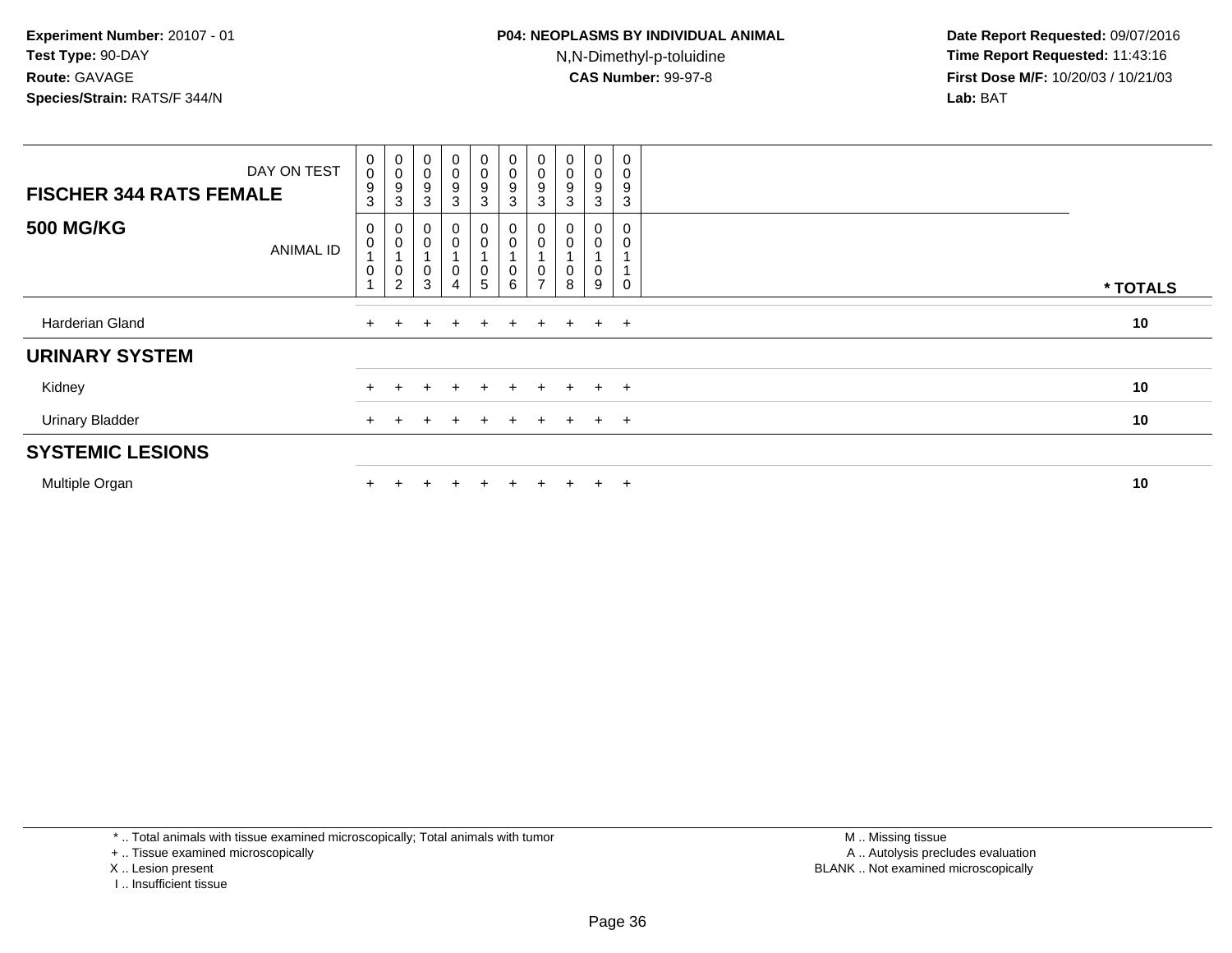| DAY ON TEST<br><b>FISCHER 344 RATS FEMALE</b>                                                                                                                       | $\pmb{0}$<br>$\mathsf{O}\xspace$<br>$\mathbf 0$<br>$\overline{2}$    | $\pmb{0}$<br>$\mathbf 0$<br>$\mathsf 0$<br>$\overline{2}$                | $\pmb{0}$<br>$\mathbf 0$<br>$\boldsymbol{0}$<br>$\overline{2}$ | $\pmb{0}$<br>$\pmb{0}$<br>$\mathbf 0$<br>$\overline{2}$                      | $\mathsf{O}\xspace$<br>$\mathbf 0$<br>$\mathbf 0$<br>3           | $\pmb{0}$<br>$\pmb{0}$<br>$\mathbf 0$<br>$\mathbf{3}$              | $\pmb{0}$<br>$\mathbf 0$<br>$\pmb{0}$<br>$\overline{2}$ | $\mathbf 0$<br>$\boldsymbol{0}$<br>$\mathbf 0$<br>$\overline{2}$ | $\mathbf 0$<br>$\mathbf 0$<br>$\mathbf 0$<br>$\mathbf{3}$       | $\pmb{0}$<br>$\mathbf 0$<br>$\mathsf{O}\xspace$<br>3 |                                                                                               |
|---------------------------------------------------------------------------------------------------------------------------------------------------------------------|----------------------------------------------------------------------|--------------------------------------------------------------------------|----------------------------------------------------------------|------------------------------------------------------------------------------|------------------------------------------------------------------|--------------------------------------------------------------------|---------------------------------------------------------|------------------------------------------------------------------|-----------------------------------------------------------------|------------------------------------------------------|-----------------------------------------------------------------------------------------------|
| <b>1000 MG/KG</b><br><b>ANIMAL ID</b>                                                                                                                               | $\mathbf 0$<br>$\mathbf 0$<br>$\overline{1}$<br>-1<br>$\overline{1}$ | $\mathbf 0$<br>$\mathbf 0$<br>$\mathbf{1}$<br>$\mathbf{1}$<br>$\sqrt{2}$ | $\mathbf 0$<br>$\mathbf 0$<br>$\mathbf{1}$<br>1<br>3           | $\mathbf 0$<br>$\mathbf 0$<br>$\mathbf{1}$<br>$\mathbf{1}$<br>$\overline{4}$ | $\mathsf{O}$<br>$\mathbf 0$<br>$\mathbf{1}$<br>$\mathbf{1}$<br>5 | $\pmb{0}$<br>$\mathbf 0$<br>$\mathbf{1}$<br>$\mathbf 1$<br>$\,6\,$ | $\mathbf 0$<br>$\pmb{0}$<br>-1<br>1<br>$\overline{7}$   | $\mathbf 0$<br>0<br>-1<br>-1<br>8                                | $\mathbf 0$<br>$\mathbf 0$<br>$\mathbf{1}$<br>$\mathbf{1}$<br>9 | $\mathbf 0$<br>0<br>$\mathbf{1}$<br>$^2_{\rm 0}$     | * TOTALS                                                                                      |
| <b>ALIMENTARY SYSTEM</b>                                                                                                                                            |                                                                      |                                                                          |                                                                |                                                                              |                                                                  |                                                                    |                                                         |                                                                  |                                                                 |                                                      |                                                                                               |
| Esophagus                                                                                                                                                           |                                                                      |                                                                          |                                                                |                                                                              |                                                                  |                                                                    |                                                         |                                                                  |                                                                 | $\div$                                               | 10                                                                                            |
| Intestine Large, Cecum                                                                                                                                              |                                                                      |                                                                          |                                                                |                                                                              |                                                                  |                                                                    |                                                         |                                                                  |                                                                 | $\ddot{}$                                            | 10                                                                                            |
| Intestine Large, Colon                                                                                                                                              |                                                                      |                                                                          |                                                                |                                                                              |                                                                  |                                                                    |                                                         |                                                                  |                                                                 | $\ddot{}$                                            | 10                                                                                            |
| Intestine Large, Rectum                                                                                                                                             |                                                                      |                                                                          |                                                                |                                                                              |                                                                  |                                                                    |                                                         |                                                                  |                                                                 | $\ddot{}$                                            | 10                                                                                            |
| Intestine Small, Duodenum                                                                                                                                           |                                                                      |                                                                          |                                                                |                                                                              |                                                                  |                                                                    |                                                         |                                                                  |                                                                 | $\ddot{}$                                            | 10                                                                                            |
| Intestine Small, Ileum                                                                                                                                              |                                                                      |                                                                          |                                                                |                                                                              |                                                                  |                                                                    |                                                         |                                                                  |                                                                 | $\ddot{}$                                            | 10                                                                                            |
| Intestine Small, Jejunum                                                                                                                                            |                                                                      |                                                                          |                                                                |                                                                              |                                                                  |                                                                    |                                                         |                                                                  | ÷.                                                              | $+$                                                  | 10                                                                                            |
| Liver                                                                                                                                                               |                                                                      |                                                                          |                                                                |                                                                              |                                                                  |                                                                    |                                                         |                                                                  |                                                                 | $\ddot{}$                                            | 10                                                                                            |
| Pancreas                                                                                                                                                            |                                                                      |                                                                          |                                                                |                                                                              |                                                                  |                                                                    |                                                         |                                                                  |                                                                 | $\ddot{}$                                            | 10                                                                                            |
| Salivary Glands                                                                                                                                                     |                                                                      |                                                                          |                                                                |                                                                              |                                                                  |                                                                    |                                                         |                                                                  |                                                                 | $\overline{+}$                                       | 10                                                                                            |
| Stomach, Forestomach                                                                                                                                                |                                                                      |                                                                          |                                                                |                                                                              |                                                                  |                                                                    |                                                         |                                                                  |                                                                 | $\ddot{}$                                            | 10                                                                                            |
| Stomach, Glandular                                                                                                                                                  |                                                                      |                                                                          |                                                                |                                                                              |                                                                  |                                                                    |                                                         |                                                                  |                                                                 | $+$                                                  | 10                                                                                            |
| <b>CARDIOVASCULAR SYSTEM</b>                                                                                                                                        |                                                                      |                                                                          |                                                                |                                                                              |                                                                  |                                                                    |                                                         |                                                                  |                                                                 |                                                      |                                                                                               |
| <b>Blood Vessel</b>                                                                                                                                                 |                                                                      |                                                                          |                                                                |                                                                              |                                                                  |                                                                    |                                                         |                                                                  |                                                                 | $\overline{+}$                                       | 10                                                                                            |
| Heart                                                                                                                                                               |                                                                      |                                                                          |                                                                |                                                                              |                                                                  |                                                                    |                                                         |                                                                  |                                                                 | $\overline{+}$                                       | 10                                                                                            |
| *  Total animals with tissue examined microscopically; Total animals with tumor<br>+  Tissue examined microscopically<br>X  Lesion present<br>I Insufficient tissue |                                                                      |                                                                          |                                                                |                                                                              |                                                                  |                                                                    |                                                         |                                                                  |                                                                 |                                                      | M  Missing tissue<br>A  Autolysis precludes evaluation<br>BLANK  Not examined microscopically |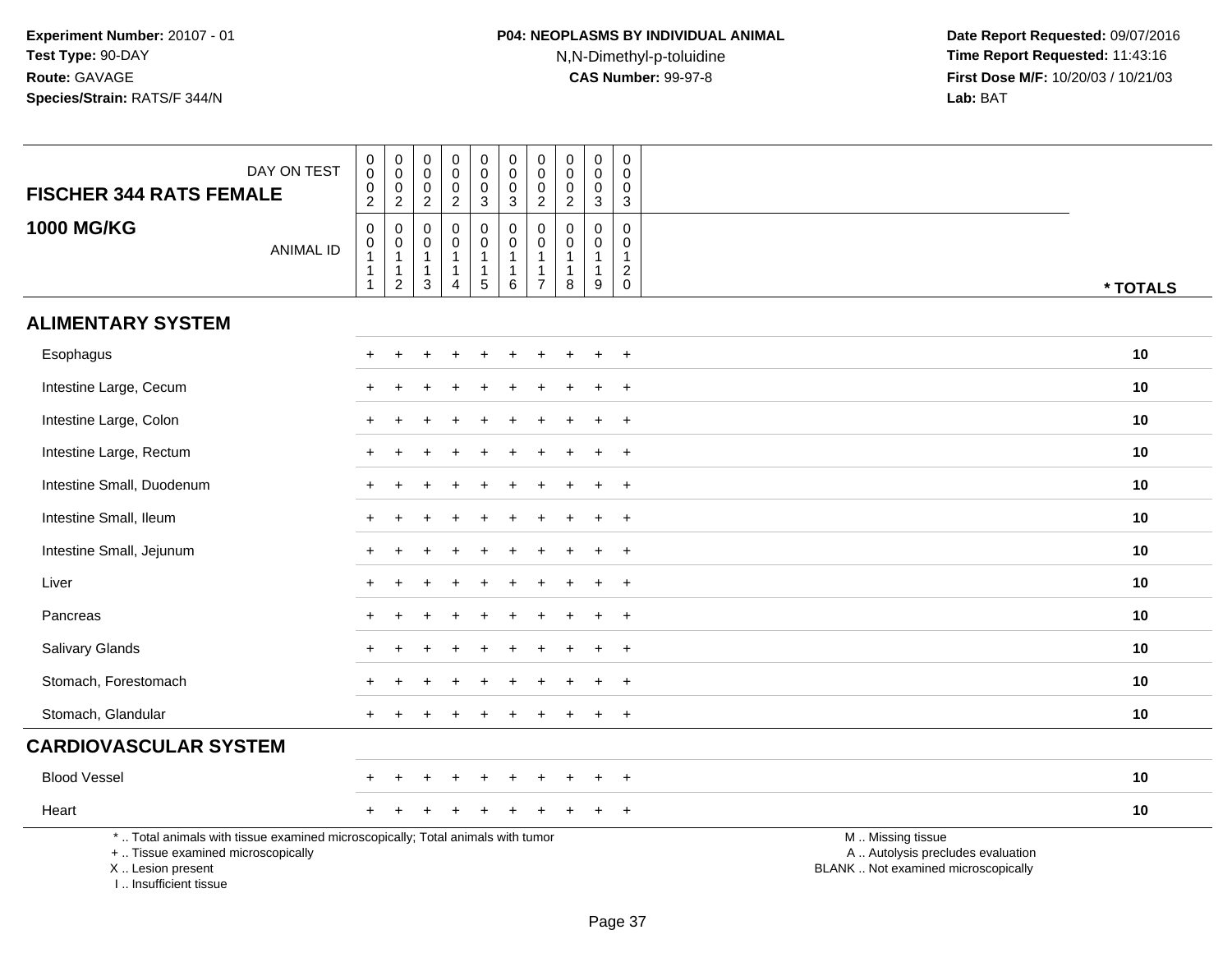I .. Insufficient tissue

| DAY ON TEST<br><b>FISCHER 344 RATS FEMALE</b>                                                                                              | 0<br>$\pmb{0}$<br>0 | 0<br>$\pmb{0}$<br>$\mathbf 0$ | $\mathbf 0$<br>$\mathbf 0$<br>0 | $\pmb{0}$<br>0<br>0          | $\pmb{0}$<br>$\mathbf 0$<br>$\mathbf 0$ | $\mathbf 0$<br>$\pmb{0}$<br>$\mathbf 0$ | $\mathbf 0$<br>$\mathbf 0$<br>0 | $\pmb{0}$<br>$\mathbf 0$<br>0 | $\pmb{0}$<br>$\pmb{0}$<br>0  | $\mathbf 0$<br>$\Omega$<br>0 |                                                                                               |
|--------------------------------------------------------------------------------------------------------------------------------------------|---------------------|-------------------------------|---------------------------------|------------------------------|-----------------------------------------|-----------------------------------------|---------------------------------|-------------------------------|------------------------------|------------------------------|-----------------------------------------------------------------------------------------------|
|                                                                                                                                            | $\overline{c}$      | $\overline{2}$                | $\overline{2}$                  | $\overline{2}$               | $\mathbf{3}$                            | $\mathbf{3}$                            | $\overline{2}$                  | $\overline{c}$                | $\mathbf{3}$                 | $\mathbf{3}$                 |                                                                                               |
| <b>1000 MG/KG</b><br><b>ANIMAL ID</b>                                                                                                      | 0<br>$\pmb{0}$      | 0<br>$\mathbf 0$              | 0<br>0                          | 0<br>0                       | 0<br>$\pmb{0}$                          | 0<br>$\pmb{0}$                          | $\mathbf 0$<br>$\mathbf 0$      | 0<br>0                        | $\mathbf 0$<br>0             | 0<br>$\mathbf 0$             |                                                                                               |
|                                                                                                                                            | $\mathbf{1}$<br>1   | $\mathbf{1}$<br>$\mathbf{1}$  | $\mathbf{1}$<br>$\mathbf{1}$    | $\mathbf{1}$<br>$\mathbf{1}$ | $\mathbf{1}$<br>$\mathbf{1}$            | $\overline{1}$<br>$\mathbf{1}$          | $\mathbf{1}$<br>$\mathbf{1}$    | 1                             | $\mathbf{1}$<br>$\mathbf{1}$ | $\overline{c}$               |                                                                                               |
|                                                                                                                                            | $\mathbf{1}$        |                               | $\overline{2}$<br>3             | 4                            | $\overline{5}$                          | $\,6\,$                                 | $\overline{7}$                  | 8                             | $\mathsf g$                  | $\mathbf 0$                  | * TOTALS                                                                                      |
| <b>ENDOCRINE SYSTEM</b>                                                                                                                    |                     |                               |                                 |                              |                                         |                                         |                                 |                               |                              |                              |                                                                                               |
| <b>Adrenal Cortex</b>                                                                                                                      |                     |                               |                                 |                              |                                         |                                         |                                 |                               |                              | $\overline{ }$               | 10                                                                                            |
| Adrenal Medulla                                                                                                                            | $\ddot{}$           |                               |                                 |                              |                                         |                                         |                                 |                               |                              | $\overline{+}$               | 10                                                                                            |
| Islets, Pancreatic                                                                                                                         |                     |                               |                                 |                              |                                         |                                         |                                 |                               |                              | $\ddot{}$                    | 10                                                                                            |
| Parathyroid Gland                                                                                                                          | M                   | $\ddot{}$                     | $\div$                          |                              | $\overline{+}$                          | $\ddot{}$                               | м                               |                               |                              | $^{+}$                       | 8                                                                                             |
| <b>Pituitary Gland</b>                                                                                                                     |                     |                               |                                 |                              |                                         |                                         |                                 |                               |                              | $\ddot{}$                    | 10                                                                                            |
| <b>Thyroid Gland</b>                                                                                                                       |                     |                               |                                 |                              |                                         |                                         |                                 |                               |                              | $\div$                       | 10                                                                                            |
| <b>GENERAL BODY SYSTEM</b>                                                                                                                 |                     |                               |                                 |                              |                                         |                                         |                                 |                               |                              |                              |                                                                                               |
| <b>NONE</b>                                                                                                                                |                     |                               |                                 |                              |                                         |                                         |                                 |                               |                              |                              |                                                                                               |
| <b>GENITAL SYSTEM</b>                                                                                                                      |                     |                               |                                 |                              |                                         |                                         |                                 |                               |                              |                              |                                                                                               |
| <b>Clitoral Gland</b>                                                                                                                      |                     |                               |                                 |                              |                                         |                                         |                                 |                               |                              | $\ddot{}$                    | 10                                                                                            |
| Ovary                                                                                                                                      |                     |                               |                                 |                              |                                         |                                         |                                 |                               |                              | $\overline{+}$               | 10                                                                                            |
| <b>Uterus</b>                                                                                                                              |                     |                               |                                 |                              |                                         |                                         |                                 |                               |                              | $\overline{1}$               | 10                                                                                            |
| <b>HEMATOPOIETIC SYSTEM</b>                                                                                                                |                     |                               |                                 |                              |                                         |                                         |                                 |                               |                              |                              |                                                                                               |
| <b>Bone Marrow</b>                                                                                                                         |                     |                               |                                 |                              |                                         |                                         |                                 |                               |                              | $+$                          | 10                                                                                            |
| Lymph Node, Mandibular                                                                                                                     | M                   | M                             | М                               | M                            | M                                       | M                                       | M                               | M                             |                              | M M                          | $\pmb{0}$                                                                                     |
| *  Total animals with tissue examined microscopically; Total animals with tumor<br>+  Tissue examined microscopically<br>X  Lesion present |                     |                               |                                 |                              |                                         |                                         |                                 |                               |                              |                              | M  Missing tissue<br>A  Autolysis precludes evaluation<br>BLANK  Not examined microscopically |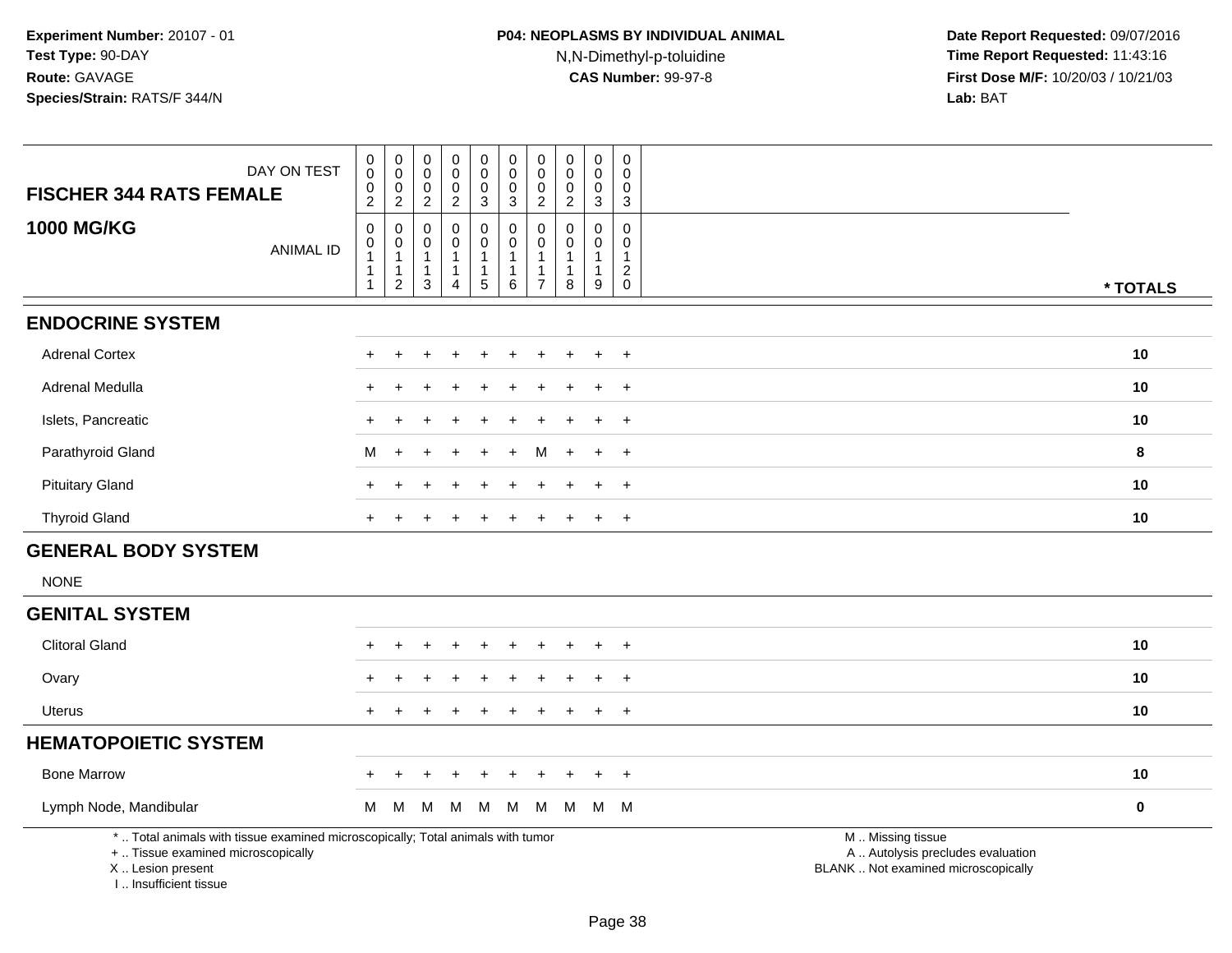| <b>FISCHER 344 RATS FEMALE</b><br><b>1000 MG/KG</b>                                                                                                                 | DAY ON TEST<br><b>ANIMAL ID</b> | $\begin{smallmatrix}0\0\0\end{smallmatrix}$<br>$\pmb{0}$<br>$\sqrt{2}$<br>$\mathbf 0$<br>$\mathbf 0$<br>$\mathbf{1}$<br>$\mathbf{1}$<br>$\mathbf{1}$ | $_{\rm 0}^{\rm 0}$<br>$\begin{smallmatrix} 0\\2 \end{smallmatrix}$<br>0<br>$\mathbf 0$<br>$\overline{1}$<br>$\overline{1}$<br>$\overline{2}$ | $\boldsymbol{0}$<br>$\mathbf 0$<br>$\mathbf 0$<br>$\overline{c}$<br>$\mathbf 0$<br>$\mathbf 0$<br>$\mathbf{1}$<br>$\overline{1}$<br>$\sqrt{3}$ | $\pmb{0}$<br>$\pmb{0}$<br>$\pmb{0}$<br>$\overline{c}$<br>$\mathbf 0$<br>$\mathbf 0$<br>$\mathbf{1}$<br>$\mathbf{1}$<br>$\overline{4}$ | 0<br>$\mathsf{O}\xspace$<br>$\boldsymbol{0}$<br>3<br>0<br>$\mathsf{O}$<br>$\mathbf{1}$<br>$\mathbf{1}$<br>5 | $_{\rm 0}^{\rm 0}$<br>$\mathsf{O}\xspace$<br>$\mathbf{3}$<br>0<br>$\mathbf 0$<br>$\mathbf{1}$<br>$\mathbf{1}$<br>$\,6\,$ | $\pmb{0}$<br>$\pmb{0}$<br>$\pmb{0}$<br>$\sqrt{2}$<br>$\mathbf 0$<br>$\mathbf 0$<br>$\overline{1}$<br>$\mathbf{1}$<br>$\overline{7}$ | $\pmb{0}$<br>$\mathbf 0$<br>0<br>$\boldsymbol{2}$<br>$\mathbf 0$<br>$\Omega$<br>$\overline{1}$<br>8 | $\pmb{0}$<br>$\mathbf 0$<br>$\mathbf 0$<br>$\mathbf{3}$<br>$\mathbf 0$<br>$\mathbf 0$<br>$\mathbf{1}$<br>$\mathbf{1}$<br>$\boldsymbol{9}$ | 0<br>$\mathbf 0$<br>0<br>3<br>0<br>$\mathbf 0$<br>$\mathbf{1}$<br>$\overline{c}$<br>$\mathbf 0$ | * TOTALS                                                                                      |  |
|---------------------------------------------------------------------------------------------------------------------------------------------------------------------|---------------------------------|------------------------------------------------------------------------------------------------------------------------------------------------------|----------------------------------------------------------------------------------------------------------------------------------------------|------------------------------------------------------------------------------------------------------------------------------------------------|---------------------------------------------------------------------------------------------------------------------------------------|-------------------------------------------------------------------------------------------------------------|--------------------------------------------------------------------------------------------------------------------------|-------------------------------------------------------------------------------------------------------------------------------------|-----------------------------------------------------------------------------------------------------|-------------------------------------------------------------------------------------------------------------------------------------------|-------------------------------------------------------------------------------------------------|-----------------------------------------------------------------------------------------------|--|
| Lymph Node, Mesenteric                                                                                                                                              |                                 |                                                                                                                                                      |                                                                                                                                              |                                                                                                                                                |                                                                                                                                       |                                                                                                             | ÷                                                                                                                        |                                                                                                                                     |                                                                                                     | ÷                                                                                                                                         | $+$                                                                                             | 10                                                                                            |  |
| Spleen                                                                                                                                                              |                                 |                                                                                                                                                      |                                                                                                                                              |                                                                                                                                                |                                                                                                                                       |                                                                                                             |                                                                                                                          |                                                                                                                                     |                                                                                                     |                                                                                                                                           | $\ddot{}$                                                                                       | 10                                                                                            |  |
|                                                                                                                                                                     |                                 |                                                                                                                                                      |                                                                                                                                              |                                                                                                                                                |                                                                                                                                       |                                                                                                             |                                                                                                                          |                                                                                                                                     |                                                                                                     |                                                                                                                                           |                                                                                                 | 10                                                                                            |  |
| Thymus                                                                                                                                                              |                                 |                                                                                                                                                      |                                                                                                                                              |                                                                                                                                                |                                                                                                                                       |                                                                                                             |                                                                                                                          |                                                                                                                                     |                                                                                                     |                                                                                                                                           | $+$                                                                                             |                                                                                               |  |
| <b>INTEGUMENTARY SYSTEM</b>                                                                                                                                         |                                 |                                                                                                                                                      |                                                                                                                                              |                                                                                                                                                |                                                                                                                                       |                                                                                                             |                                                                                                                          |                                                                                                                                     |                                                                                                     |                                                                                                                                           |                                                                                                 |                                                                                               |  |
| <b>Mammary Gland</b>                                                                                                                                                |                                 |                                                                                                                                                      |                                                                                                                                              |                                                                                                                                                |                                                                                                                                       |                                                                                                             |                                                                                                                          |                                                                                                                                     |                                                                                                     |                                                                                                                                           | $\ddot{}$                                                                                       | 10                                                                                            |  |
| Skin                                                                                                                                                                |                                 | $+$                                                                                                                                                  | $\ddot{}$                                                                                                                                    |                                                                                                                                                |                                                                                                                                       | $\div$                                                                                                      | $\ddot{}$                                                                                                                | $\div$                                                                                                                              | ÷                                                                                                   | $\pm$                                                                                                                                     | $+$                                                                                             | 10                                                                                            |  |
| <b>MUSCULOSKELETAL SYSTEM</b>                                                                                                                                       |                                 |                                                                                                                                                      |                                                                                                                                              |                                                                                                                                                |                                                                                                                                       |                                                                                                             |                                                                                                                          |                                                                                                                                     |                                                                                                     |                                                                                                                                           |                                                                                                 |                                                                                               |  |
| Bone                                                                                                                                                                |                                 | $+$                                                                                                                                                  |                                                                                                                                              |                                                                                                                                                |                                                                                                                                       | $\ddot{}$                                                                                                   | $\ddot{}$                                                                                                                | $\overline{+}$                                                                                                                      | $\pm$                                                                                               | $\pm$                                                                                                                                     | $+$                                                                                             | 10                                                                                            |  |
| <b>NERVOUS SYSTEM</b>                                                                                                                                               |                                 |                                                                                                                                                      |                                                                                                                                              |                                                                                                                                                |                                                                                                                                       |                                                                                                             |                                                                                                                          |                                                                                                                                     |                                                                                                     |                                                                                                                                           |                                                                                                 |                                                                                               |  |
| <b>Brain</b>                                                                                                                                                        |                                 | $+$                                                                                                                                                  |                                                                                                                                              |                                                                                                                                                |                                                                                                                                       |                                                                                                             |                                                                                                                          | +                                                                                                                                   | $+$                                                                                                 | $+$                                                                                                                                       | $+$                                                                                             | 10                                                                                            |  |
| <b>RESPIRATORY SYSTEM</b>                                                                                                                                           |                                 |                                                                                                                                                      |                                                                                                                                              |                                                                                                                                                |                                                                                                                                       |                                                                                                             |                                                                                                                          |                                                                                                                                     |                                                                                                     |                                                                                                                                           |                                                                                                 |                                                                                               |  |
| Lung                                                                                                                                                                |                                 |                                                                                                                                                      |                                                                                                                                              |                                                                                                                                                |                                                                                                                                       |                                                                                                             |                                                                                                                          |                                                                                                                                     |                                                                                                     |                                                                                                                                           | $+$                                                                                             | 10                                                                                            |  |
| Nose                                                                                                                                                                |                                 |                                                                                                                                                      |                                                                                                                                              |                                                                                                                                                |                                                                                                                                       |                                                                                                             |                                                                                                                          |                                                                                                                                     |                                                                                                     |                                                                                                                                           | $+$                                                                                             | 10                                                                                            |  |
| Trachea                                                                                                                                                             |                                 |                                                                                                                                                      |                                                                                                                                              |                                                                                                                                                |                                                                                                                                       |                                                                                                             |                                                                                                                          |                                                                                                                                     |                                                                                                     |                                                                                                                                           | $\ddot{}$                                                                                       | 10                                                                                            |  |
| <b>SPECIAL SENSES SYSTEM</b>                                                                                                                                        |                                 |                                                                                                                                                      |                                                                                                                                              |                                                                                                                                                |                                                                                                                                       |                                                                                                             |                                                                                                                          |                                                                                                                                     |                                                                                                     |                                                                                                                                           |                                                                                                 |                                                                                               |  |
| Eye                                                                                                                                                                 |                                 |                                                                                                                                                      |                                                                                                                                              |                                                                                                                                                |                                                                                                                                       |                                                                                                             |                                                                                                                          |                                                                                                                                     |                                                                                                     |                                                                                                                                           |                                                                                                 | 10                                                                                            |  |
| *  Total animals with tissue examined microscopically; Total animals with tumor<br>+  Tissue examined microscopically<br>X  Lesion present<br>I Insufficient tissue |                                 |                                                                                                                                                      |                                                                                                                                              |                                                                                                                                                |                                                                                                                                       |                                                                                                             |                                                                                                                          |                                                                                                                                     |                                                                                                     |                                                                                                                                           |                                                                                                 | M  Missing tissue<br>A  Autolysis precludes evaluation<br>BLANK  Not examined microscopically |  |